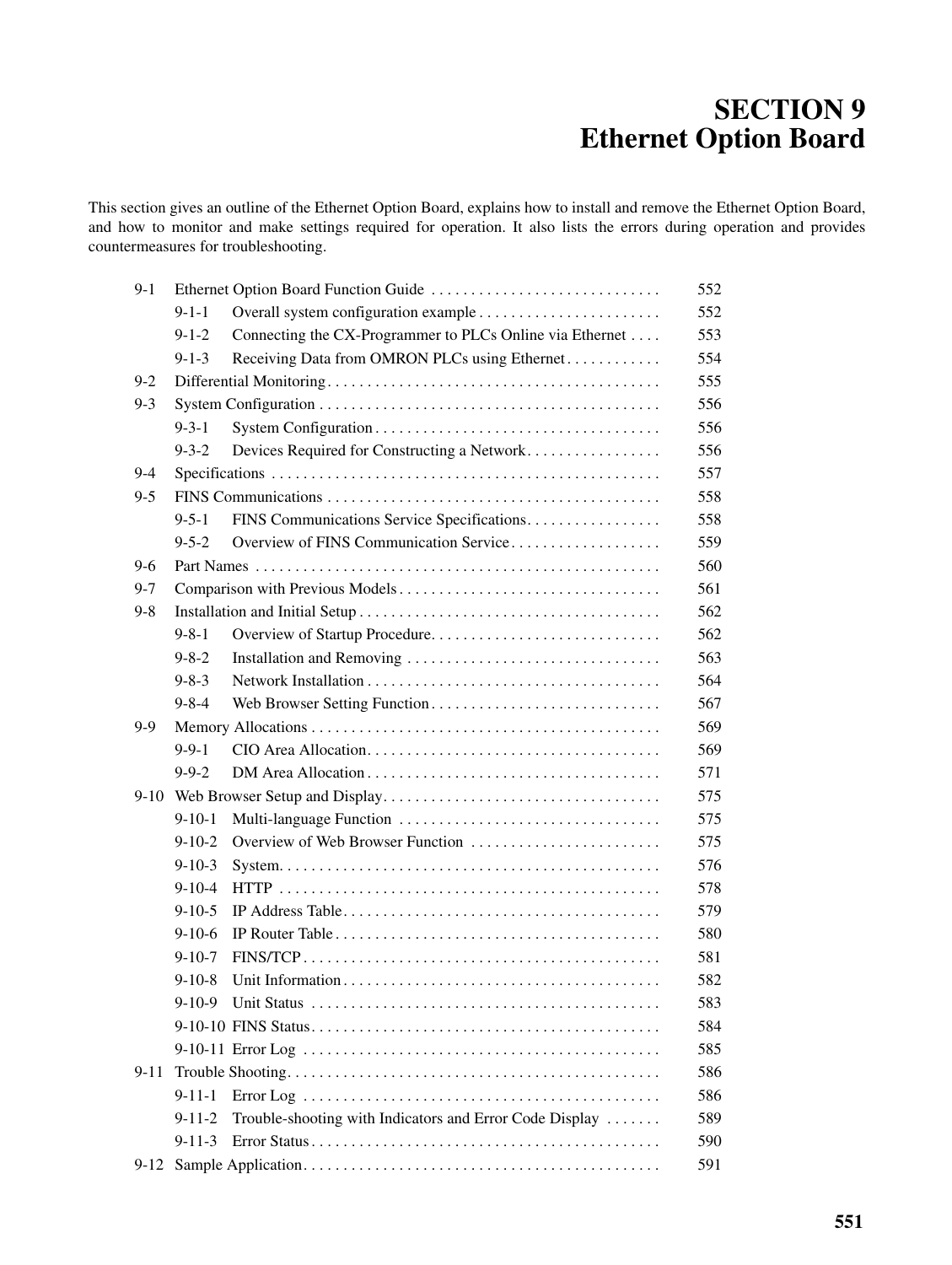# **9-1 Ethernet Option Board Function Guide**

## **9-1-1 Overall system configuration example**

Ethernet Option Board provides receiving commands by OMRON standard protocol FINS for CP1L and CP1H programmable controllers. The Ethernet Network Interface allows you to easily connect CP1L and CP1H Programmable Controllers onto new or existing Ethernet network and upload/download programs, communicate between controllers (do not support real-time scanning I/O on Ethernet Option Board).



Connecting through multiple segments, such as over the Internet:



- 2. Please use CX-Integrator version 2.33 or higher (CX-ONE version 3.1 or higher) to make the routing table. Except making the routing table for CP1W-CIF41, other functions, such as transferring the parameters and network structure, are not supported by CX-Integrator.
- 3. Use the Web browser to set the CP1W-CIF41.
- 4. NS-series HMI version 8.2 or higher can use CP1W-CIF41 through Ethernet.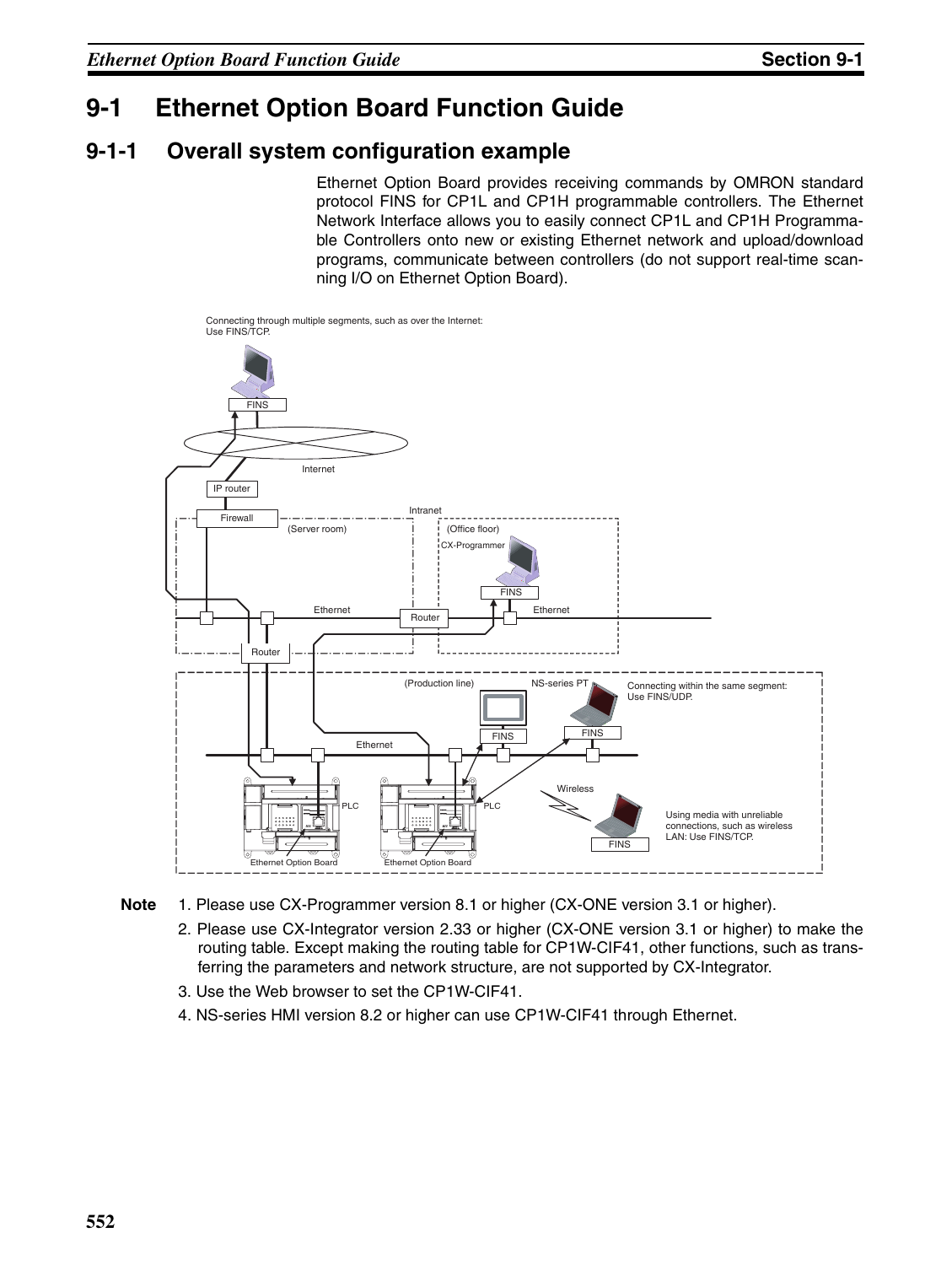### **9-1-2 Connecting the CX-Programmer to PLCs Online via Ethernet**

| <b>Connecting within the</b><br><b>Same Segment</b>                                                 | Use the UDP/IP version of the FINS communications service (i.e.,<br>FINS/UDP). FINS/UDP is supported by many OMRON products and is com-<br>patible with earlier Ethernet Units (CS1W-ETN01/ETN11/ETN21 and CJ1W-<br>ETN11/ETN21). The CX-Programmer can be connected and used with<br>FINS/UDP.                 |
|-----------------------------------------------------------------------------------------------------|-----------------------------------------------------------------------------------------------------------------------------------------------------------------------------------------------------------------------------------------------------------------------------------------------------------------|
| <b>Connecting through</b><br><b>Multiple Segments</b>                                               | Use the TCP/IP version of the FINS communications service (i.e., FINS/TCP).<br>It provides automatic recovery at the TCP/IP layer from communications<br>errors (such as packet loss) that occur during multilevel routing. For CX-Pro-<br>grammer, FINS/TCP can be used to directly connect to the PLC online. |
| <b>Using Media with</b><br><b>Unreliable Connections,</b><br><b>Such as a Wireless LAN</b>          | Use the TCP/IP version of the FINS communications service (i.e., FINS/TCP).<br>It provides automatic recovery at the TCP/IP layer from communications<br>errors (such as packet loss) resulting from unreliable connections. For CX-<br>Programmer, FINS/TCP can be used to directly connect to the PLC online. |
| Connecting from a<br><b>Personal Computer with a</b><br><b>Dynamic Private IP</b><br><b>Address</b> | Depending on whether or not the connection will be within the same segment,<br>either use an IP address conversion method for dynamic IP addresses in the<br>UDP/IP version of the FINS communications service or use the TCP/IP ver-<br>sion of the FINS communications service.                               |

It is possible to connect online to a PLC using the CX-Programmer from a computer serving as a temporarily connected node or a permanent DHCP client.

For CX-Programmer, FINS/TCP can be used to directly connect to the PLC online.

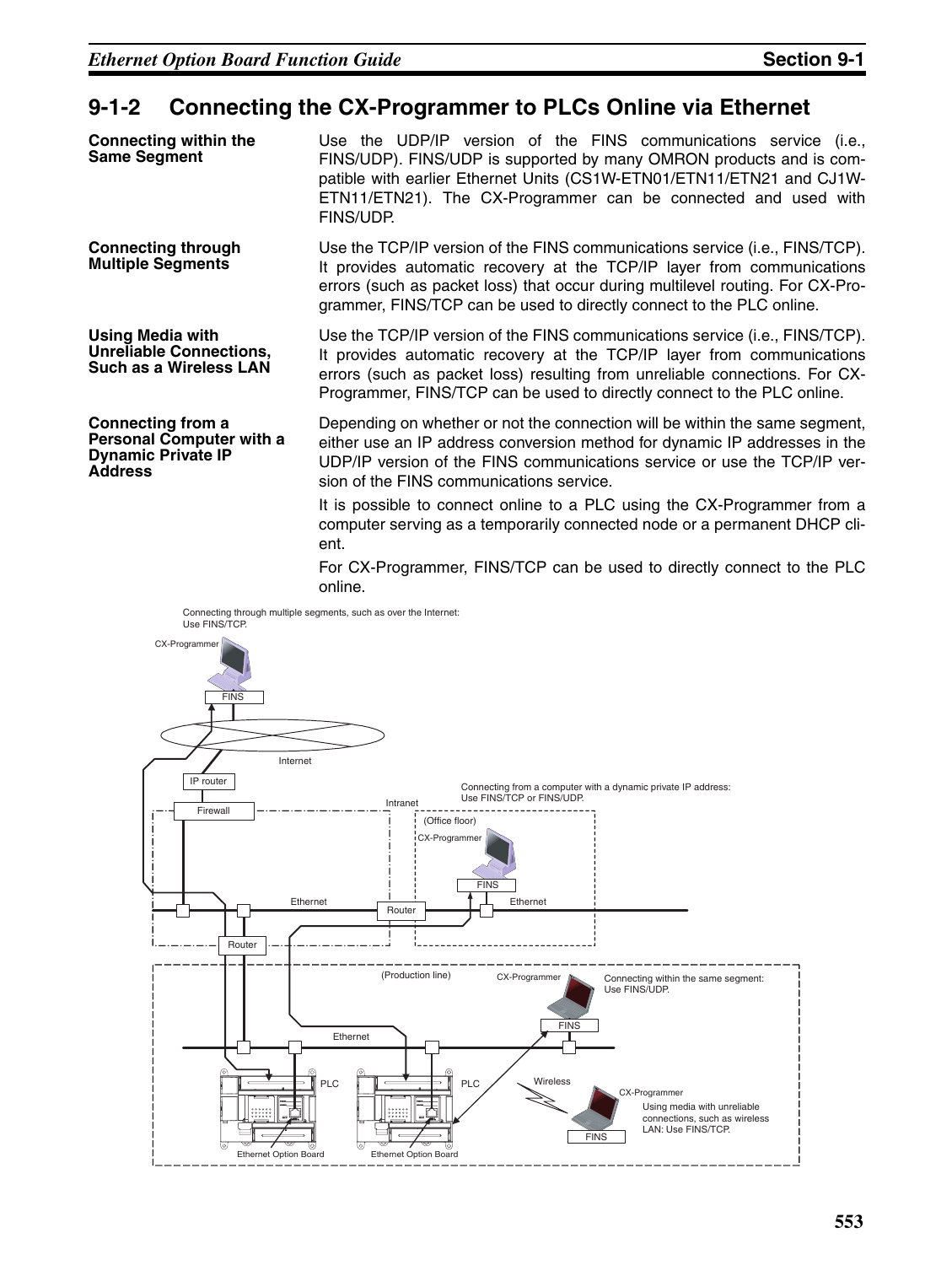### **9-1-3 Receiving Data from OMRON PLCs using Ethernet**

The CP1W-CIF41 Ethernet Option Board can only support receiving FINS commands from OMRON PLCs using Ethernet.

**Connecting within the Same Segment** Use the UDP/IP version of the FINS communications service (i.e., FINS/UDP), and construct applications using the SEND(090), RECV(098), and CMND(490) instructions in the ladder program. FINS/UDP is supported by many OMRON products, and is compatible with earlier Ethernet Units (CS1W-ETN01/ETN11/ETN21 and CJ1W-ETN11/ETN21). The protocol processing for FINS/UDP is simpler than for FINS/TCP, giving FINS/UDP certain advantages in terms of performance. Another feature of FINS/UDP is that it can be used for broadcasting.

> On the other hand, with FINS/UDP it is necessary to provide measures, such as retries, for handling communications errors.

**Connecting through**  Use the TCP/IP version of the FINS communications service (i.e., FINS/TCP), and construct applications using the SEND(090), RECV(098), and CMND(490) instructions in the ladder program. FINS/TCP is the initial function supported by this Ethernet Option Board (CP1W-CIF41). It provides automatic recovery at the TCP/IP layer from communications errors (such as packet loss) that occur during multilevel routing.



**Multiple Segments**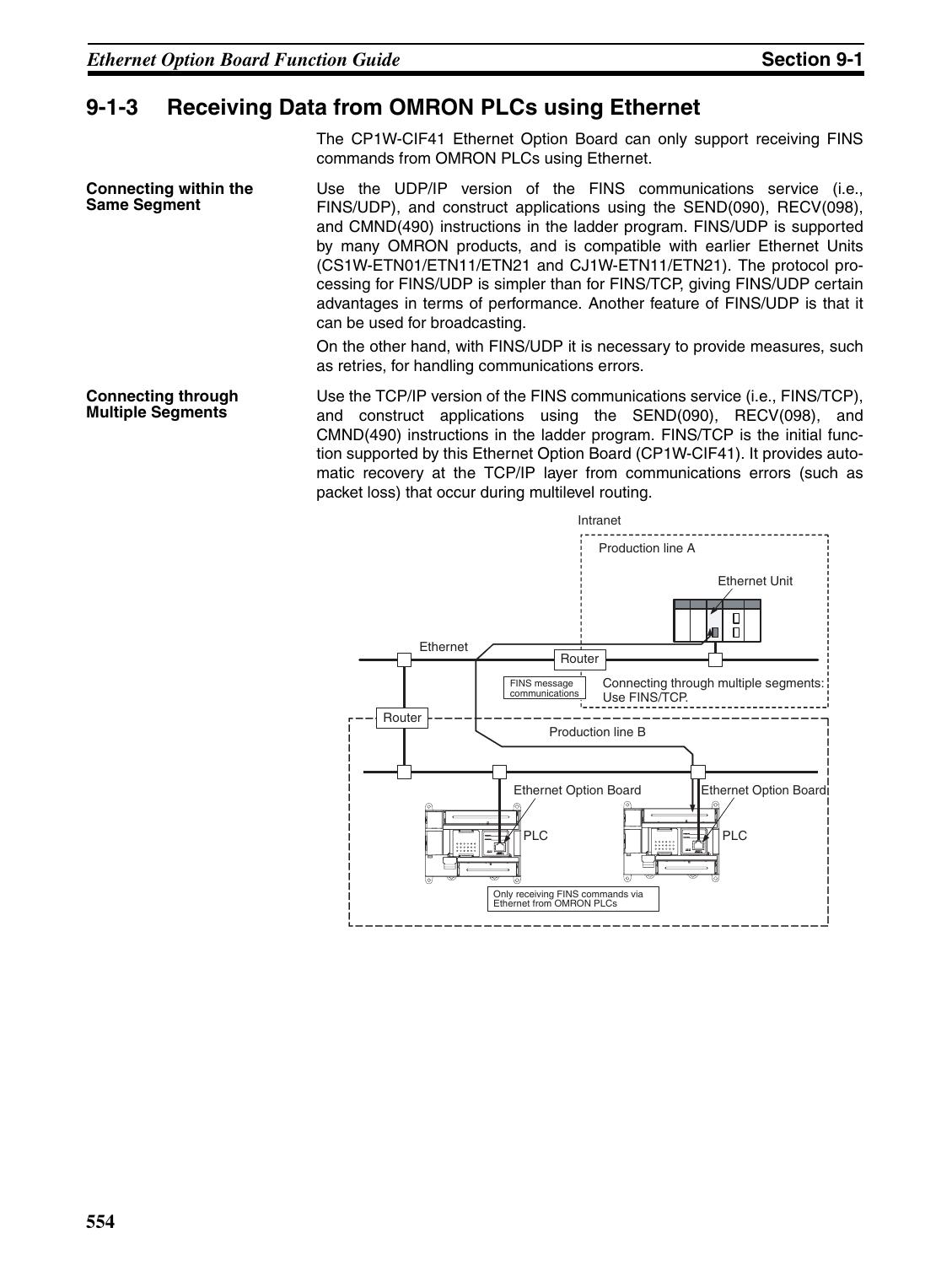# **9-2 Differential Monitoring**

### **Compatibility and Speed**

The transmission medium of Ethernet side has been upgraded to 100Base-TX, while compatibility with some functions and application interfaces of the existing Ethernet Unit models for CS/CJ series has been maintained.

Limited by the Toolbus protocol used on the serial side, the processing speed is only 115.2kbps, slower than the existing Ethernet Unit. The FINS frame length is less than 1,004 bytes, so the system response performance for the same FINS message applications is longer than the existing Ethernet Unit.

### **Various Protocols Available on Ethernet**

A variety of protocols make a wide range of applications for use on an Ethernet network. The protocols that can be selected include receiving commands by OMRON's standard protocol FINS and reading Ethernet Option Board settings and status by HTTP.

A communications service can be selected according to need, allowing the PLC to be flexibly integrated with the Ethernet information network.

### **Improved FINS Message Communications**

The following functions have been maintained according to the existing Ethernet Unit models for CS/CJ series.

- The maximum number of nodes is 254.
- Communications are enabled even if the host computer's IP address is dynamic.
- An automatic client FINS node address allocation function makes it possible to connect online to the PLC even if no FINS node address has been set for the host computer.
- FINS message communications are enabled in both UDP/IP and TCP/IP, but it are only enabled in TCP/IP with up to 2 simultaneous connections .  $\rightarrow$ Previously it are enabled in TCP/IP with up to 16 simultaneous connections and all can be set to client.
- Multiple FINS applications, such as the CX-Programmer, on the same computer can be connected online to the PLC via Ethernet.

### **Use Web Function to Read Ethernet Option Board Settings and Status**

A Web function is provided in Ethernet Option Board.

This enables use of a Web browser to read the Ethernet Option Board's system settings and statuses.

### **Full Range of Functions for Handling Troubles**

A full range of functions is provided for promptly handling any troubles.

- Self-diagnostic function when power is turned ON.
- Error log for recording error information when an error occurs.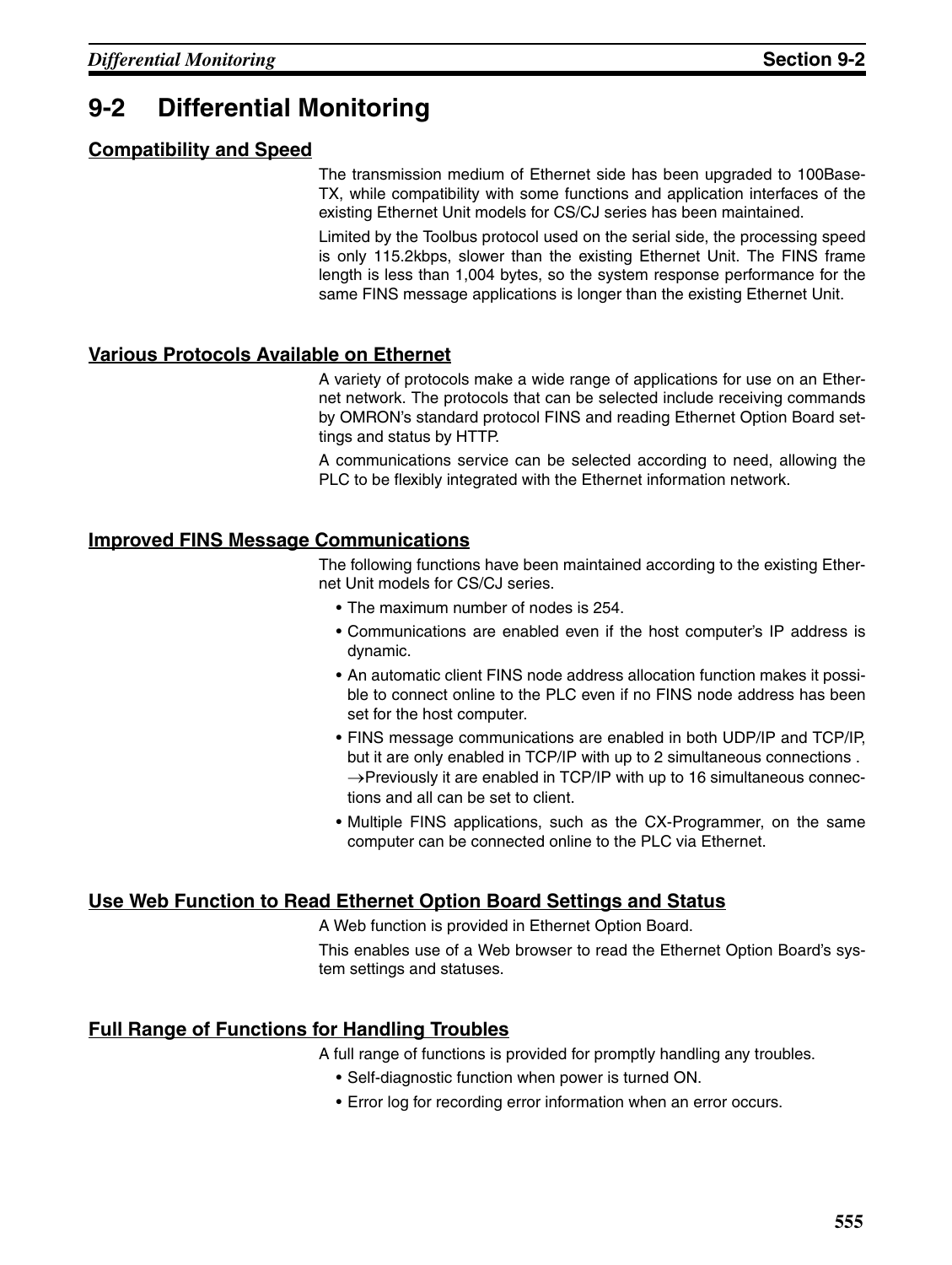# **9-3 System Configuration**

# **9-3-1 System Configuration**



# **9-3-2 Devices Required for Constructing a Network**

The basic configuration for a 100Base-TX Ethernet System consists of one hub to which nodes are attached in star form using twisted-pair cable. The devices shown in the following table are required to configure a network with 100Base-TX-type CP1W-CIF41, so prepared them in advance.

| <b>Network device</b>                       | <b>Contents</b>                                                                                                                               |  |
|---------------------------------------------|-----------------------------------------------------------------------------------------------------------------------------------------------|--|
| (1) Ethernet Option Board<br>$(CP1W-CIF41)$ | The Ethernet Option Board is a Communication Unit<br>that connects a CP1H series or CP1L series PLC to<br>100Base-TX Ethernet networks.       |  |
|                                             | (They can also be used as 10Base-T.)                                                                                                          |  |
| (2) Twisted-pair cable                      | This is twisted-pair cable for connecting 100Base-TX<br>type Ethernet Option Board to the hub, with an RJ45<br>Modular Connector at each end. |  |
|                                             | Use a category 3, 4, 5, or 5e UTP (unshielded twisted<br>pair) or STP (shielded twisted-pair) cable.                                          |  |
| $(3)$ Hub                                   | This is a relay device for connecting multiple nodes in a<br>star LAN.                                                                        |  |

**Recommended Hubs** For detail on recommended devices for constructing a network, refer to 9-8-3 Network Installation.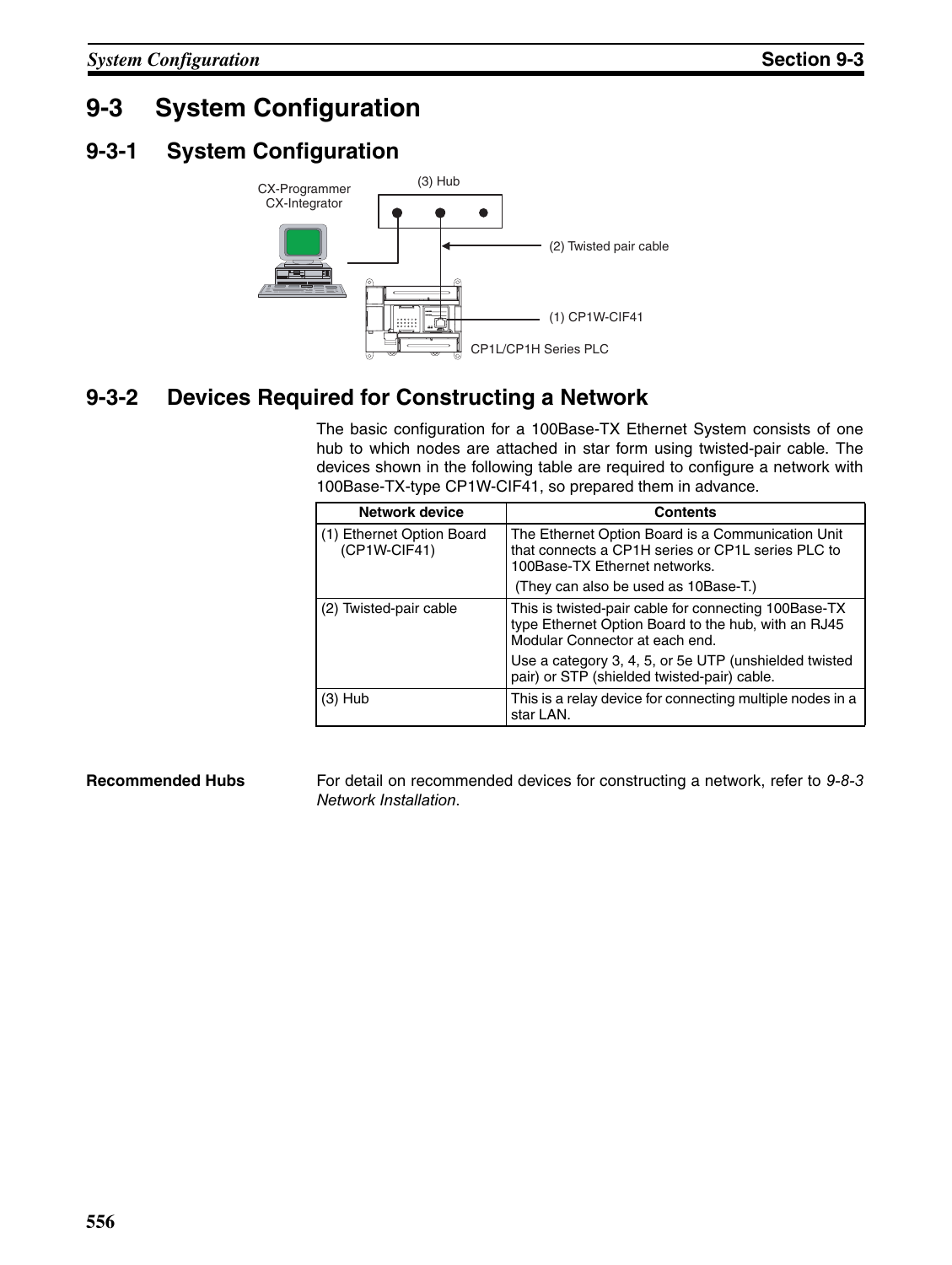# **9-4 Specifications**

| <b>Item</b>                   |                              | <b>Specifications</b>                                                                                                                                                                    |                                                                                    |  |
|-------------------------------|------------------------------|------------------------------------------------------------------------------------------------------------------------------------------------------------------------------------------|------------------------------------------------------------------------------------|--|
| Model number                  |                              | CP1W-CIF41                                                                                                                                                                               |                                                                                    |  |
| <b>Type</b>                   |                              | 100/10Base-TX (Auto-MDIX)                                                                                                                                                                |                                                                                    |  |
| Applicable PLCs               |                              | CP1L and CP1H PLCs                                                                                                                                                                       |                                                                                    |  |
| Unit classification           |                              | CP1 option port unit                                                                                                                                                                     |                                                                                    |  |
| Mounting location             |                              | CP1L and CP1H micro PLC option port                                                                                                                                                      |                                                                                    |  |
| Number of Units that can be   |                              |                                                                                                                                                                                          | 1 set. (each type of CP1L and CP1H PLC can only mount 1 set Ethernet Option Board) |  |
| mounted                       |                              | (See note.)                                                                                                                                                                              |                                                                                    |  |
| Size of Buffers               |                              | 8K bytes                                                                                                                                                                                 |                                                                                    |  |
| <b>Transfer</b>               | Media access method          | CSMA/CD                                                                                                                                                                                  |                                                                                    |  |
|                               | <b>Modulation method</b>     | Baseband                                                                                                                                                                                 |                                                                                    |  |
|                               | Transmission paths           | Star form                                                                                                                                                                                |                                                                                    |  |
|                               | <b>Baud</b> rate             | 100 Mbit/s (100Base-TX)                                                                                                                                                                  | 10 Mbit/s (10Base-T)                                                               |  |
|                               |                              | • Half/full auto-negotiation for each port                                                                                                                                               |                                                                                    |  |
|                               |                              | • Link speed auto-sensing for each port                                                                                                                                                  |                                                                                    |  |
|                               | Transmission media           | · Unshielded twisted-pair (UDP) cable                                                                                                                                                    | · Unshielded twisted-pair (UDP) cable                                              |  |
|                               |                              | Categories: 5, 5e                                                                                                                                                                        | Categories: 3, 4, 5, 5e                                                            |  |
|                               |                              | · Shielded twisted-pair (STP) cable                                                                                                                                                      | · Shielded twisted-pair (STP) cable                                                |  |
|                               |                              | Categories: $100\Omega$ at 5, 5e                                                                                                                                                         | Categories: $100\Omega$ at 3, 4, 5, 5e                                             |  |
|                               | <b>Transmission Distance</b> | 100 m (distance between hub and node)                                                                                                                                                    |                                                                                    |  |
|                               | Current consumption (Unit)   | 130 mA max. at 5 V DC                                                                                                                                                                    |                                                                                    |  |
| Vibration resistance          |                              | Conforms to JIS 0040.                                                                                                                                                                    |                                                                                    |  |
|                               |                              | 10 to 57Hz: 0.075-mm amplitude, 57 to 150 Hz: acceleration 9.8 m/s <sup>2</sup> in X, Y, and Z<br>directions for 80 minutes each (sweep time: 8 minutes $\times$ 10 sweeps = 80 minutes) |                                                                                    |  |
| Shock resistance              |                              | Conforms to JIS 0041.                                                                                                                                                                    |                                                                                    |  |
|                               |                              | 147 $m/s2$ , 3 times each in X, Y, and Z directions                                                                                                                                      |                                                                                    |  |
| Ambient operating temperature |                              | 0 to $55^{\circ}$ C                                                                                                                                                                      |                                                                                    |  |
| Ambient humidity              |                              | 10% to 90% (with no condensation)                                                                                                                                                        |                                                                                    |  |
| Atmosphere                    |                              | Must be free of corrosive gas.                                                                                                                                                           |                                                                                    |  |
| Ambient storage temperature   |                              | -20 to 75°C                                                                                                                                                                              |                                                                                    |  |
| Weight                        |                              | 23 g max.                                                                                                                                                                                |                                                                                    |  |
| <b>Dimensions</b>             |                              | 36.4×36.4×28.2 mm (WxHxD)                                                                                                                                                                |                                                                                    |  |

**Note** If two CP1W-CIF41 Ethernet Option Boards are mounted in the CP1L/H system, the CP1W-CIF41 mounted on option board slot 1 will be abnormal and ERR indicator will be ON, the CP1W-CIF41 on option board slot 2 will work normally.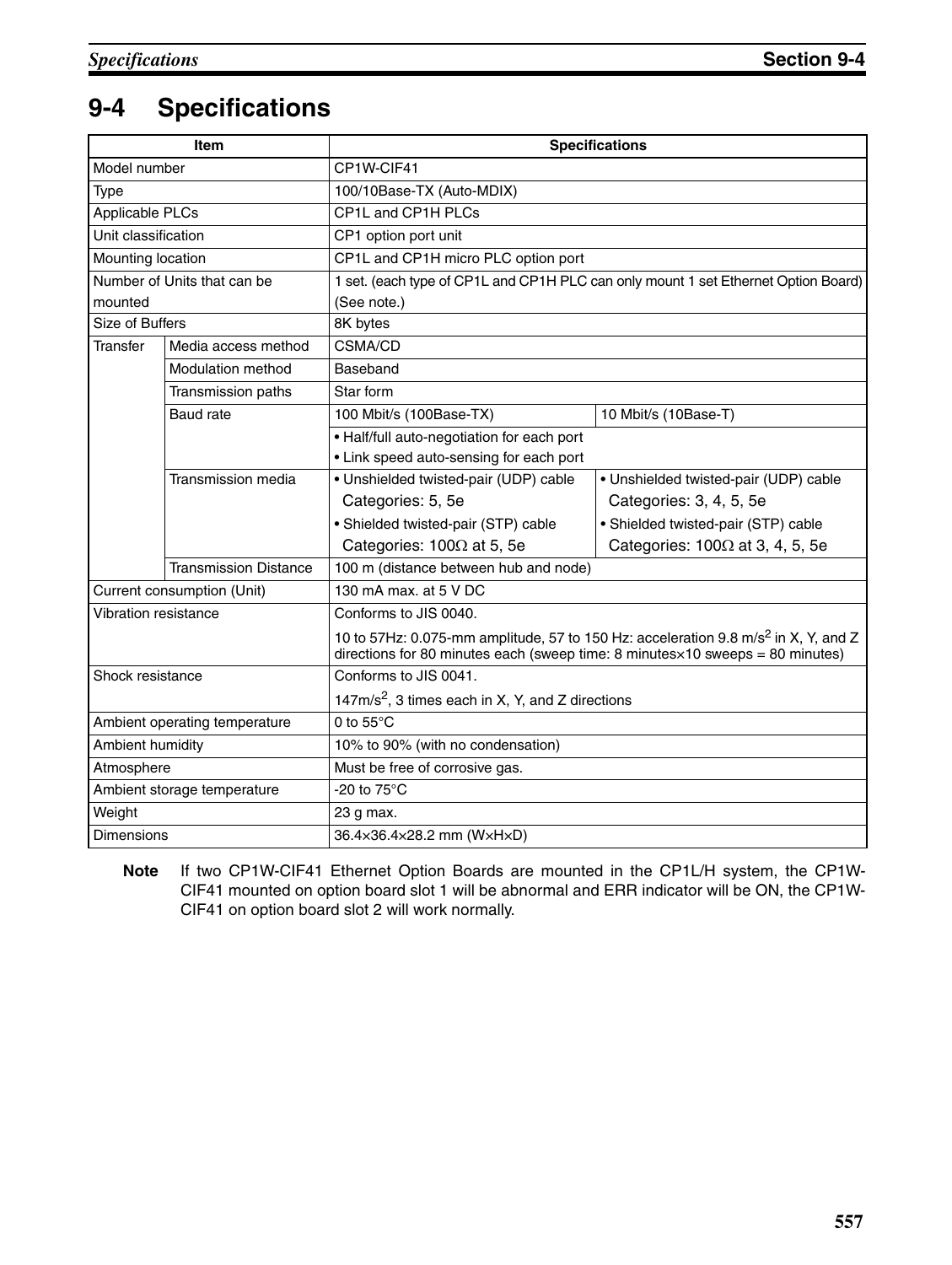# **9-5 FINS Communications**

# **9-5-1 FINS Communications Service Specifications**

| Item                                                                                                                                                                                                                                                                                                                                                                                    | <b>Specification</b>                                                                                    |                                                                  |  |  |
|-----------------------------------------------------------------------------------------------------------------------------------------------------------------------------------------------------------------------------------------------------------------------------------------------------------------------------------------------------------------------------------------|---------------------------------------------------------------------------------------------------------|------------------------------------------------------------------|--|--|
| Number of nodes                                                                                                                                                                                                                                                                                                                                                                         | 254                                                                                                     |                                                                  |  |  |
| Message Length                                                                                                                                                                                                                                                                                                                                                                          | 1016 bytes max.                                                                                         |                                                                  |  |  |
| Date Length                                                                                                                                                                                                                                                                                                                                                                             | 1004 bytes max. (See note)                                                                              |                                                                  |  |  |
| Number of buffer                                                                                                                                                                                                                                                                                                                                                                        | 14 (1016 bytes×6+240 bytes×8)                                                                           |                                                                  |  |  |
| Protocol name                                                                                                                                                                                                                                                                                                                                                                           | FINS/UDP method                                                                                         | FINS/TCP method                                                  |  |  |
| Protocol used                                                                                                                                                                                                                                                                                                                                                                           | UDP/IP                                                                                                  | <b>TCP/IP</b>                                                    |  |  |
|                                                                                                                                                                                                                                                                                                                                                                                         | The selection of UDP/IP or TCP/IP is made by means of the                                               |                                                                  |  |  |
|                                                                                                                                                                                                                                                                                                                                                                                         | FINS/TCP Tab in the CX-Programmer's Unit Setup.                                                         |                                                                  |  |  |
| Number of connections                                                                                                                                                                                                                                                                                                                                                                   |                                                                                                         | $\overline{c}$                                                   |  |  |
| Port number                                                                                                                                                                                                                                                                                                                                                                             | 9600 (default)                                                                                          | 9600 (default)                                                   |  |  |
|                                                                                                                                                                                                                                                                                                                                                                                         | Can be changed.                                                                                         | Can be changed.                                                  |  |  |
| Protection                                                                                                                                                                                                                                                                                                                                                                              | Yes (Specification of client IP<br><b>No</b>                                                            |                                                                  |  |  |
|                                                                                                                                                                                                                                                                                                                                                                                         |                                                                                                         | addresses when unit is used as a server)                         |  |  |
| Other                                                                                                                                                                                                                                                                                                                                                                                   | Items set for each UDP port                                                                             | Items set for each connection                                    |  |  |
|                                                                                                                                                                                                                                                                                                                                                                                         | • Broadcast                                                                                             | • Server specification                                           |  |  |
|                                                                                                                                                                                                                                                                                                                                                                                         | • Address conversion method                                                                             | · Remote IP address spec.                                        |  |  |
|                                                                                                                                                                                                                                                                                                                                                                                         |                                                                                                         | Server: specify IP addresses of clients permitted to<br>connect. |  |  |
|                                                                                                                                                                                                                                                                                                                                                                                         |                                                                                                         | • Automatic FINS node address allocation                         |  |  |
|                                                                                                                                                                                                                                                                                                                                                                                         |                                                                                                         | Specify automatic allocation of client FINS node<br>addresses    |  |  |
| Internal table<br>This is a table of correspondences for remote FINS node addresses, remote IP<br>addresses, TCP/UDP, and remote port numbers. It is created automatically when power is<br>turned ON to the PLC or when the unit is restarted, and it is automatically changed when<br>a connection is established by means of the FINS/TCP method or when a FINS command<br>received. |                                                                                                         |                                                                  |  |  |
|                                                                                                                                                                                                                                                                                                                                                                                         | The following functions are enabled by using this table.                                                |                                                                  |  |  |
|                                                                                                                                                                                                                                                                                                                                                                                         | • IP address conversion using the FINS/UDP method                                                       |                                                                  |  |  |
|                                                                                                                                                                                                                                                                                                                                                                                         | • Automatic FINS node address conversion after a connection is established using the<br>FINS/TCP method |                                                                  |  |  |
|                                                                                                                                                                                                                                                                                                                                                                                         | • Automatic client FINS node address allocation using the FINS/TCP method                               |                                                                  |  |  |
|                                                                                                                                                                                                                                                                                                                                                                                         | • Simultaneous connection of multiple FINS applications                                                 |                                                                  |  |  |

**Note** Refer to the following diagram for the relation between message length and date length.

| 10 bytes    | 2 bytes      | 1004 bytes max. |
|-------------|--------------|-----------------|
|             |              |                 |
| FINS header | Command code | Date length     |
|             |              |                 |

Message length: 1016 bytes max.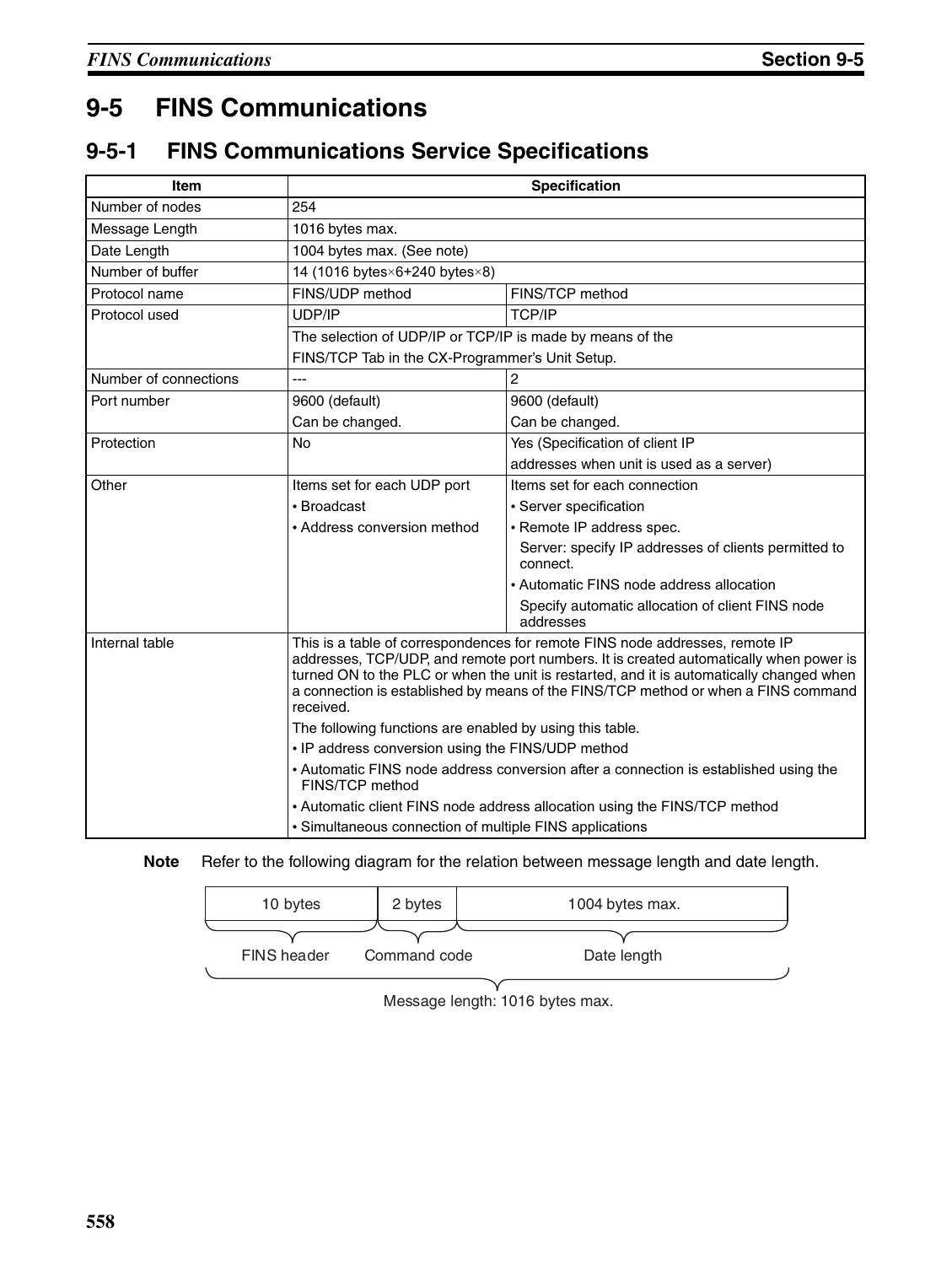## **9-5-2 Overview of FINS Communication Service**

**Basic Functions** FINS commands can be received from other PLCs or computers on the same Ethernet network by executing SEND(090), RECV(098), or CMND (490) instructions in the ladder diagram program. This enables various control operations such as the reading and writing of I/O memory between PLCs, mode changes, and file memory operations.



Executing, from the host computer, FINS commands with UDP/IP or TCP/IP headers enables various control operations, such as the reading and writing of I/O memory between PLCs, mode changes, and file memory operations.

For example, it is possible to connect online via Ethernet from FINS communications applications such as the CX-Programmer, and to perform remote programming and monitoring.

**Upgraded Functions** With the CP1W-CIF41, the following functions have been upgraded.

- The FINS communications service can be executed not only with UDP/IP but also with TCP/IP, and it is even possible to use FINS communications with both UDP/IP and TCP/IP together on the same network. Using TCP/IP makes FINS communications highly reliable.
- Even if the IP address and UDP port number of the host computer (a DHCP client computer) are changed, it is still possible for the host computer to send FINS commands to PLCs on the Ethernet network and to receive responses. When UDP is used, either the automatic generation (dynamic) method or the IP address table method must be selected for IP address conversion. When TCP is used, changes in IP address and TCP port numbers are handled automatically.
- Multiple FINS applications (CX-Programmer and user-created application programs) at the same computer can be connected online to a PLC via Ethernet (using either TCP/IP or UDP/IP).
- **Note** The message service does not guarantee that a message will reach the destination node. A message may be lost during transmission due to factors such as noise. To prevent this from occurring when using message services, it is common to set up retry processing at the node from which instructions are issued. With the SEND(090), RECV(098), and CMND(490) instructions, retry processing is executed automatically by specifying the number of retries, so specify a number other than 0.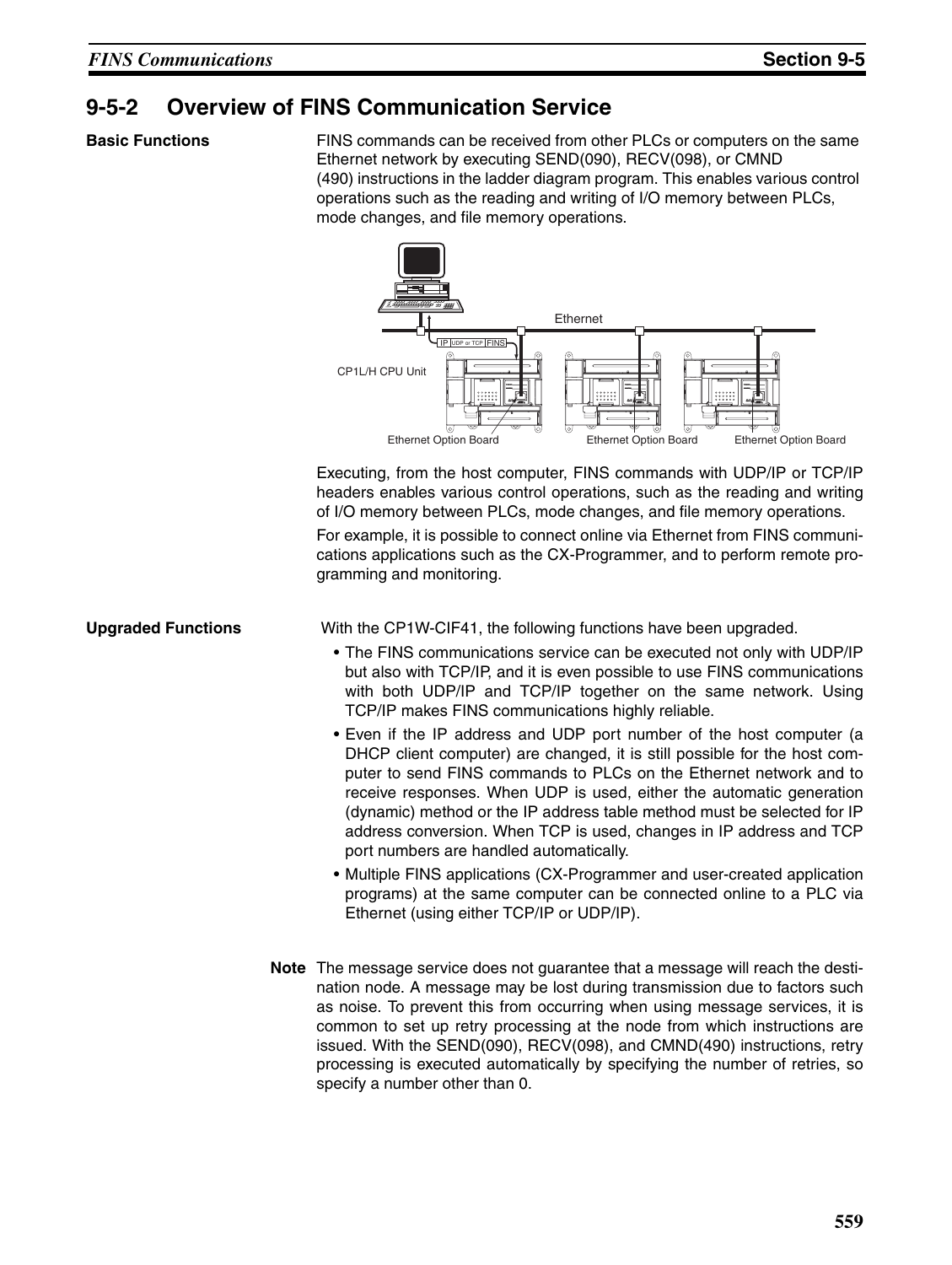# **9-6 Part Names**



Display the operating status of the Option Board.

#### **LED Indicators**

| Indicator   | Color  | <b>Status</b> | <b>Meaning</b>                              |  |
|-------------|--------|---------------|---------------------------------------------|--|
| <b>COMM</b> | Yellow | Not lit       | Not sending or receiving data.              |  |
|             |        | Flashing      | Sending or receiving data.                  |  |
| <b>FRR</b>  | Red    | Not lit       | Unit normal.                                |  |
|             |        | Lit           | An fatal error has occurred at the Unit.    |  |
|             |        | Flashing      | An no-fatal error has occurred at the unit. |  |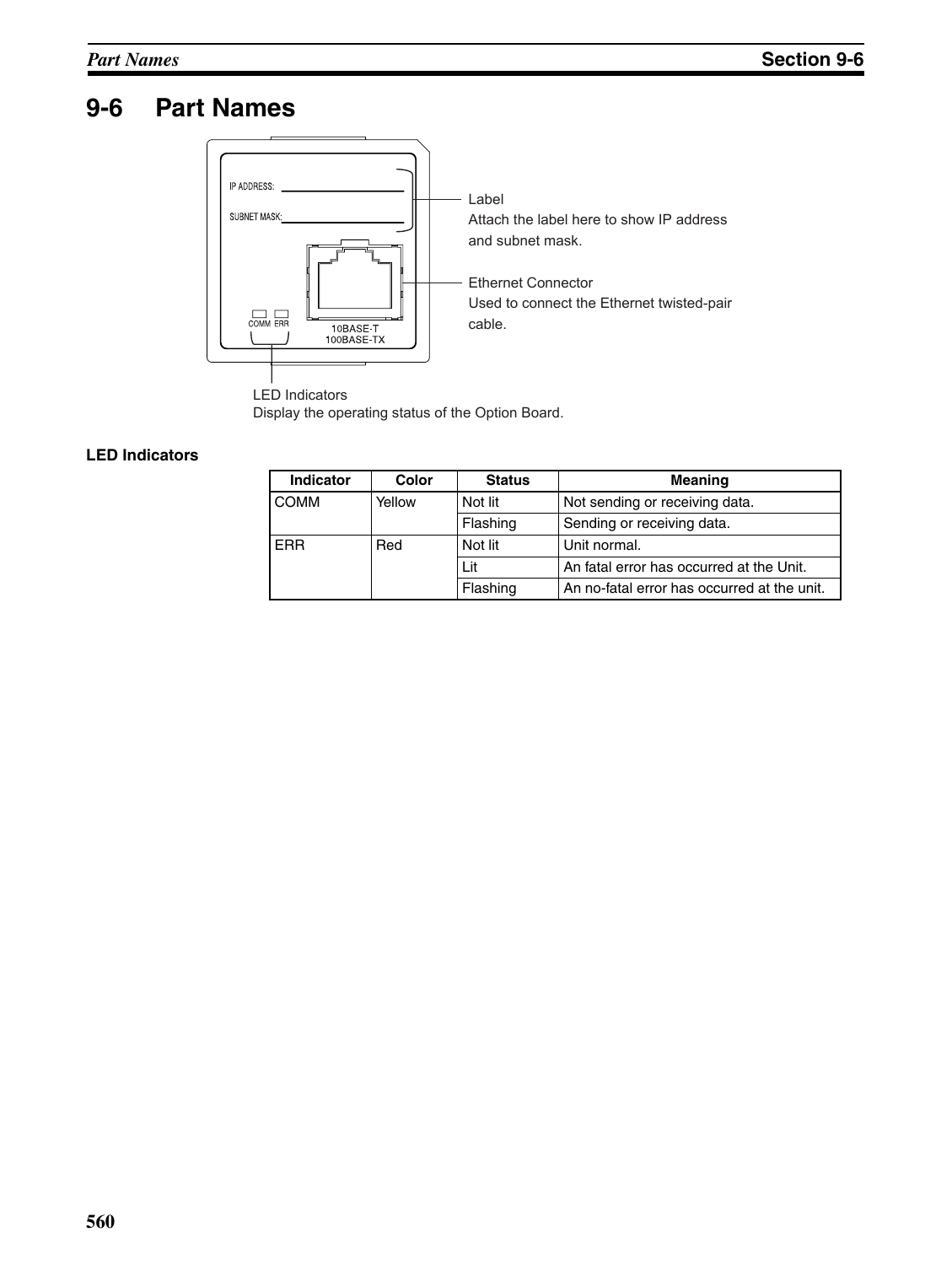# **9-7 Comparison with Previous Models**

|                                        | <b>Item</b>                                                              | <b>Previous Models</b>                                                                                                                             | <b>New Models</b>                                                                                        |
|----------------------------------------|--------------------------------------------------------------------------|----------------------------------------------------------------------------------------------------------------------------------------------------|----------------------------------------------------------------------------------------------------------|
| Model number                           |                                                                          | CS1W-ETN21                                                                                                                                         | CP1W-CIF41                                                                                               |
|                                        |                                                                          | CJ1W-ETN21                                                                                                                                         |                                                                                                          |
| Physical layer                         |                                                                          | 100/10Base-TX                                                                                                                                      | 100/10Base-TX (Auto-MDIX)                                                                                |
| Number of nodes                        |                                                                          | 254                                                                                                                                                | 254                                                                                                      |
| PLC maintenance via the Internet       |                                                                          | Can send commands, including FINS<br>commands, by e-mail over the Internet<br>from a computer to the PLC.                                          | Not supported                                                                                            |
| Server specification                   |                                                                          | Specification by IP address or by host<br>name                                                                                                     | Not supported                                                                                            |
| FINS communi-<br>cations<br>service    | Automatic IP address<br>acquisition                                      | A computer automatically acquiring IP<br>addresses can send commands to the<br>PLC and receive responses.                                          | Same as previous models                                                                                  |
|                                        | FINS communication<br>with computer without<br>fixed node address        | Possible, with Automatic allocation by<br><b>Ethernet Option Board (Client FINS</b><br>automatic node address allocation<br>function, TCP/IP only) | Same as previous models                                                                                  |
|                                        | Handling TCP/IP                                                          | With FINS communications, both<br>UDP/IP and TCP/IP (with up to16<br>simultaneous connections and all can<br>be set to client) possible.           | With FINS communications, both<br>UDP/IP and TCP/IP (with up to 2<br>simultaneous connections) possible. |
|                                        | Simultaneous connec-<br>tion of multiple applica-<br>tions in a computer | Possible (with both UDP/IP and<br>TCP/IP)                                                                                                          | Same as previous models                                                                                  |
| Mail functions                         |                                                                          | Supported                                                                                                                                          | Not Supported                                                                                            |
| FTP server function                    |                                                                          | Supported                                                                                                                                          | Not Supported                                                                                            |
| Socket services function               |                                                                          | Supported                                                                                                                                          | Not Supported                                                                                            |
| Automatic clock information adjustment |                                                                          | Supported                                                                                                                                          | <b>Not Supported</b>                                                                                     |
| FINS frame length                      |                                                                          | 2012                                                                                                                                               | 1016                                                                                                     |
| <b>Buffer numbers</b>                  |                                                                          | 392 (2K bytes×392)                                                                                                                                 | 14 (1016 bytesx6+240 bytesx8)                                                                            |
| Inner bus                              |                                                                          | Parallel                                                                                                                                           | Serial port                                                                                              |

**Note** Limited by the CP1W-CIF41 inner bus protocol (Toolbus, 115200kbps), the system response performance is longer than the existing Ethernet Unit. Please consider the FINS command processing time and buffer limitation when using the CP1W-CIF41 Ethernet Option Board.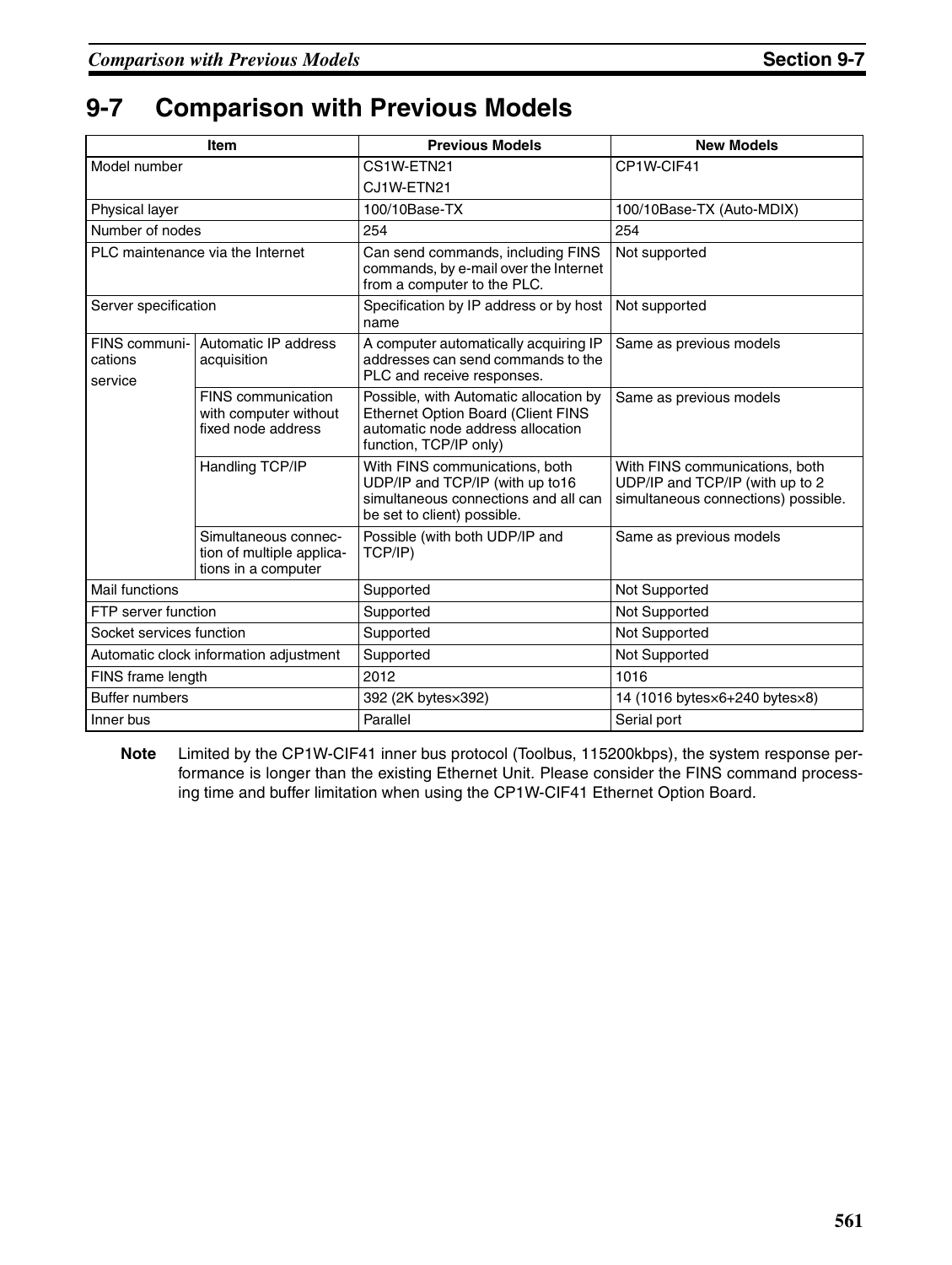# **9-8 Installation and Initial Setup**

## **9-8-1 Overview of Startup Procedure**

The following procedure is the same for the CS Series and CJ Series.



- **Note** 1. When using this method, always leave the local IP address of system setup in the Ethernet Option Board set to the value of 0.0.0.0. If this area contains any other value, any setting made in the allocated CIO words will be overwritten with it.
	- 2. The local IP address and other parameters can be set from the Web browser.
	- 3. It is not necessary step, and the CX-Integrator version 2.33 or higher (CX-ONE version 3.1 or higher) is required.

When the FINS communications service is used, routing tables must be created in advance. Routing tables are required in the following circumstances.

- When communicating with a PLC or computer on another network (e.g. remote programming or monitoring using FINS message or a CX-programmer)
- When multiple Communications Units are mounted to a single PLC (e.g. CPU unit)
- When routing tables are used for one or more other nodes on the same network
- 4. It is not necessary step, and the Web browser is required.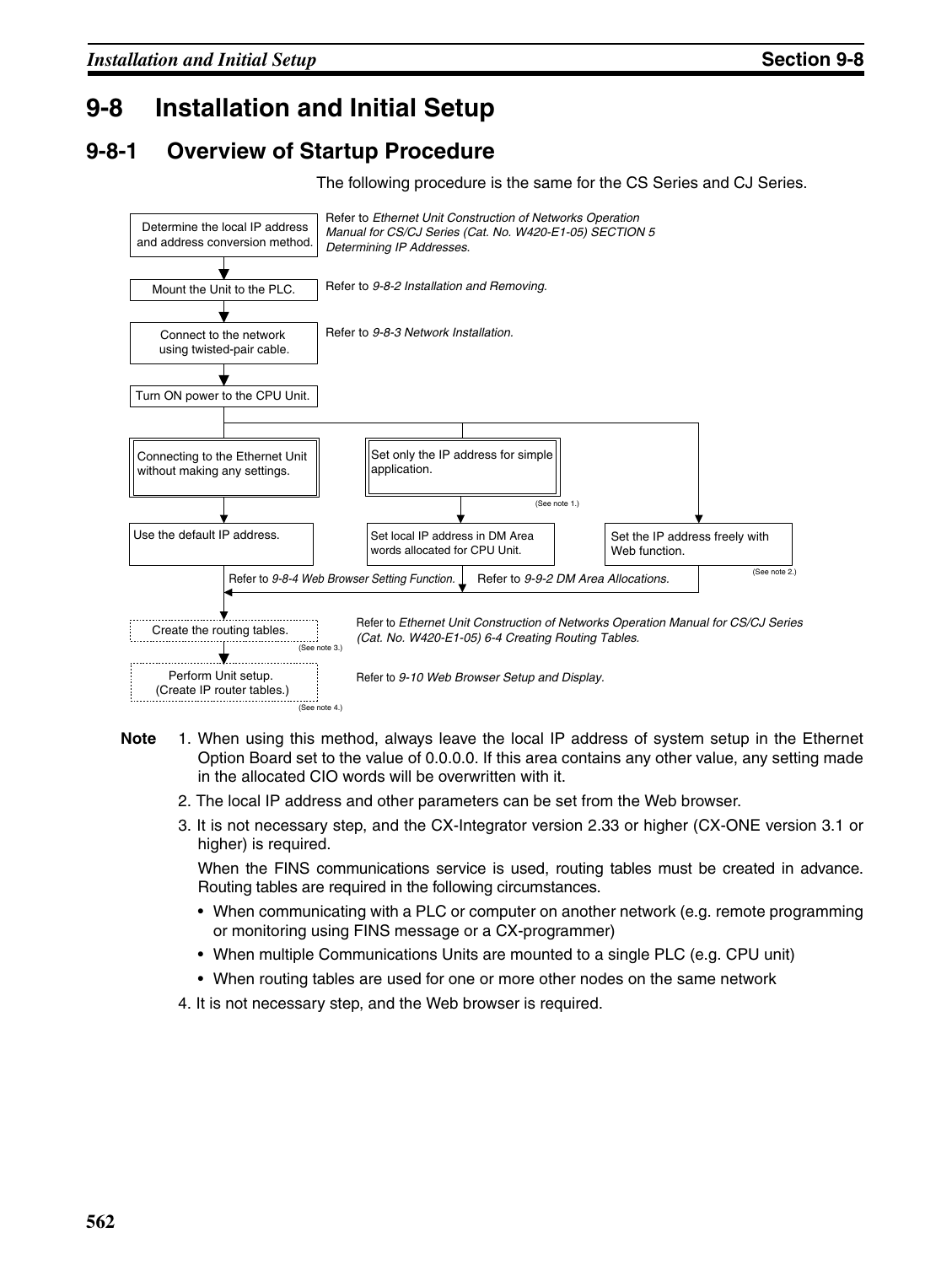### **9-8-2 Installation and Removing**

The following processing explains how to install and remove an Ethernet Option Board.

 $\sqrt{N}$  Caution Always turn OFF the power supply to the CPU unit and wait until all the operation indicators go out before installing or removing the Ethernet Option Board.

#### **Installation**

- *1,2,3...* 1. Press the up/down lock-levers on both sides of the Option Board slot cover at the same time to unlock the cover, and then pull the cover out.
	- 2. Check the alignment to make the corner cut of the Ethernet Option Board fit in the Option Board slot, and firmly press the Ethernet Option Board in until it snaps into place.



**Note** Only one CP1W-CIF41 can be mounted in one CP1L and CP1H PLC. If two CP1W-CIF41 Ethernet Option Boards are mounted in the PLC, the CP1W-CIF41 mounted on Option Board slot1 (left side) will run in abnormal status and ERR indicator will be ON. If the ladder program operates the with CP1W-CIF41 fatal error, the PLC will generate the non-fatal error.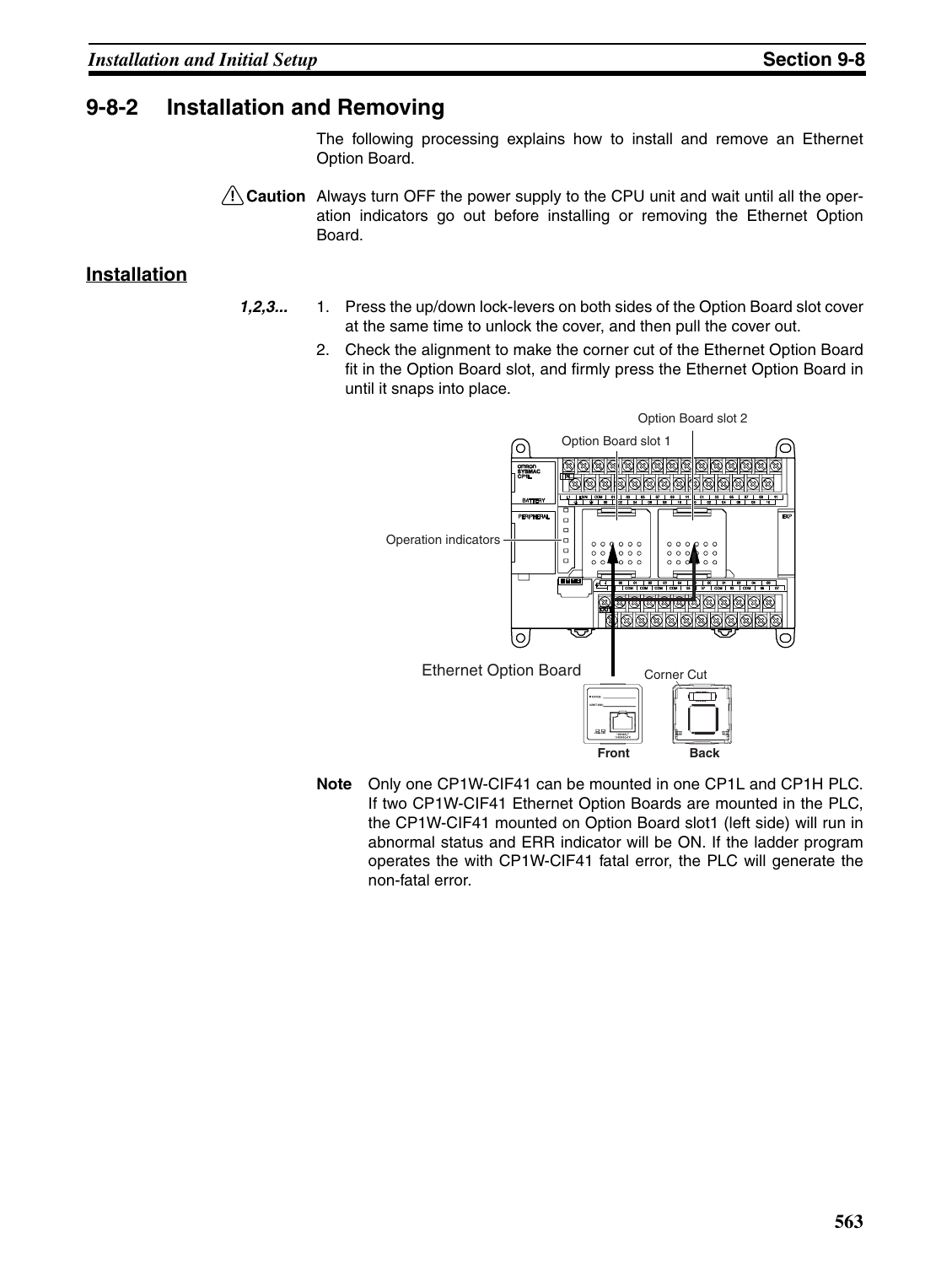3. For CPU Units with 30, 40 or 60 I/O points, switch DipSW4 of the CPU unit to ON, if the Ethernet Option Board is mounted on the Option Board slot 1 (left side). Switch DipSW5 of the CPU unit to ON, if the Ethernet Option Board is mounted on the Option Board slot 2 (right side). For CPU Units with 14 or 20 I/O points, switch DipSW4 of the CPU unit to ON.

**Note** DipSW4 and DipSW5 are OFF at shipment.



#### **Removing**

Press the up/down lock-levers on both sides of the Ethernet Option Board at the same time to unlock the Ethernet Option Board, and then pull it out.



### **9-8-3 Network Installation**

#### **Basic Installation Precautions**

- Take the greatest care when installing the Ethernet System, being sure to follow ISO 802-3 specifications. You must obtain a copy of these specifications and be sure you understand them before attempting to install an Ethernet System. Unless you are already experienced in installing communications systems, we strongly recommend that you employ a professional to install your system.
- Do not install Ethernet equipment near sources of noise. If noise-prone environments are unavoidable, be sure to take adequate measures against noise interference, such as installing network components in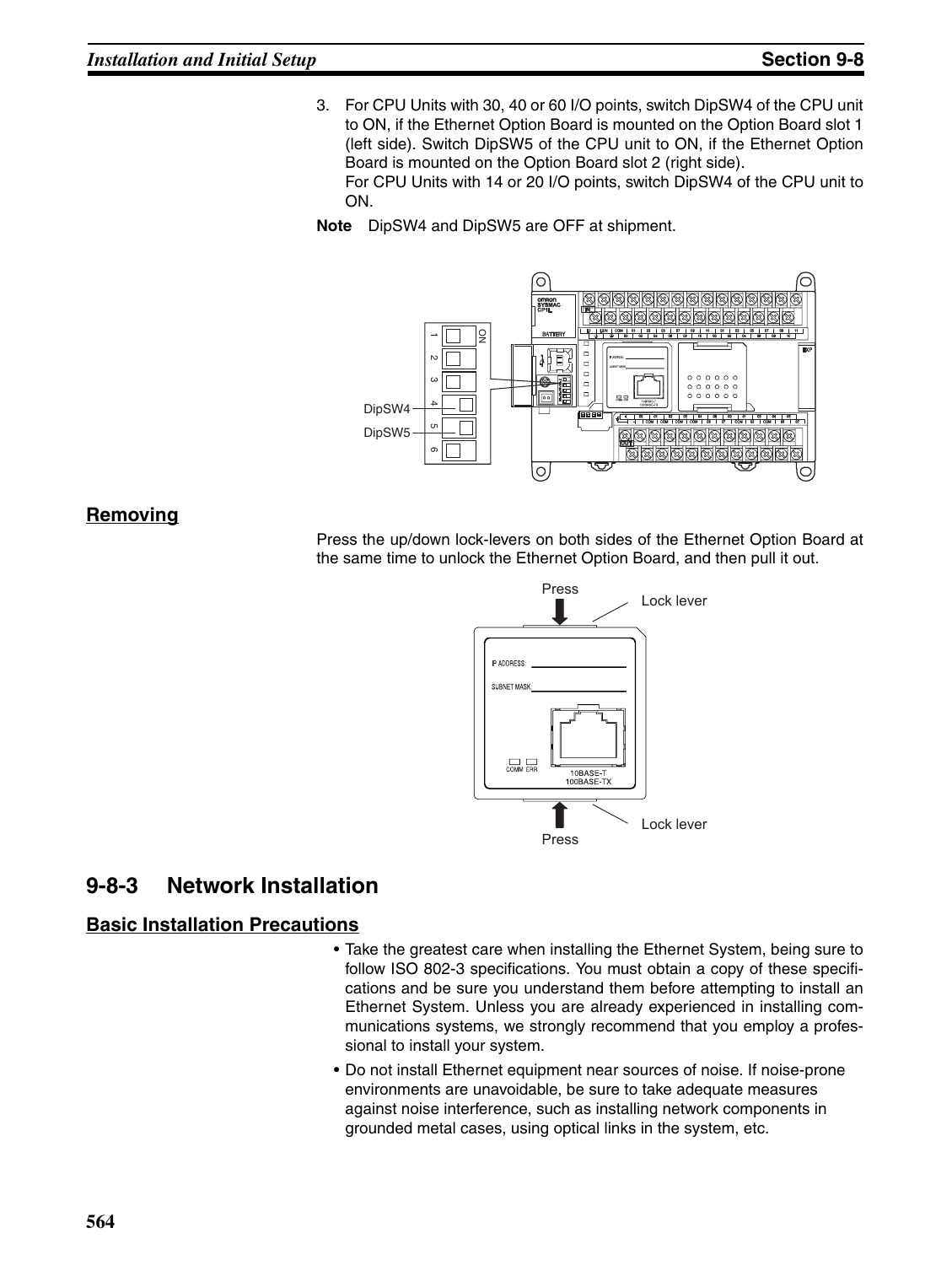#### **Recommended products**

The following products are recommended for use with the Ethernet Option Board.

| Part              | Maker                               | <b>Model</b><br>number      | <b>Specifications</b>                                            | <b>Inquires</b>                   |  |  |
|-------------------|-------------------------------------|-----------------------------|------------------------------------------------------------------|-----------------------------------|--|--|
| Hub               | 100BASE-TX                          |                             |                                                                  |                                   |  |  |
|                   | <b>OMRON</b>                        | W4S1-03B                    | 10/100 Mbit/s 3-port hub                                         |                                   |  |  |
|                   | <b>OMRON</b>                        | W4S1-05B<br>(C)             | 10/100 Mbit/s 5-port hub                                         |                                   |  |  |
|                   | PHOE-<br><b>NIX</b><br>CON-<br>TACT | <b>SWITCH</b><br>5TX        | 10/100 Mbit/s 5-port hub                                         |                                   |  |  |
|                   | Allied                              | <b>RH509E</b>               | 9-port hub                                                       | <b>Allied Telesis</b>             |  |  |
|                   | <b>Telesis</b>                      | MR820TLX                    | 9-port hub with 10Base-5<br>backbone port                        | (0120) 86-0442<br>(in Japan only) |  |  |
|                   | 10BASE-T                            |                             |                                                                  |                                   |  |  |
|                   | Allied                              | <b>RH509E</b>               | 9-port hub                                                       | <b>Allied Telesis</b>             |  |  |
|                   | Telesis                             | MR820TLX                    | 9-port hub with 10Base-5<br>backbone port                        | (0120) 86-0442<br>(in Japan only) |  |  |
| Twisted-pair      | 100BASE-TX                          |                             |                                                                  |                                   |  |  |
| cable             | Fujikura                            | F-LINK-E<br>$0.5$ mm $x$ 4P | STP (shielded twisted-<br>pair) cable: Category 5,<br>5е         | ---                               |  |  |
|                   |                                     |                             | Note: Impedance is lim-<br>ited to 100 $\Omega$ .                |                                   |  |  |
|                   | Fujikura                            | CTP-LAN5<br>$0.5$ mm $x$ 4P | UTP (unshielded twisted-<br>pair) cable: Category 5,<br>5e       |                                   |  |  |
|                   | 10BASE-T                            |                             |                                                                  |                                   |  |  |
|                   | Fujikura                            | F-LINK-E<br>$0.5$ mm $x$ 4P | STP (shielded twisted-<br>pair) cable: Category 3,<br>4, 5, 5e   |                                   |  |  |
|                   |                                     |                             | Note: Impedance is lim-<br>ited to 100 $\Omega$ .                |                                   |  |  |
|                   | Fujikura                            | CTP-LAN5<br>$0.5$ mm $x$ 4P | UTP (unshielded twisted-<br>pair) cable: Category 3,<br>4, 5, 5e |                                   |  |  |
| Connectors        | STP Plug                            |                             |                                                                  |                                   |  |  |
| (Modular<br>plug) | Panduit<br>Corp                     | <b>MPS588</b>               | ---                                                              |                                   |  |  |
|                   | UTP Plug                            |                             |                                                                  |                                   |  |  |
|                   | Panduit<br>Corp                     | MP588-C                     | $---$                                                            |                                   |  |  |

#### **Precautions on Laying Twisted-pair Cable**

**Basic Precautions** • Press the cable connector in firmly until it locks into place at both the hub and the Ethernet Option Board.

- After laying the twisted-pair cable, check the connection with a 10Base-T cable tester.
- **Environment Precautions** The UTP cable is not shielded, and the hub is designed for use in OA environments. In environments subject to noise, construct a system with shielded twisted-pair (STP) cable and hubs suitable for an FA environment.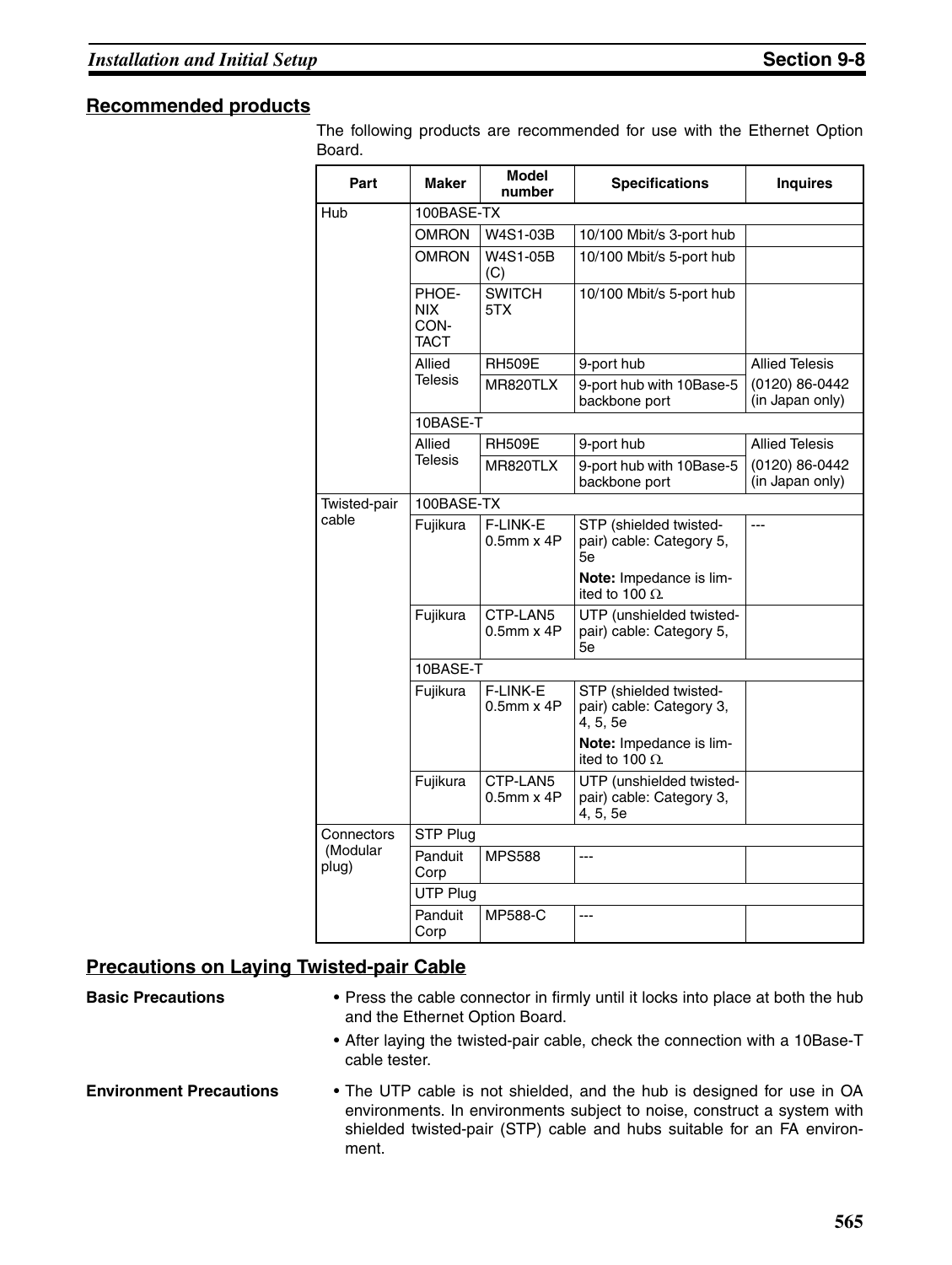| • Do not lay the twisted-pair cable together with high-voltage lines.<br>• Do not lay the twisted-pair cable near devices that generate noise.<br>• Do not lay the twisted-pair cable in locations subject to high temperature<br>or high humidity.<br>• Do not lay the twisted-pair cable in locations subject to excessive dirt and |
|---------------------------------------------------------------------------------------------------------------------------------------------------------------------------------------------------------------------------------------------------------------------------------------------------------------------------------------|
| dust or to oil mist or other contaminants.<br>• Do not install the hub near devices that generate noise.<br>• Do not install the hub in locations subject to high temperature or high<br>humidity.                                                                                                                                    |
| • Do not install the hub in locations subject to excessive dirt and dust or to<br>oil mist or other contaminants.                                                                                                                                                                                                                     |
| If more hub ports are required, they can be added by connecting more than<br>one hub. There are two possible connection methods for hubs: Cascade and<br>stacked.                                                                                                                                                                     |
|                                                                                                                                                                                                                                                                                                                                       |

**Ethernet Connectors** The following standards and specifications apply to the connectors for the Ethernet twisted-pair cable.

- Electrical specifications: Conforming to IEEE802.3 standards
- Connector structure: RJ45 8-pin Modular Connector

(conforming to ISO8877)

| <b>Connector Pin</b> | <b>Signal Name</b>  | Abbr. | <b>Signal Direction</b> |
|----------------------|---------------------|-------|-------------------------|
|                      | Transmission data + | TD+   | Output                  |
| 2                    | Transmission data - | TD-   | Output                  |
| 3                    | Reception data +    | $RD+$ | Input                   |
| $\overline{4}$       | Not used            |       |                         |
| 5                    | Not used            |       | ---                     |
| 6                    | Reception data -    | RD-   | Input                   |
| 7                    | Not used            |       |                         |
| 8                    | Not used            | ---   | ---                     |
| Hood                 | Frame ground        | FG    | ---                     |

### **Connecting the Cable**

 $\sqrt{!}$  Caution Turn OFF the PLC's power supply before connection or disconnecting twistedpair cable.

 $\bigwedge$  Caution Allow enough space for the bending radius of the twisted-pair cable.

*1,2,3...* 1. Lay the twisted-pair cable.

2. Connect the cable to the hub. Be sure to press in the cable until it locks into place.

Request cable installation from a qualified professional.

3. Connect the cable to the connector on the Ethernet Option Board. Be sure to press in the cable until it locks into place.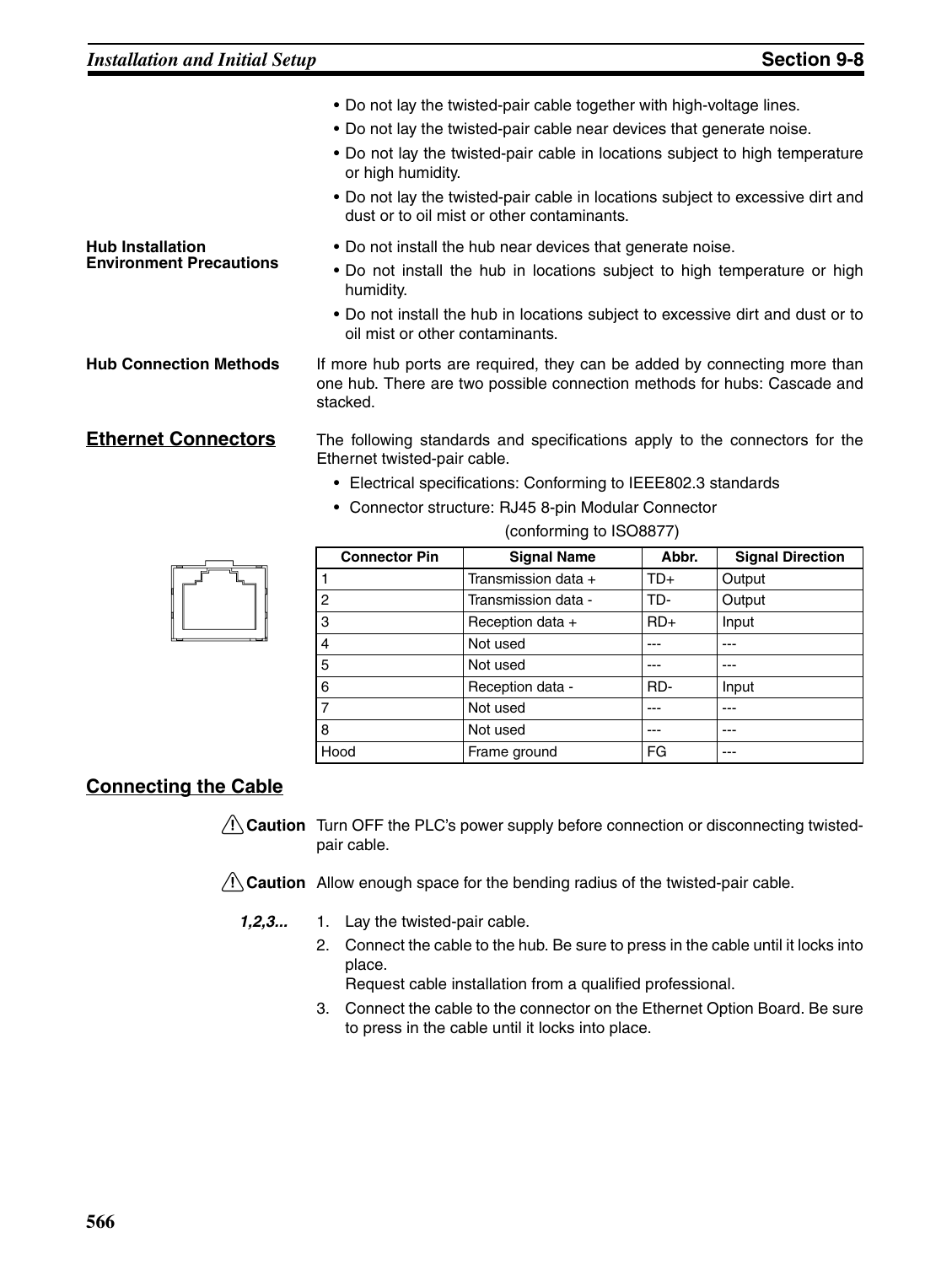### **9-8-4 Web Browser Setting Function**

The Ethernet Option Board's system settings can be set using the Web browser of a personal computer or other device. The Ethernet Option Board's Web window is displayed by accessing the following URL from the Web browser.

**English page:** http://(Ethernet Option Board's IP address)/E00.htm **Japanese page:** http://(Ethernet Option Board's IP address)/J00.htm **Chinese page:** http://(Ethernet Option Board's IP address)/C00.htm

In this example, use the following procedure to set the IP address using Internet Explorer version 6.0 and the Ethernet Option Board's English Web pages.

*1,2,3...* 1. Connect to the Ethernet Option Board from the Web browser using the Ethernet Option Board's default IP address. **http://192.168.250.1/E00.htm**



2. Input the default password "ETHERNET" and click the **Login** Button.

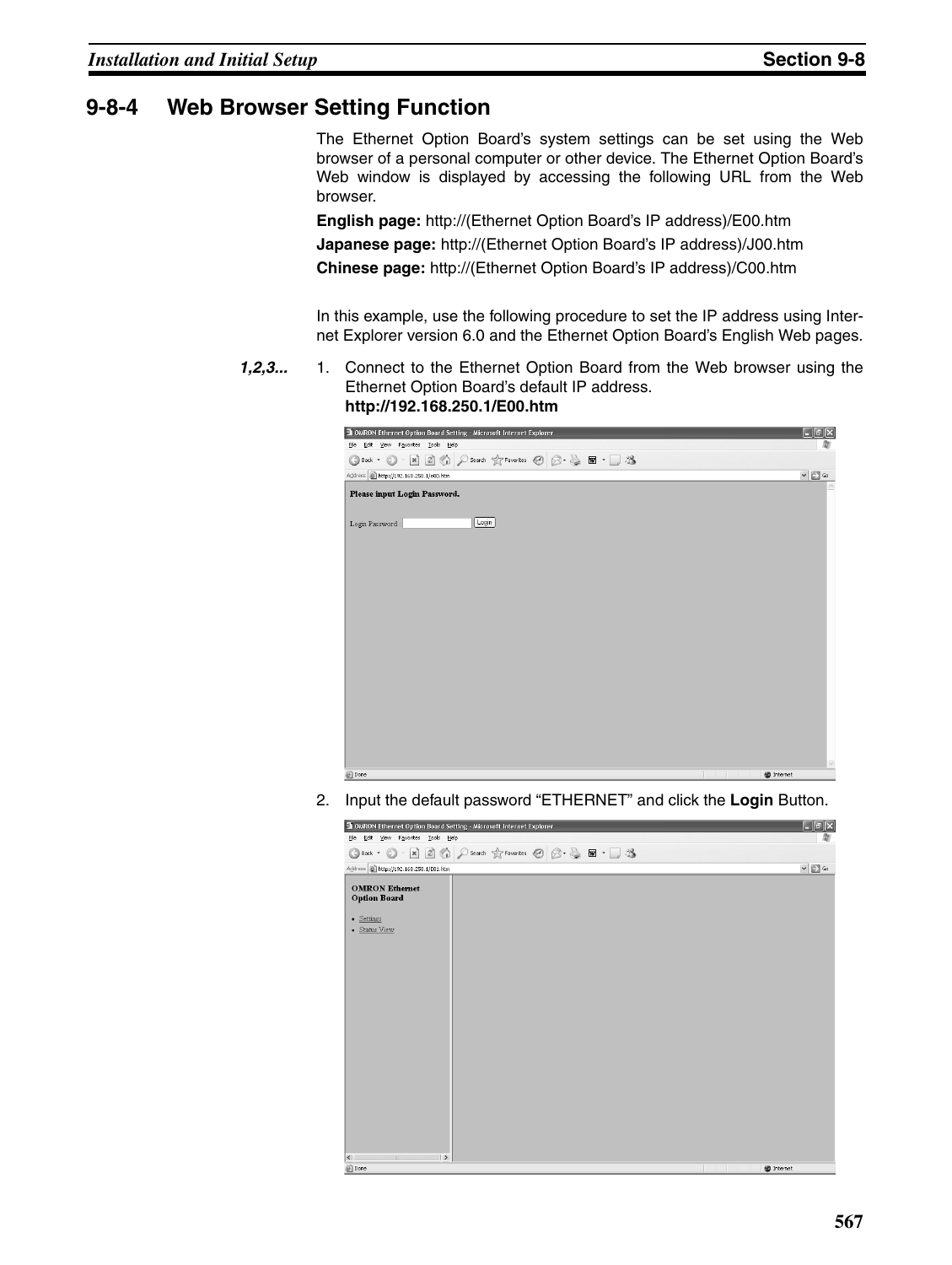3. Select *Settings* from the menu on the left side of the window to display the Settings Menu.

| 2 OMRON Ethernet Option Board Setting - Microsoft Internet Explorer                                                                                                                                             |                                                                 | $\ .\ $ a $\ $ x  |
|-----------------------------------------------------------------------------------------------------------------------------------------------------------------------------------------------------------------|-----------------------------------------------------------------|-------------------|
| Edit View Favorites Tools Help<br>Eile                                                                                                                                                                          |                                                                 |                   |
|                                                                                                                                                                                                                 | ●Back · ● · × ② · × 2 → △ D Search ☆ Favorites ● △ · △ 回 · □ 23 |                   |
| Address     http://192.168.250.1/E01.htm                                                                                                                                                                        |                                                                 | $\vee$ $\Box$ Go  |
| <b>OMRON</b> Ethernet<br><b>Option Board</b>                                                                                                                                                                    |                                                                 |                   |
| [Settings]                                                                                                                                                                                                      |                                                                 |                   |
| Menu<br>1. IP Address and<br>Protocols<br>o System<br>o HTTP<br>2. IP Address/Router Table<br>o IP Address Table<br>o IP Router Table<br>3. FINS/TCP<br>o Connection<br>$\rightarrow$<br>$\hat{}$<br><b>III</b> |                                                                 |                   |
| @ Done                                                                                                                                                                                                          |                                                                 | <b>D</b> Internet |

4. Select *1. IP address and Protocols - System* to display System menu.

| 2 OMRON Ethernet Option Board Setting - Microsoft Internet Explorer |                                          |                                                                                                          | $ \Box$           |
|---------------------------------------------------------------------|------------------------------------------|----------------------------------------------------------------------------------------------------------|-------------------|
| Edit View Favorites Tools<br>Help<br>File                           |                                          |                                                                                                          |                   |
| $ \mathbf{x}$<br>Back -                                             | 2 4 Osearch ☆ Favorites ② Q - A 回 · □ 25 |                                                                                                          |                   |
| Address <b>B</b> http://192.168.250.1/E01.htm                       |                                          |                                                                                                          | $\vee$ $\Box$ Go  |
| <b>OMRON Ethernet</b><br><b>Option Board</b>                        | <b>System Format</b>                     |                                                                                                          |                   |
|                                                                     | Parameter                                | Value                                                                                                    |                   |
| [Settings]                                                          | <b>IP</b> Address                        | 168<br>250<br>192<br>1                                                                                   |                   |
| Menu                                                                | Subnet Mask                              | 255<br>lo.<br>255<br>255                                                                                 |                   |
|                                                                     | FINS Node Address                        | 1<br>$[0:$ default $(1)]$                                                                                |                   |
| 1 IP Address and<br>Protocols                                       | FINS/UDP Port                            | I٥<br>Use Input Port No [Default(9600)]                                                                  |                   |
| o System<br>$\circ$ HTTP                                            | FINS/TCP Port                            | O<br>Use Input Port No [Default(9600)]                                                                   |                   |
| 2. IP Address/Router Table<br>o IP Address Table                    | Address Conversion Mode                  | ⊙ Auto (Dynamic) ○ Auto (Static)<br>O Manual O Auto & Manual                                             |                   |
| o IP Router Table<br>3. FINS/TCP<br>o Connection                    | FINS/UDP Option                          | © Destination IP address is changed dynamically.<br>O Destination IP address is Not changed dynamically. |                   |
|                                                                     | Broadcast Option                         | ⊙All '1' (4.3BSD) ○All '0' (4.2BSD)                                                                      |                   |
|                                                                     | FINS/TCP Protected                       | □ Use FINS/TCP Protection Function                                                                       |                   |
| $\prec$<br>$\rightarrow$                                            | Restart<br>Transfer<br>Cancel            |                                                                                                          |                   |
| @ Done                                                              |                                          |                                                                                                          | <b>D</b> Internet |

5. Make the required settings (i.e., the IP address in this example).

| <b>System Format</b> |                                        |  |  |  |  |  |  |  |  |  |
|----------------------|----------------------------------------|--|--|--|--|--|--|--|--|--|
| Parameter            | Value                                  |  |  |  |  |  |  |  |  |  |
| IP Address           | 192<br>168<br>250<br>11                |  |  |  |  |  |  |  |  |  |
| Subnet Mask          | 255<br>$\sqrt{255}$<br>255<br>10       |  |  |  |  |  |  |  |  |  |
| FINS Node Address    | [0: default(1)]                        |  |  |  |  |  |  |  |  |  |
| FINS/UDP Port        | n<br>Use Input Port No [Default(9600)] |  |  |  |  |  |  |  |  |  |
| FINS/TCP Port        | 0<br>Use Input Port No [Default(9600)] |  |  |  |  |  |  |  |  |  |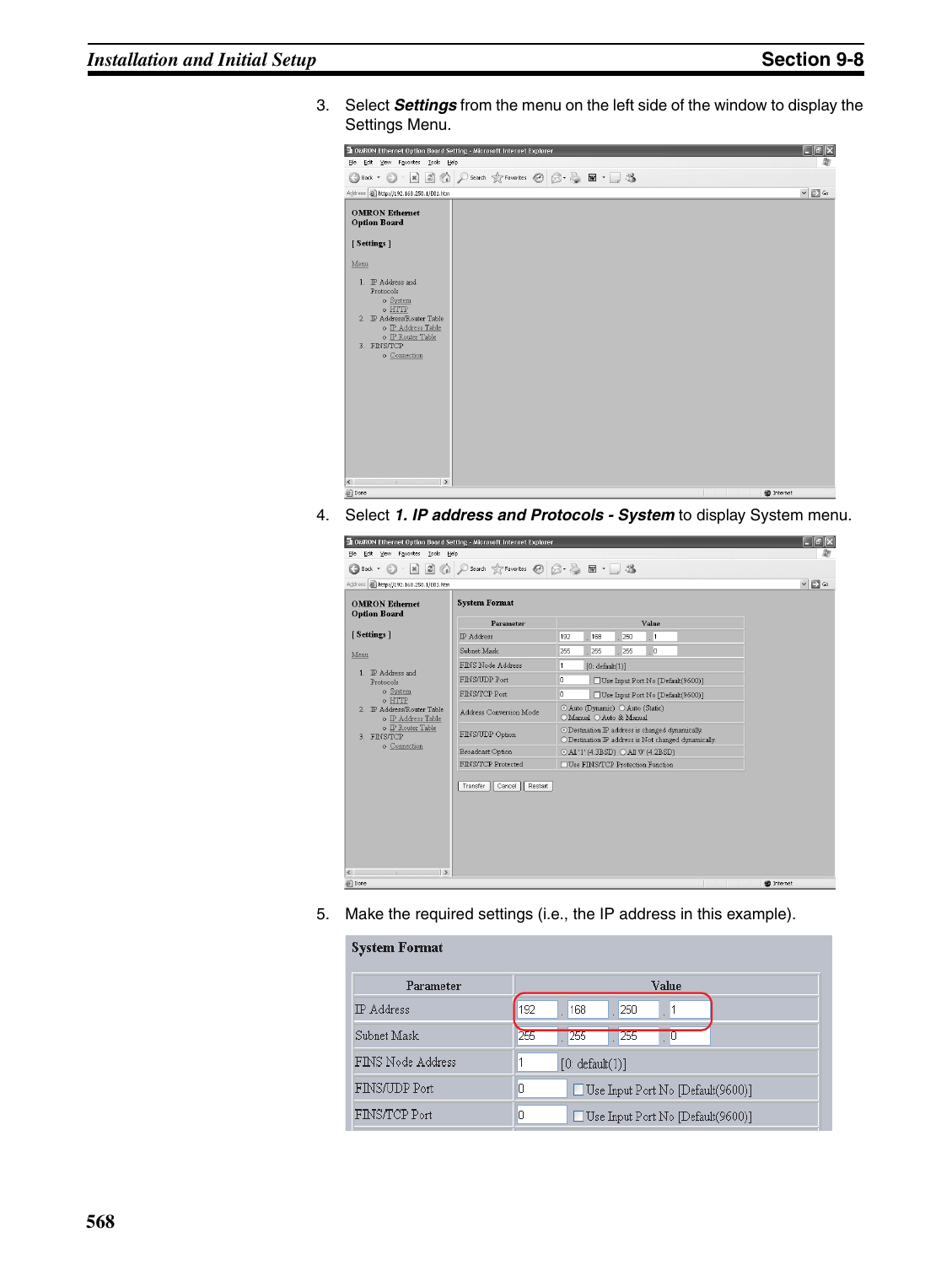6. After entering the correct values, click the Transfer Button to transfer the settings to the Ethernet Option Board.



7. To enable the new settings, turn the power to the Ethernet Option Board OFF and ON again, or click the Restart Button.

# **9-9 Memory Allocations**

### **9-9-1 CIO Area Allocation**

The memory allocation about communication services status in the CIO area of PLC is shown as the following diagram. The beginning CIO channel m is calculated by the following equation:

 $m = ClO2980 + 10 \times (0 \times FD - Unit Address)$ 

| Offset | D15                               |  |
|--------|-----------------------------------|--|
| m      | <b>Service Status</b>             |  |
| $m+1$  | <b>Error Status</b>               |  |
| $m+2$  | <b>FINS/TCP Connection Status</b> |  |

The following table describes the unit address for each option port.

| <b>Option Port No.</b> | I/O Capacity | <b>Unit Address</b> | <b>Range of Status Area</b> |
|------------------------|--------------|---------------------|-----------------------------|
| Option port 1          | 14/20        | 0xFC                | CIO2990 to CIO2992          |
|                        | 30/40/60     | 0xFD                | CIO2980 to CIO2982          |
| Option port 2          | 30/40/60     | 0xFC                | CIO2990 to CIO2992          |

### **Service Status**

m 15 14 13 12 11 10 9 8 7 6 5 4 3 2 1 0 1 000000000000000000

| <b>Bit</b> | <b>Name</b>        | Unit operation                          |
|------------|--------------------|-----------------------------------------|
| 0 to 13    | Reserved           | Always 0.                               |
| 14         | <b>Link Status</b> | 0: The link between hubs is terminated. |
|            |                    | 1: A link is established between hubs.  |
| 15         | Reserved           | Always 1.                               |

 $\sqrt{1}$  Caution Bit 15 is used for detect power condition of PLC, so do not change it at any time. Otherwise the CP1W-CIF41 Ethernet Option Board will generate error.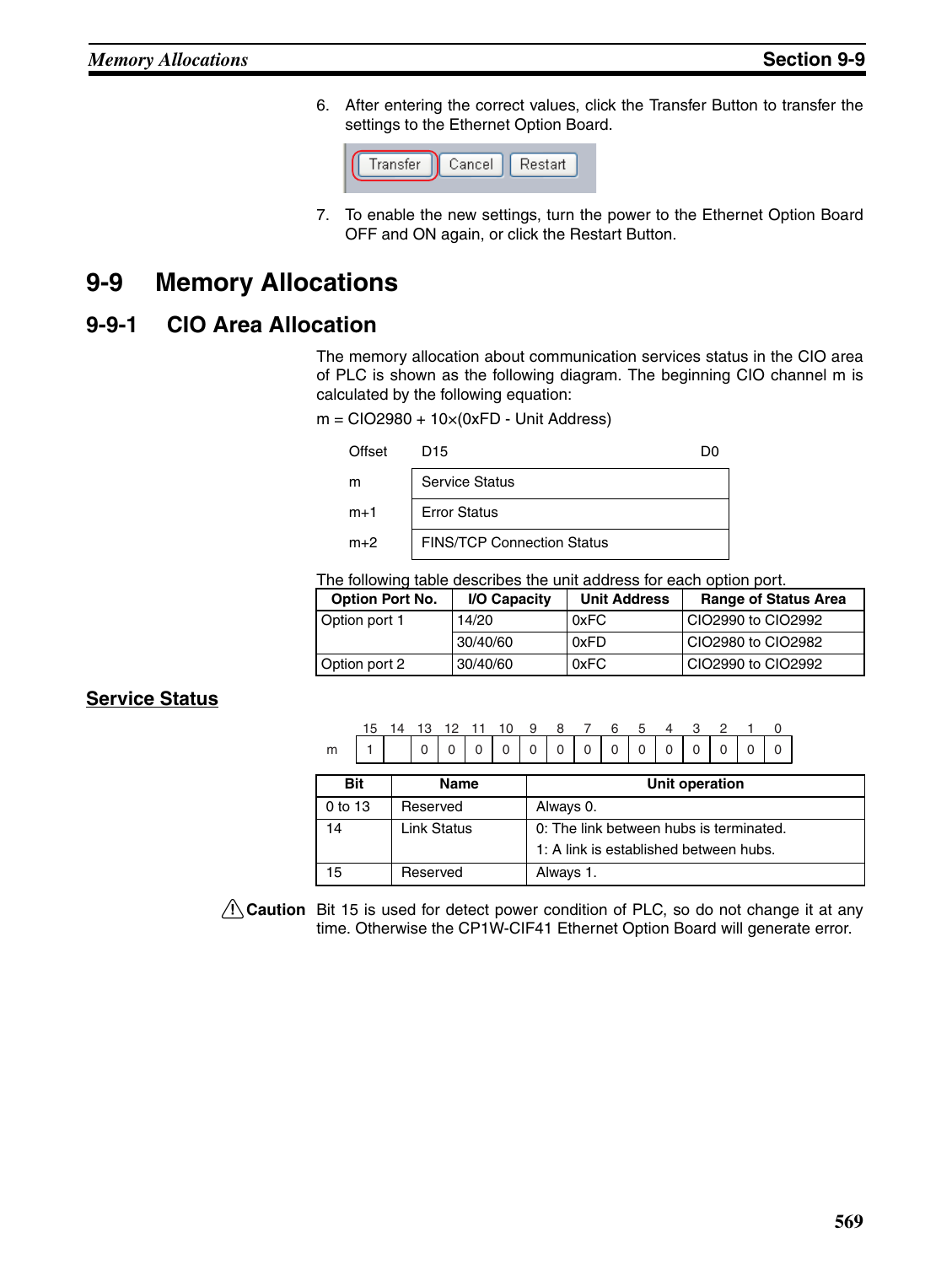### **Error Status**

The status of errors that occur at the Ethernet Option Board is reflected as shown in the following diagram.



| <b>Bit</b> | <b>Name</b>                 | <b>Correction</b>                                                                                                                                                                                                                                   |  |  |  |  |  |  |
|------------|-----------------------------|-----------------------------------------------------------------------------------------------------------------------------------------------------------------------------------------------------------------------------------------------------|--|--|--|--|--|--|
| $0$ to 1   | Reserved                    | Always 0.                                                                                                                                                                                                                                           |  |  |  |  |  |  |
| 2          | IP address setting<br>error | The following cannot be used as IP address set-<br>tings.<br>• Host IDs that are all 0 or all 1.<br>• Network IDs that are all 0 or all 1.<br>• Subnetwork IDs that are all 1.<br>• Addresses beginning with 127 (7F hex).<br>Reset the IP address. |  |  |  |  |  |  |
| 3          | IP address table<br>error   | Correct the IP address table. If the problem cannot<br>be resolved,<br>replace the CPU Unit.                                                                                                                                                        |  |  |  |  |  |  |
| 4          | IP router table error       | Correct the IP router table. If the problem cannot be<br>resolved, replace the CPU Unit.                                                                                                                                                            |  |  |  |  |  |  |
| 5          | Reserved                    | Always 0.                                                                                                                                                                                                                                           |  |  |  |  |  |  |
| 6          | Routing table error         | Correct the routing tables. If the problem cannot be<br>resolved, replace the CPU Unit.                                                                                                                                                             |  |  |  |  |  |  |
| 7 to 13    | Reserved                    | Always 0.                                                                                                                                                                                                                                           |  |  |  |  |  |  |
| 14         | Address disagree-<br>ment   | Make sure that the node number and the last byte<br>of the IP address are the same and then set other<br>host IDs to 0. Change the address conversion<br>method.                                                                                    |  |  |  |  |  |  |
| 15         | <b>EEPROM</b> error         | Restart the PC. If the problem cannot be resolved,<br>replace the Ethernet Option Board.                                                                                                                                                            |  |  |  |  |  |  |

### **FINS/TCP Connection Status**

#### m+2 15 14 13 12 11 10 9 8 7 6 5 4 000000000000 3 2 0 0 <u>1</u> 0

| <b>Bit</b> | <b>Switch</b>                   | Unit operation                    |
|------------|---------------------------------|-----------------------------------|
|            | <b>FINS/TCP Connection No.1</b> | 10: The connection is terminated. |
|            |                                 | 1: A connection is established.   |
|            | FINS/TCP Connection No.2        | 0: The connection is terminated.  |
|            |                                 | 1: A connection is established.   |
| 2 to 15    | Reserved                        | Always 0.                         |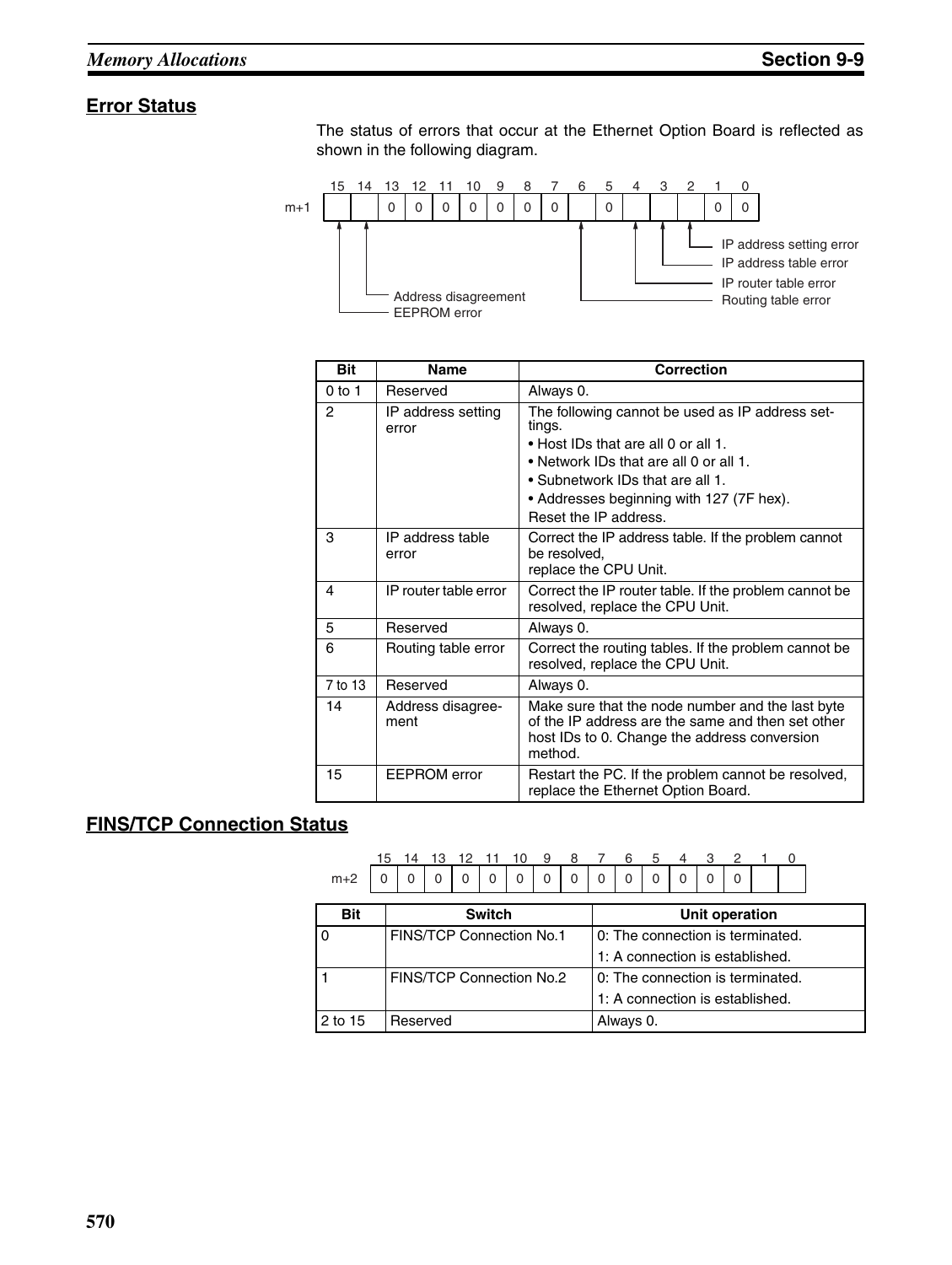### **9-9-2 DM Area Allocation**

The memory allocation about system setup is shown as the following diagram. These data will be allocated to the DM area of PLC. The beginning DM channel n is calculated by the following equation.

- **Note** 1. DM area from n to n+154 can only display all of the settings stared in the unit. Modification in this area is invalid to the CP1W-CIF41 Ethernet Option Board.
	- 2. DM area n+155 and n+156 will display the IP address used by the CP1W-CIF41 when the power is turned ON.
	- 3. When the IP address is illegal, such as using CLASS D, CLASS E IP address, the values in words n+3 and n+155 will be different, and the CP1W-CIF41 will temporarily use the default IP address (192.168.250.1). Use this IP address to modify the IP address settings through Web browser.

| Offset | D <sub>15</sub>                                 | D۵ |
|--------|-------------------------------------------------|----|
| n      | Mode setting (2 bytes)                          |    |
| $n+1$  | FINS/TCP port number (2 bytes)                  |    |
| n+2    | FINS/UDP port number (2 bytes)                  |    |
| n+3    | IP address (4 bytes)                            |    |
| $n+5$  | Subnet mask (4 bytes)                           |    |
| $n+7$  | Reserved (2 bytes)                              |    |
| n+8    | IP address table (194 bytes)                    |    |
| n+105  | IP router table (66 bytes)                      |    |
| n+138  | FINS/TCP connection setup (22 bytes)            |    |
| n+149  | HTTP server setup (10 bytes)                    |    |
| n+154  | FINS node address (2 bytes)                     |    |
| n+155  | Using IP Address Display/Setting Area (4 bytes) |    |

n = DM32000 + 300×(0xFD - Unit Address)

The following table describes the unit address for each option port.

| <b>Option Port No.</b> | I/O Capacity | <b>Unit Address</b> | <b>Range of Status Area</b> |
|------------------------|--------------|---------------------|-----------------------------|
| Option port 1          | 14/20        | 0xFC                | DM32300 to DM32456          |
|                        | 30/40/60     | 0xFD                | DM32000 to DM32156          |
| Option port 2          | 30/40/60     | 0xFC                | DM32300 to DM32456          |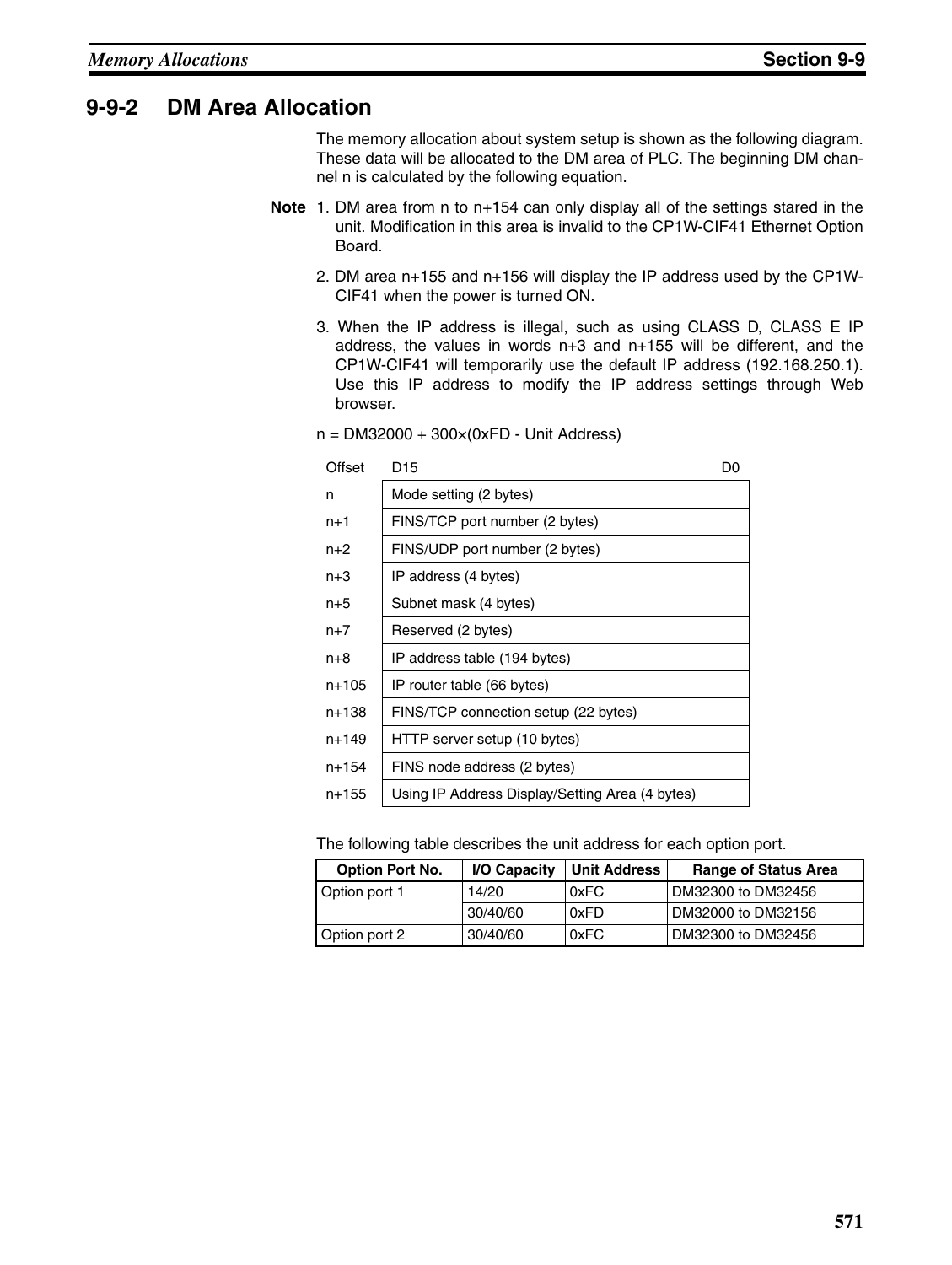### **Mode Setting**



| <b>Bit</b>     | <b>Mode</b>                  | <b>Settings</b>                       |
|----------------|------------------------------|---------------------------------------|
| $\Omega$       | Reserved                     | Always 0.                             |
| 1              | Broadcast address            | 0: 4.3BSD specifications              |
|                |                              | 1: 4.2BSD specifications              |
| $2$ to $3$     | IP address conversion method | 00, 01: Automatic generation method   |
|                |                              | 10: IP address table reference method |
|                |                              | 11: Combined method                   |
| 4              | FINS/UDP port number         | 0: Default (9600)                     |
|                |                              | 1: Unit setup value                   |
| 5              | FINS/TCP port number         | 0: Default (9600)                     |
|                |                              | 1: Unit setup value                   |
| 6              | FINS/UDP destination IP mode | 0: Enable (Dynamically)               |
|                |                              | 1: Disable (Static)                   |
| $\overline{7}$ | FINS/TCP protect function    | 0: Disable (Only FINS/TCP Server)     |
|                |                              | 1: Enable (Only FINS/TCP Server)      |
| 8 to 15        | Reserved                     | Always 0.                             |

#### **FINS/TCP and FINS/UDP Port Number**

|       |  |  |  | 15 14 13 12 11 10 9 8 7    | 6 | - 5 |  |  |  |
|-------|--|--|--|----------------------------|---|-----|--|--|--|
| $n+1$ |  |  |  | FINS/TCP port number (hex) |   |     |  |  |  |
| $n+2$ |  |  |  | FINS/UDP port number (hex) |   |     |  |  |  |

When displaying 0000, the port number is 9600.

### **IP Address**

|       | 15     | 14 | 13 | 12     | 11 | 10 | 9 | 8 |        |  | 5 |        |  |  |  |  |
|-------|--------|----|----|--------|----|----|---|---|--------|--|---|--------|--|--|--|--|
| $n+3$ | (1)(2) |    |    |        |    |    |   |   | (3)(4) |  |   |        |  |  |  |  |
| $n+4$ |        |    |    | (5)(6) |    |    |   |   |        |  |   | (7)(8) |  |  |  |  |

The IP address is (1)(2).(3)(4).(5)(6).(7)(8) (hex)

#### **Subnet Mask**

|       | 15     | 14 | 13 | 12 |  | 10 | 9 | 8 |        | 6      | ა |  |  | ◠ |  |  |
|-------|--------|----|----|----|--|----|---|---|--------|--------|---|--|--|---|--|--|
| $n+5$ | 1)(2)  |    |    |    |  |    |   |   | (3)(4) |        |   |  |  |   |  |  |
| $n+6$ | (5)(6) |    |    |    |  |    |   |   |        | (7)(8) |   |  |  |   |  |  |

The Subnet mask is (1)(2).(3)(4).(5)(6).(7)(8) (hex)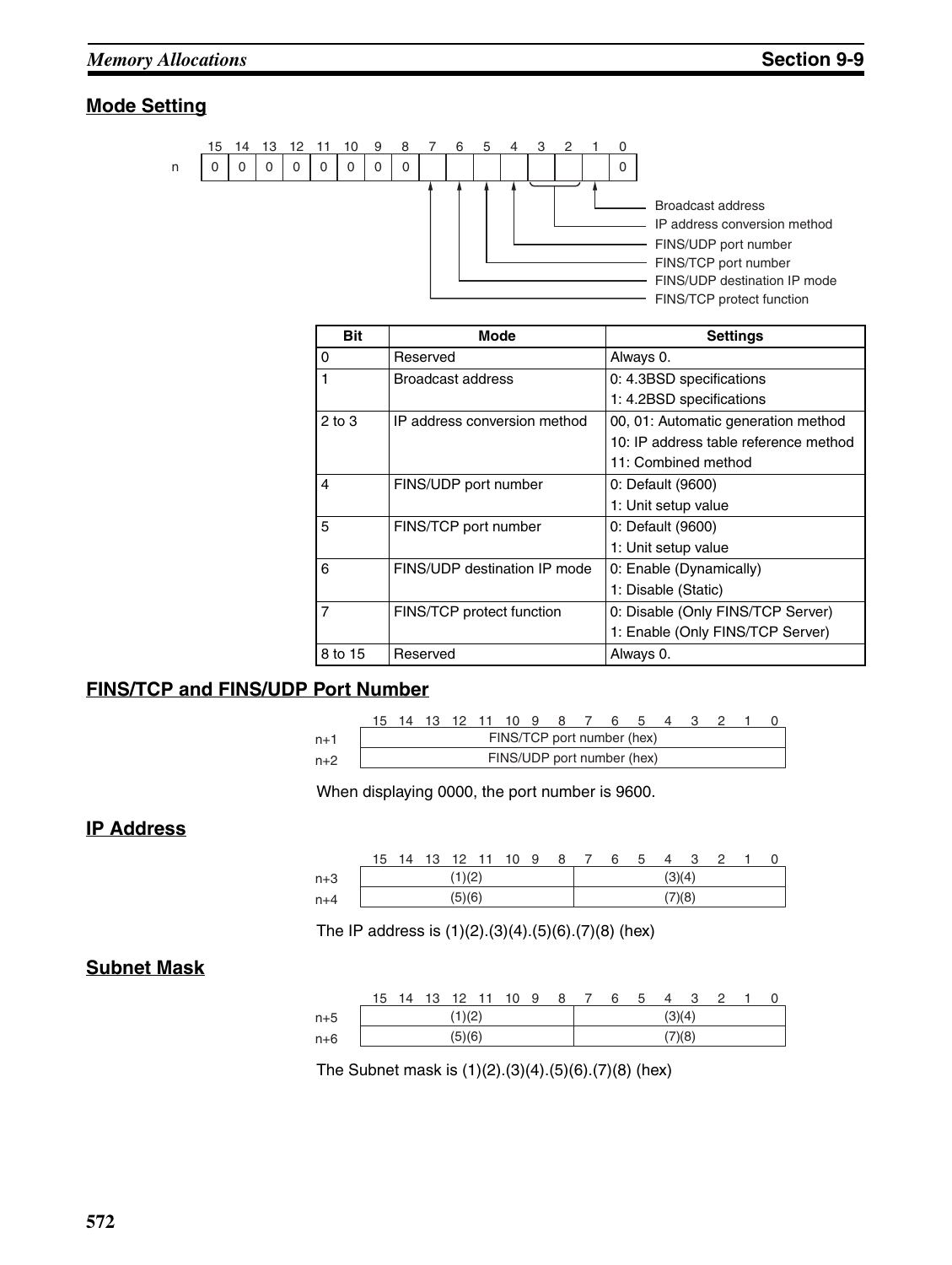#### **IP Address Table**

**IP Router Table**



#### **Pointer of IP Address Table**

Point to the last recorder in IP address table. For example, if the last recorder number in IP address table is 6, the value of this channel is 6.

#### **IP Address Table Records**

Each IP address table record has 6 bytes. The max number of records is 32. The configuration of the 6 bytes of data in each record is as shown in the following diagram.



### **Pointer of IP Router Table**

Point to the last recorder in IP router table. For example, if the last recorder number in IP router table is 6, the value of this channel is 6.

#### **IP Router Table Records**

Each IP router table record has 8 bytes. The max number of records is 8. The configuration of the 8 bytes of data in each record is as shown in the following diagram.



#### **FINS/TCP Connection Setup**

| Offset    | 15<br>8                  |                                                   |
|-----------|--------------------------|---------------------------------------------------|
| $n+138$   |                          | <b>FINS/TCP Port Settings</b>                     |
| $n+139$   | FINS/TCP connection No.1 | FINS/TCP connection No.1                          |
| $n+140$   | FINS/TCP connection No.1 | FINS/TCP connection No.1                          |
| $n + 141$ | FINS/TCP connection No.1 | FINS/TCP connection No.2                          |
| $n+142$   | FINS/TCP connection No.2 | FINS/TCP connection No.2                          |
| $n+143$   |                          | FINS/TCP connection No.2 FINS/TCP connection No.2 |
| $n + 144$ |                          |                                                   |
|           |                          | Reserved (Always 0)                               |
| n+148     |                          |                                                   |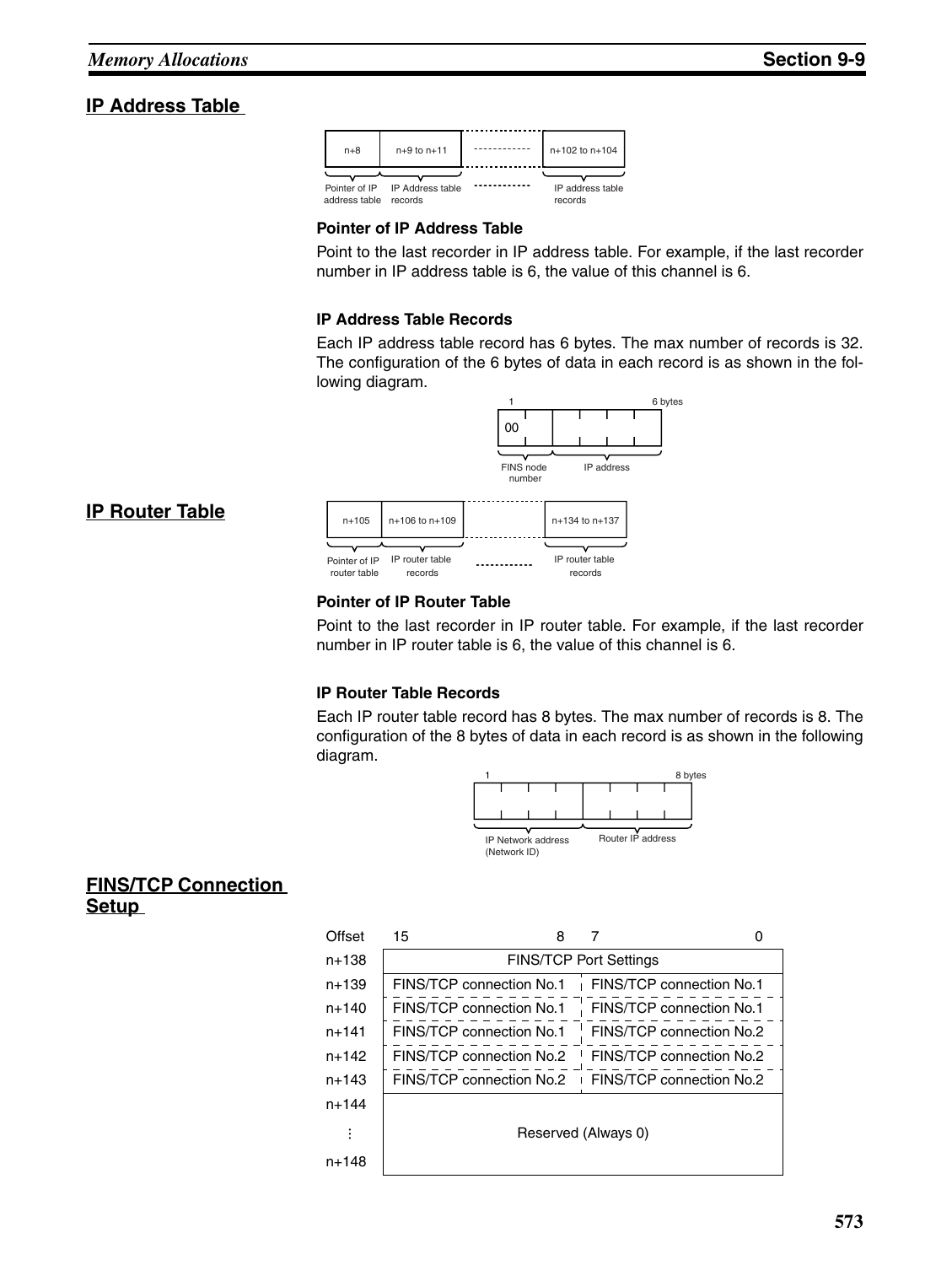#### **FINS/TCP Port Settings**



| <b>Bit</b> | <b>Settings</b> | Unit operation                                                                |
|------------|-----------------|-------------------------------------------------------------------------------|
| 0 to 4     | Reserved        | Always 0.                                                                     |
| 5          | Protect setting | 0: The IP address of FINS/TCP connection No.2 is not<br>under the protection. |
| 6 to 15    | Reserved        | Always 0.                                                                     |

#### **FINS/TCP Connection No.1 to 2**

Each FINS/TCP connection number has 5 bytes. The configuration of the 5 bytes of data in each number is as shown in the following diagram.



#### **HTTP Server Setup**



If the password for accessing the Ethernet Option Board's Web page is forgotten, find out it in this area. It is written in ASCII format.

#### **FINS Node Address**

n+154 FINS node address (hex) 15 14 13 12 11 10 9 8 7 6 5 4 3

The setting range is  $0 \sim FE$  (hex).

#### **Using IP Address Display/Setting Area**

|       | 15     | 14     | 13 |  | 12 11 10 |  | -9 | 8 |        | 6 | <sub>5</sub> |  |  |  |  |  |
|-------|--------|--------|----|--|----------|--|----|---|--------|---|--------------|--|--|--|--|--|
| n+155 | (1)(2) |        |    |  |          |  |    |   | (3)(4) |   |              |  |  |  |  |  |
| n+156 |        | (5)(6) |    |  |          |  |    |   |        |   | (7)(8)       |  |  |  |  |  |

The IP address is (1)(2).(3)(4).(5)(6).(7)(8) (hex)

If the local IP address in the system setup is set to a value other than 0.0.0.0, this area will act as an IP address display area and the local IP address in the system setup will be read and stored here when the power is turned ON or the Ethernet Option Board restarted.

If the local IP address in the system setup is set to 0.0.0.0, this area will act as an IP address setting area. The value will be read by the Ethernet Option Board when the power is turned ON or the Ethernet Option Board restarted and is used as the local IP address.

If the IP address for accessing the Ethernet Option Board through Web browser is forgotten, find out it in this area.

**Note** When IP address in system setup area and DM area are all set to 0.0.0.0, the IP address will be 192.168.250.1 (FINS node address).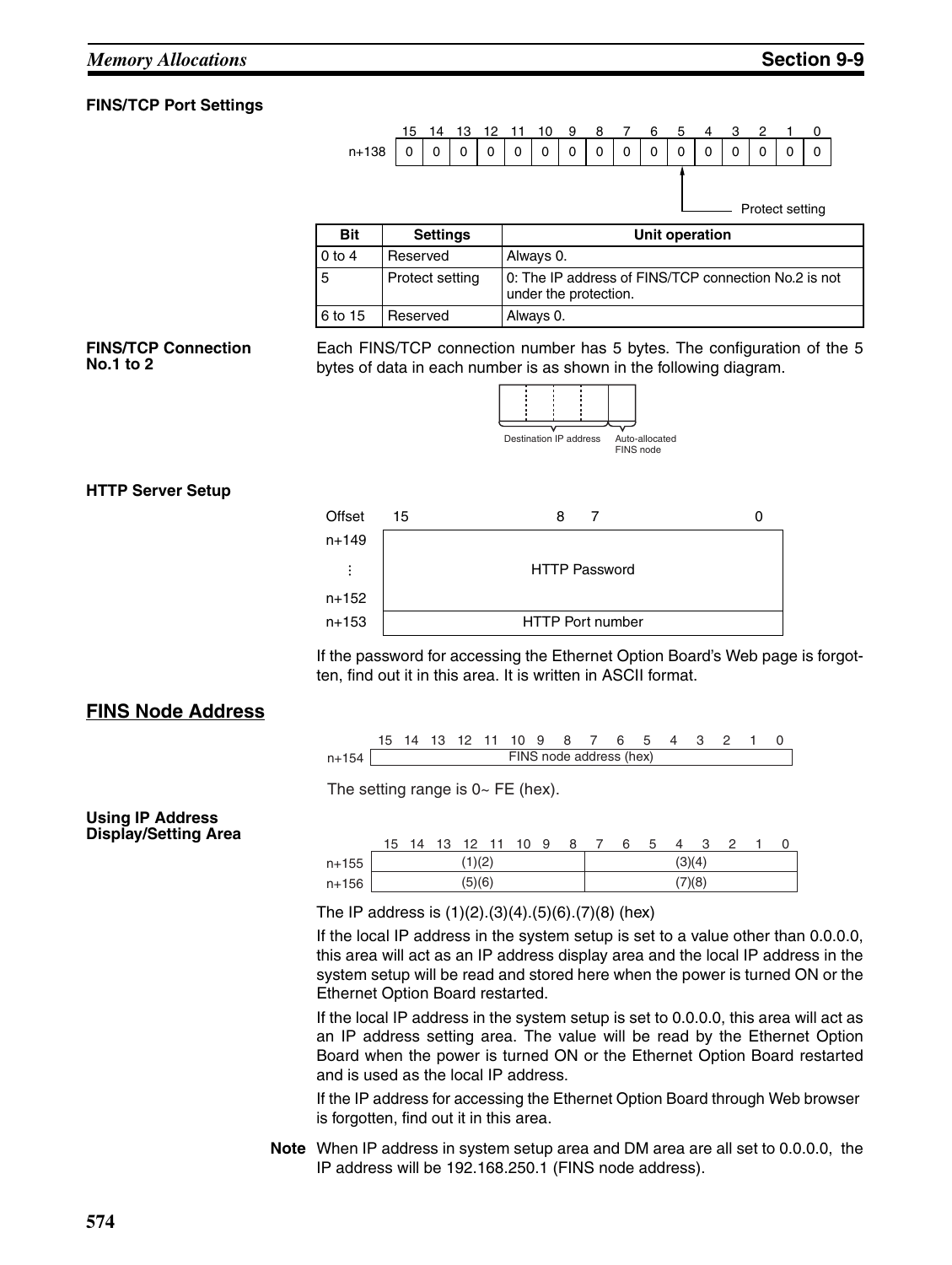# **9-10 Web Browser Setup and Display**

### **9-10-1 Multi-language Function**

The WEB server supports the multi-language function. The supported languages are English, Chinese and Japanese.

Before setting, users should select the appropriate language in the following ULC.

**English page:** http://(Ethernet Option Board's IP address)/E00.htm **Japanese page:** http://(Ethernet Option Board's IP address)/J00.htm

**Chinese page:** http://(Ethernet Option Board's IP address)/C00.htm

## **9-10-2 Overview of Web Browser Function**

|                         | <b>Setting Item</b>            | <b>Reference Page</b> |
|-------------------------|--------------------------------|-----------------------|
| System                  | <b>IP Address</b>              | 576                   |
|                         | Subnet Mask                    | 576                   |
|                         | <b>FINS Node Address</b>       | 576                   |
|                         | <b>FINS/UDP Port</b>           | 576                   |
|                         | <b>FINS/TCP Port</b>           | 576                   |
|                         | <b>Address Conversion Mode</b> | 576                   |
|                         | FINS/UDP Option                | 576                   |
|                         | <b>Broadcast Option</b>        | 577                   |
|                         | <b>FINS/TCP Protected</b>      | 577                   |
| <b>HTTP</b>             | <b>WEB Password</b>            | 578                   |
|                         | Port No.                       | 578                   |
| <b>IP Address Table</b> | <b>FINS Node Address</b>       | 579                   |
|                         | <b>IP Address</b>              | 579                   |
| <b>IP Router Table</b>  | <b>IP Network Address</b>      | 580                   |
|                         | <b>Router IP Address</b>       | 580                   |
| <b>FINS/TCP</b>         | <b>IP Address</b>              | 581                   |
|                         | Auto-allocated FINS Node       | 581                   |

System setup for the Ethernet Option Board is as follows.

Monitor status for the Ethernet Option Board is as follows.

| <b>Status</b>      | <b>Reference Page</b> |
|--------------------|-----------------------|
| Unit information   | 582                   |
| Unit status        | 583                   |
| <b>FINS</b> status | 584                   |
| Error log          | 585                   |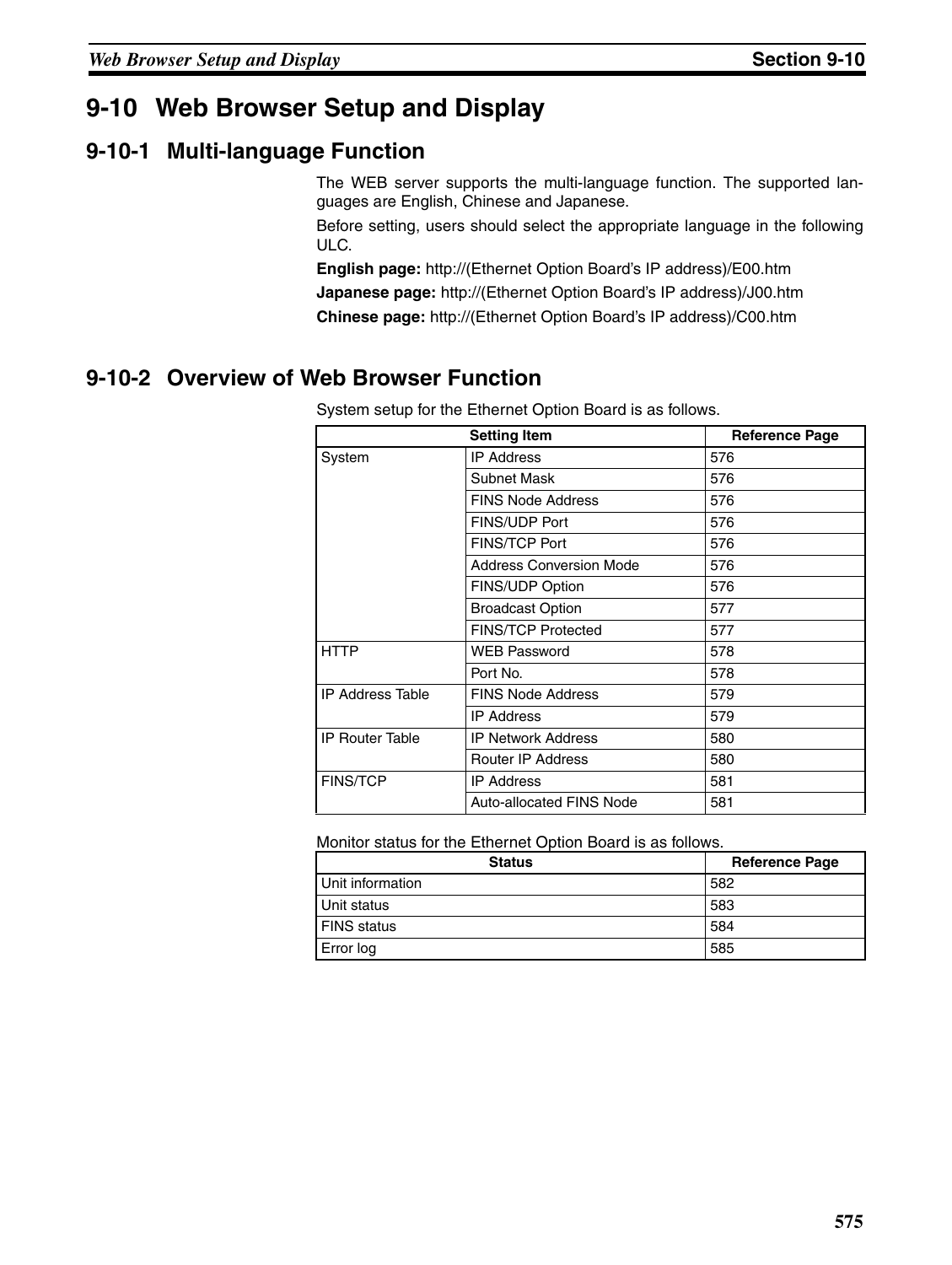# **9-10-3 System**

| <b>OMRON Ethernet</b><br><b>Option Board</b>    | <b>System Format</b>          |                                                                                                                   |  |  |  |  |  |  |  |  |  |
|-------------------------------------------------|-------------------------------|-------------------------------------------------------------------------------------------------------------------|--|--|--|--|--|--|--|--|--|
|                                                 | Parameter                     | Value                                                                                                             |  |  |  |  |  |  |  |  |  |
| [Settings]                                      | <b>IP</b> Address             | 192<br>168<br>250<br>1                                                                                            |  |  |  |  |  |  |  |  |  |
| Menu                                            | Subnet Mask                   | 255<br>255<br>I٥<br>255                                                                                           |  |  |  |  |  |  |  |  |  |
| IP Address and                                  | FINS Node Address             | [0: default(1)]                                                                                                   |  |  |  |  |  |  |  |  |  |
| Protocols                                       | FINS/UDP Port                 | 0<br>Use Input Port No [Default(9600)]                                                                            |  |  |  |  |  |  |  |  |  |
| o System<br>o HTTP                              | FINS/TCP Port                 | O<br>Use Input Port No [Default(9600)]                                                                            |  |  |  |  |  |  |  |  |  |
| 2 IP Address/Router Table<br>o IP Address Table | Address Conversion Mode       | Auto (Dynamic) Auto (Static)<br>O Manual O Auto & Manual                                                          |  |  |  |  |  |  |  |  |  |
| o IP Router Table<br>3. FINS/TCP                | FINS/UDP Option               | ⊙ Destination IP address is changed dynamically.<br>$\bigcirc$ Destination IP address is Not changed dynamically. |  |  |  |  |  |  |  |  |  |
| o Connection                                    | Broadcast Option              | $\odot$ All '1' (4.3BSD) $\odot$ All '0' (4.2BSD)                                                                 |  |  |  |  |  |  |  |  |  |
|                                                 | FINS/TCP Protected            | Use FINS/TCP Protection Function                                                                                  |  |  |  |  |  |  |  |  |  |
|                                                 | Restart<br>Transfer<br>Cancel |                                                                                                                   |  |  |  |  |  |  |  |  |  |

# **System Format**

| <b>Item</b>                       | <b>Contents</b>                                                                                                                                                                                                                             | <b>Default</b>        |
|-----------------------------------|---------------------------------------------------------------------------------------------------------------------------------------------------------------------------------------------------------------------------------------------|-----------------------|
| <b>IP Address</b>                 | Set the local IP address for the Ethernet Option Board.                                                                                                                                                                                     | 192.168.250.1         |
|                                   | • Setting range: 00.00.00.00 to 223.255.255.255                                                                                                                                                                                             |                       |
| Subnet Mask                       | Set the subnet mask for the Ethernet Option Board.                                                                                                                                                                                          | 255.255.255.0         |
|                                   | This is required if a method other than the IP address table method is<br>used for address conversion.                                                                                                                                      |                       |
| <b>FINS Node Address</b>          | Set the local FINS node address for the Ethernet Option Board.                                                                                                                                                                              | 1                     |
|                                   | • Setting range: 1 to 254                                                                                                                                                                                                                   |                       |
| <b>FINS/UDP Port</b>              | Specify the local UDP port number to be used for the FINS communica-<br>tions service. The UDP port number is the number used for UDP identi-<br>fication of the application layer (i.e., FINS communications service).                     | 9.600                 |
|                                   | • Setting range: 1 to 65,535                                                                                                                                                                                                                |                       |
| <b>FINS/TCP Port</b>              | Specify the local TCP port number to be used for the FINS communica-<br>tions service. The TCP port number is the number used for TCP identifi-<br>cation of the application layer (i.e., the FINS communications service in<br>this case). | 9.600                 |
|                                   | • Setting range: 1 to 65,535                                                                                                                                                                                                                |                       |
|                                   | Note Make the settings so that TCP port number 80 for HTTP does not<br>overlap.                                                                                                                                                             |                       |
|                                   | The port number setting only has an effect on the FINS/TCP<br>server function, not on the FINS/TCP client function. FINS/TCP<br>client port will switch from 3000 to 65535 automatically for con-<br>nection.                               |                       |
| Use Input Port No.                | Check this checkbox, if you want the user defined port number for UDP<br>or TCP to be in effect.                                                                                                                                            | Unchecked             |
| <b>Address Conversion</b><br>Mode | Select any of the following as the method for finding and converting IP<br>addresses from FINS node addresses. (Enabled for FINS/UDP only.)                                                                                                 | Auto (dynamic)        |
|                                   | • Auto (dynamic): Automatic generation (dynamic)                                                                                                                                                                                            |                       |
|                                   | · Auto (static): Automatic generation (static)                                                                                                                                                                                              |                       |
|                                   | · Manual: IP address table method                                                                                                                                                                                                           |                       |
|                                   | • Auto & Manual: Combined method                                                                                                                                                                                                            |                       |
| FINS/UDP Option                   | Select to dynamically change the remote (destination) IP address for<br>FINS/UDP or not. To prohibit dynamic changes, check the second box.                                                                                                 | Change<br>dynamically |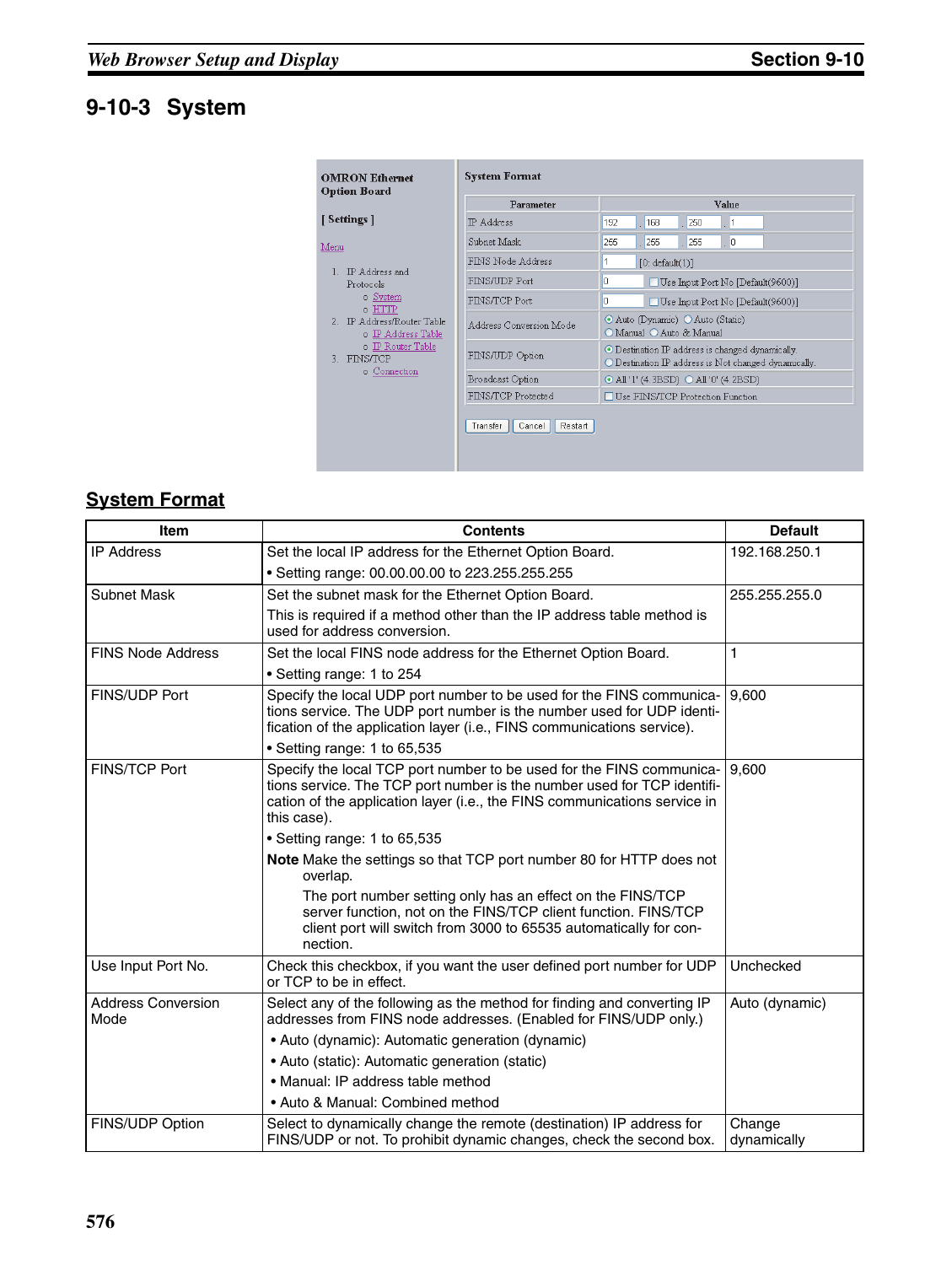| <b>Item</b>                 | <b>Contents</b>                                                                                                                                                                                                                               | <b>Default</b>   |
|-----------------------------|-----------------------------------------------------------------------------------------------------------------------------------------------------------------------------------------------------------------------------------------------|------------------|
| <b>Broadcast Option</b>     | Set the method for specifying IP addresses for broadcasting in<br>FINS/UDP.                                                                                                                                                                   | All '1' (4.3BSD) |
|                             | • All '1' (4.3BSD): Broadcast with host number set to all ones.                                                                                                                                                                               |                  |
|                             | • All '0' (4.2BSD): Broadcast with host number set to all zeros.                                                                                                                                                                              |                  |
|                             | Normally the default setting should be used.                                                                                                                                                                                                  |                  |
| <b>I FINS/TCP Protected</b> | When this option is selected, if the FINS/TCP connection is set to a<br>server, and if an IP address other than 0.0.0.0 is set to destination IP<br>address, any connection request from other than the setting IP address<br>will be denied. | Unchecked        |
|                             | Select this option to prevent faulty operation (by FINS commands) from<br>specific nodes from affecting the PLC.                                                                                                                              |                  |

| <b>Button</b> | <b>Function</b>                                                                                                                                                        |
|---------------|------------------------------------------------------------------------------------------------------------------------------------------------------------------------|
| Transfer      | Transfer the entered values from the personal computer to the Ethernet Option Board. (The<br>new settings are invalid until the Ethernet Option Board has been reset.) |
| Cancel        | Cancel the entered values.                                                                                                                                             |
| Restart       | Restart the Ethernet Option Board to enable the new settings after transfer.                                                                                           |
|               | The Restart button is invalid to the PLC.                                                                                                                              |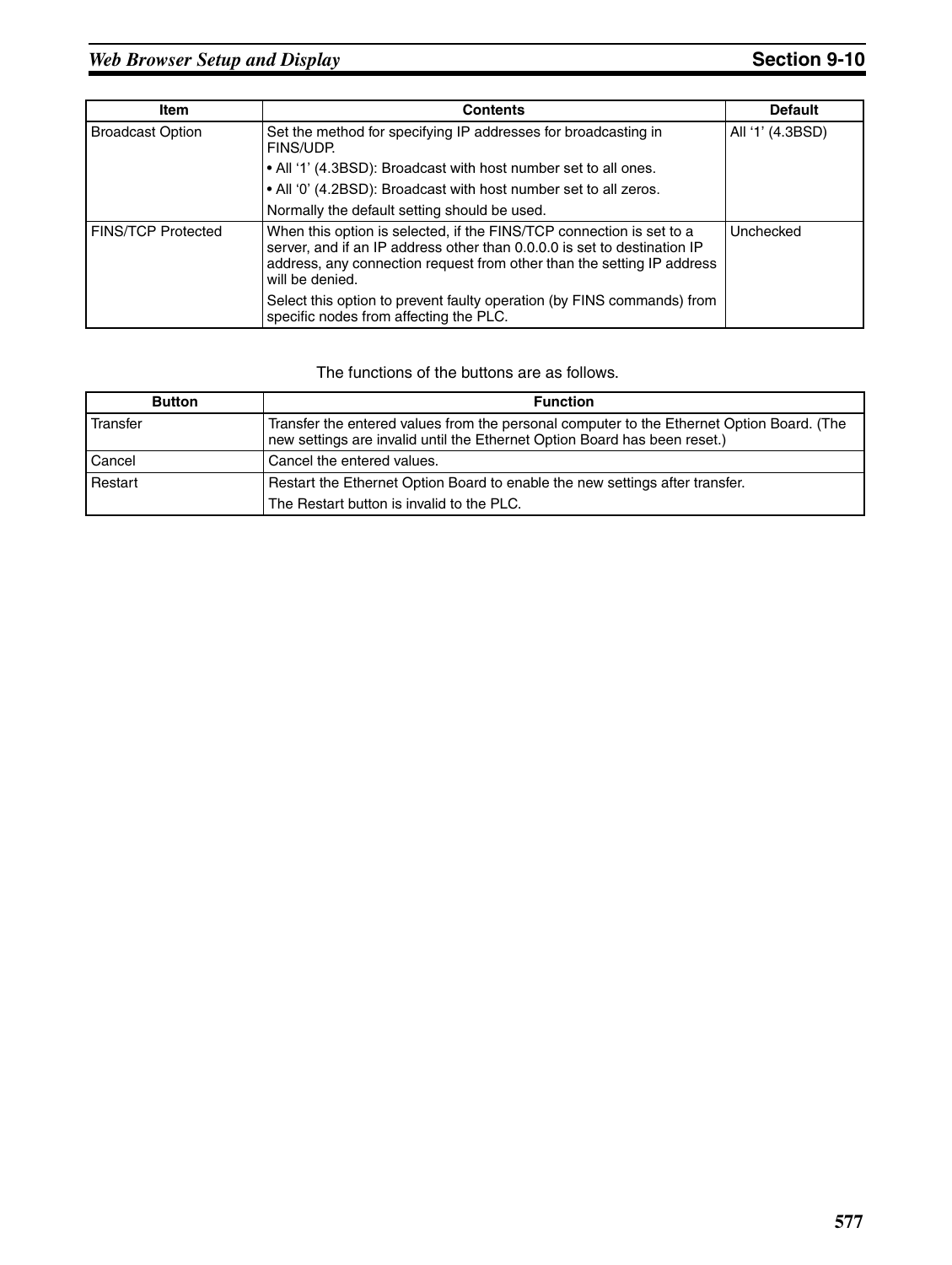# **9-10-4 HTTP**

| <b>OMRON Ethernet</b><br><b>Option Board</b>                                                                                                                                    | <b>HTTP Server Setup</b>      |                        |
|---------------------------------------------------------------------------------------------------------------------------------------------------------------------------------|-------------------------------|------------------------|
|                                                                                                                                                                                 | Parameter                     | Value                  |
| [Settings]                                                                                                                                                                      | WEB Password                  |                        |
| Menu                                                                                                                                                                            | Port Number                   | 10<br>[0: default(80)] |
| IP Address and<br>$\mathbf{1}$<br>Protocols<br>o System<br>$\circ$ HTTP<br>2. IP Address/Router Table<br>o IP Address Table<br>o IP Router Table<br>3. FINS/TCP<br>o Connection | Restart<br>Transfer<br>Cancel |                        |

# **HTTP Server Setup**

| Item                | <b>Contents</b>                                                                                                           | <b>Default</b> |
|---------------------|---------------------------------------------------------------------------------------------------------------------------|----------------|
| <b>WEB Password</b> | Set the password for accessing the Ethernet   ETHERNET<br>Option Board's settings and status monitor-<br>ing information. |                |
| Port Number         | Set the port No. used to connect to the Web<br>browser.                                                                   | 180            |

| <b>Button</b> | <b>Function</b>                                                                                                                                                           |
|---------------|---------------------------------------------------------------------------------------------------------------------------------------------------------------------------|
| Transfer      | Transfer the entered values from the personal computer to the<br>Ethernet Option Board. (The new settings are invalid until the<br>Ethernet Option Board has been reset.) |
| Cancel        | Cancel the entered values.                                                                                                                                                |
| Restart       | Restart the Ethernet Option Board to enable the new settings<br>after transfer.                                                                                           |
|               | The Restart button is invalid to the PLC.                                                                                                                                 |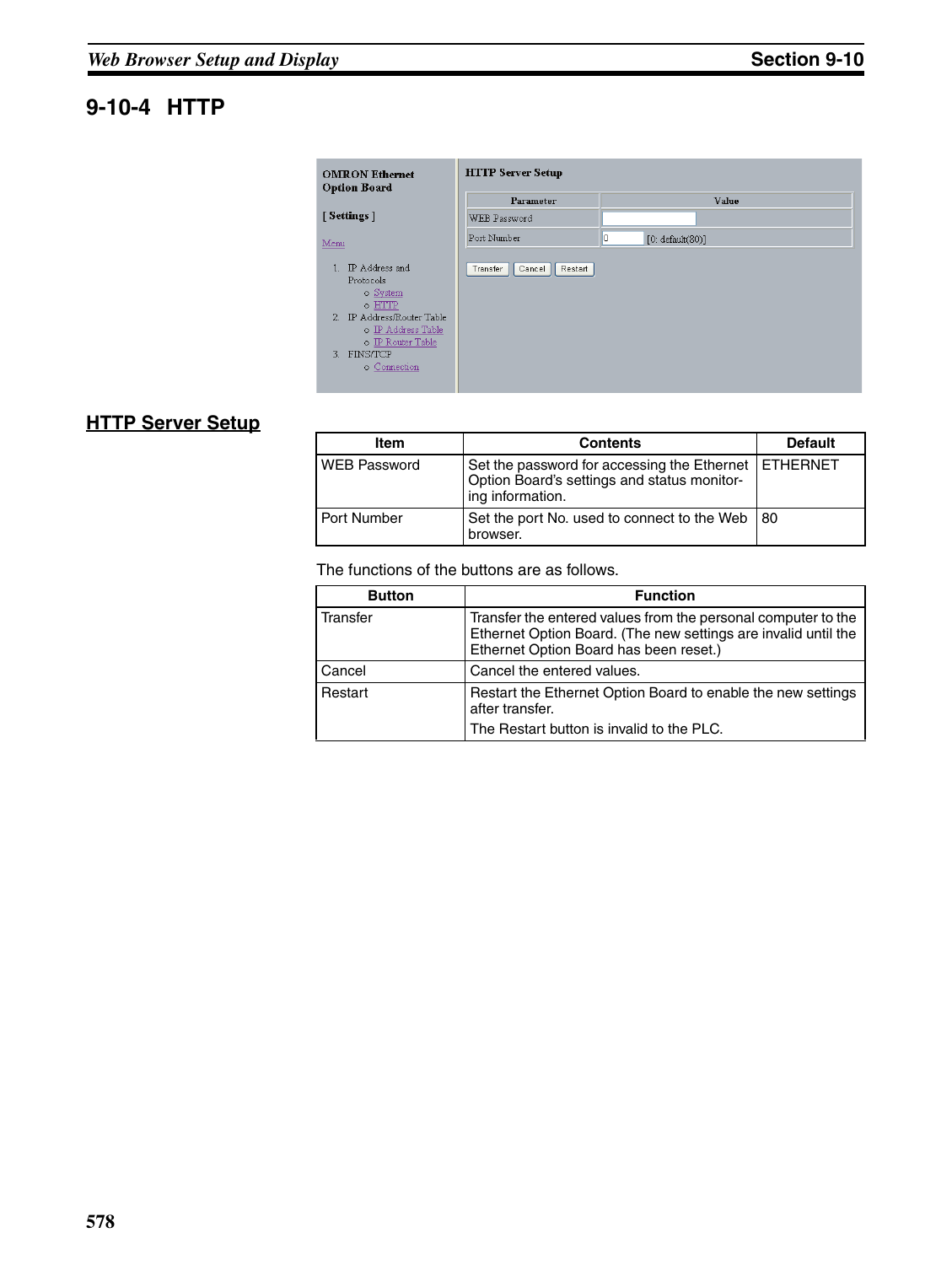## **9-10-5 IP Address Table**

Set the IP address table that defines the relationship between FINS node addresses and IP addresses. With FINS/UDP, this is enabled only when the IP address table method is set to the IP address conversion method.

|      | <b>OMRON Ethernet</b><br><b>Option Board</b>                                                 | <b>IP Address Table</b><br><b>Setting Form</b>                    |                  |                   |  |
|------|----------------------------------------------------------------------------------------------|-------------------------------------------------------------------|------------------|-------------------|--|
|      | [Settings]                                                                                   | Parameter                                                         |                  | Value             |  |
| Menu |                                                                                              | FINS Node Address                                                 | [Range: 1 - 254] |                   |  |
|      | <b>IP</b> Address and<br>Protocols<br>o System<br>$\circ$ HTTP<br>2. IP Address/Router Table | IP Address<br>Transfer<br>Cancel                                  | Restart          |                   |  |
| 3.   | o IP Address Table<br>o IP Router Table<br>FINS/TCP                                          | <b>Setting List</b><br>$\mathbf{N}$ o<br><b>FINS Node Address</b> |                  | <b>IP</b> Address |  |
|      | o Connection                                                                                 | Delete<br>Show<br>$01 - $                                         |                  |                   |  |

| Item                       | <b>Contents</b>                                        | <b>Default</b> |
|----------------------------|--------------------------------------------------------|----------------|
| <b>I FINS Node Address</b> | Set the node address for the remote device.            | <b>None</b>    |
| <b>IP Address</b>          | Set the related IP address for the remote device. None |                |

| <b>Button</b> | <b>Function</b>                                                                                                                                                           |
|---------------|---------------------------------------------------------------------------------------------------------------------------------------------------------------------------|
| Transfer      | Transfer the entered values from the personal computer to the<br>Ethernet Option Board. (The new settings are invalid until the<br>Ethernet Option Board has been reset.) |
| Cancel        | Cancel the entered values.                                                                                                                                                |
| Restart       | Restart the Ethernet Option Board to enable the new settings after<br>transfer.                                                                                           |
|               | The Restart button is invalid to the PLC.                                                                                                                                 |
| Show          | Show the FINS node address and IP address of the selected No.                                                                                                             |
| Delete        | Delete the IP address table of the selected No.                                                                                                                           |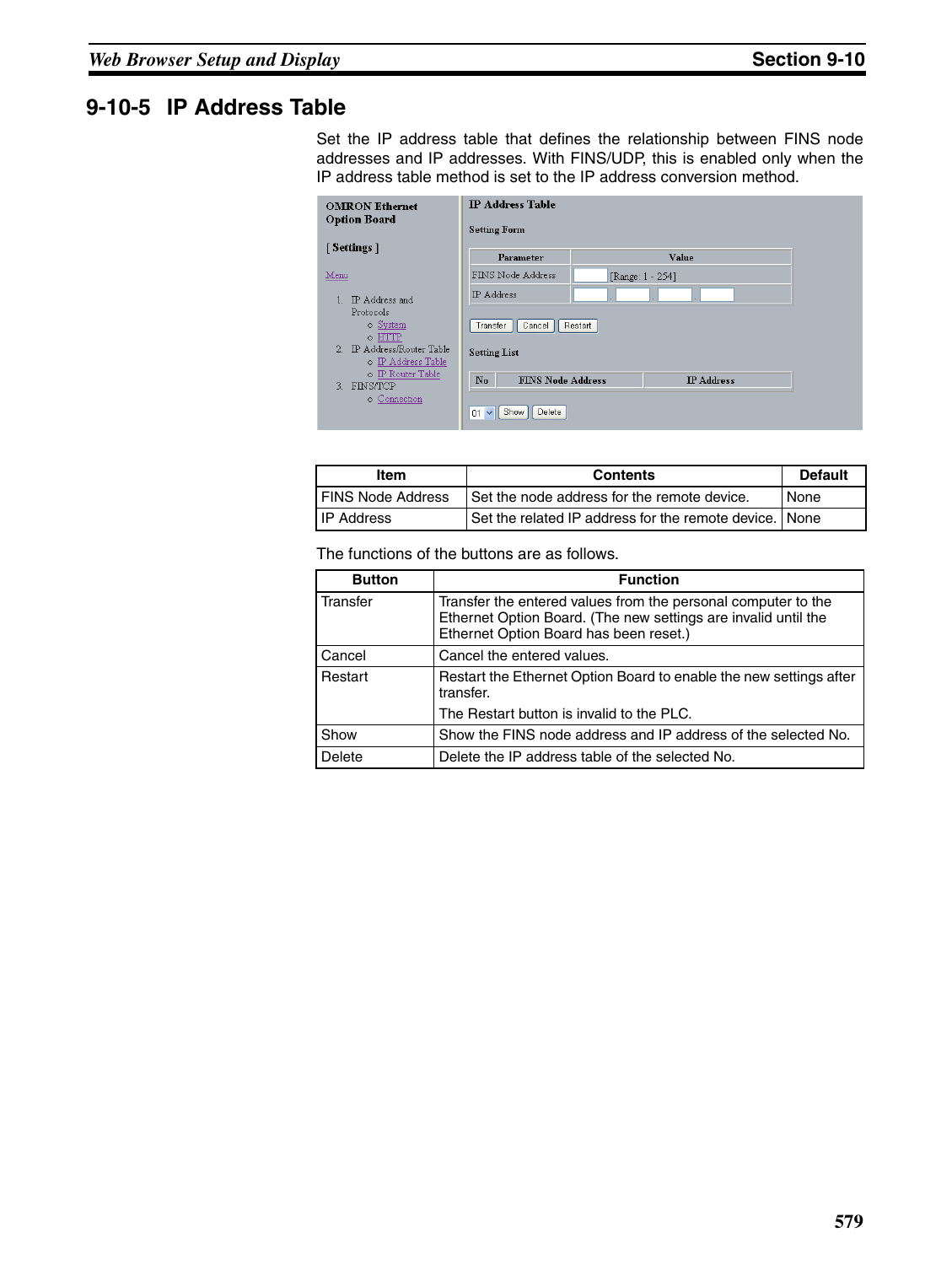## **9-10-6 IP Router Table**

Set the IP router table when the Ethernet Option Board is to communicate through the IP router with nodes on another IP network segment.

| <b>OMRON</b> Ethernet<br><b>Option Board</b>                                                                | <b>IP Router Table</b><br><b>Setting Form</b>                  |         |                   |  |
|-------------------------------------------------------------------------------------------------------------|----------------------------------------------------------------|---------|-------------------|--|
| [Settings]                                                                                                  | Parameter                                                      |         | Value             |  |
| Menu                                                                                                        | IP Network Address                                             |         |                   |  |
| IP Address and<br>Protocols<br>o System<br>$\circ$ HTTP<br>2. IP Address/Router Table<br>o IP Address Table | Router IP Address<br>Transfer<br>Cancel<br><b>Setting List</b> | Restart |                   |  |
| o IP Router Table<br>FINS/TCP<br>3.                                                                         | $\mathbf{N}$ o<br><b>IP Network Address</b>                    |         | Router IP Address |  |
| o Connection                                                                                                | Delete<br>Show<br>01<br>$\checkmark$                           |         |                   |  |

| <b>Item</b>                         | <b>Contents</b>                                                          | <b>Default</b> |
|-------------------------------------|--------------------------------------------------------------------------|----------------|
| <b>IP Network</b><br><b>Address</b> | Set the network ID from the IP address.                                  | None           |
| Router IP<br>Address                | Set the related IP address of a router connected to a I None<br>network. |                |

| <b>Button</b> | <b>Function</b>                                                                                                                                                           |
|---------------|---------------------------------------------------------------------------------------------------------------------------------------------------------------------------|
| Transfer      | Transfer the entered values from the personal computer to the<br>Ethernet Option Board. (The new settings are invalid until the<br>Ethernet Option Board has been reset.) |
| Cancel        | Cancel the entered values.                                                                                                                                                |
| Restart       | Restart the Ethernet Option Board to enable the new settings after<br>transfer.                                                                                           |
|               | The Restart button is invalid to the PLC.                                                                                                                                 |
| Show          | Show the IP network address and Router IP address of the<br>selected No.                                                                                                  |
| Delete        | Delete the IP router table of the selected No.                                                                                                                            |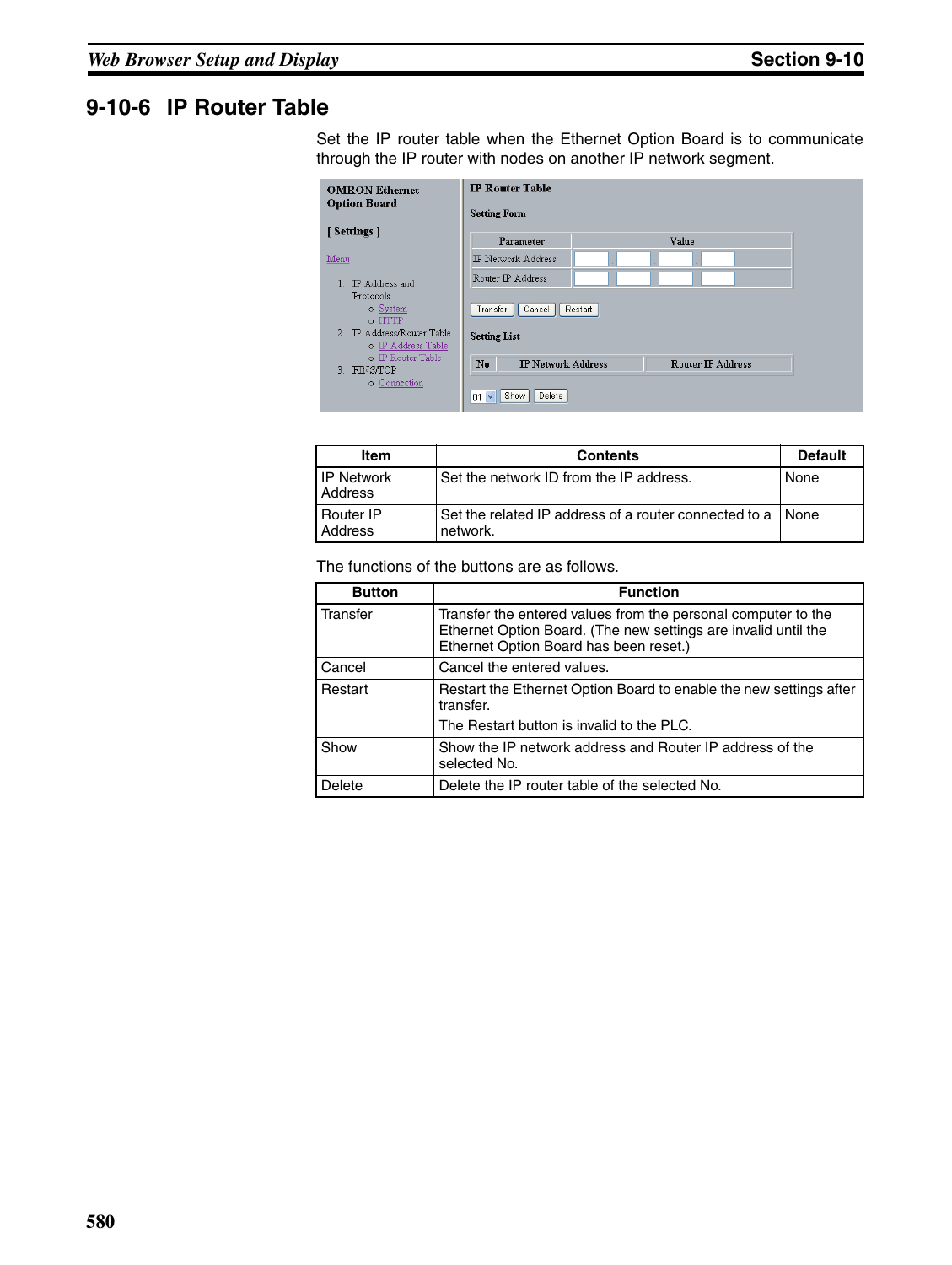# **9-10-7 FINS/TCP**

| <b>OMRON Ethernet</b><br><b>Option Board</b> |                                                                                                                               |                | <b>FINS/TCP Connection Setup</b> |                                                                                                        |
|----------------------------------------------|-------------------------------------------------------------------------------------------------------------------------------|----------------|----------------------------------|--------------------------------------------------------------------------------------------------------|
|                                              |                                                                                                                               | $\mathbf{N}$ o | Mode                             | Value                                                                                                  |
|                                              | [Settings]                                                                                                                    | 1              | FINS/TCP Server                  | $\vert \cdot \vert$ 0<br>o<br>IP Address : 0<br>$\Box$<br>×.                                           |
| Menu                                         |                                                                                                                               |                |                                  | Auto-allocated FINS Node: 251                                                                          |
|                                              | IP Address and<br>Protocols                                                                                                   | $\overline{2}$ | FINS/TCP Server                  | Iо<br>IP Address: 0<br>$\vert \cdot \vert$ 0<br>$\vert \cdot \vert$ 0<br>Auto-allocated FINS Node: 252 |
| 3.                                           | o System<br>$\circ$ HTTP<br>2. IP Address/Router Table<br>o IP Address Table<br>o IP Router Table<br>FINS/TCP<br>o Connection | Transfer       | Restart<br>Cancel                |                                                                                                        |

## **FINS/TCP Connection Setup**

| <b>Item</b>                 | <b>Contents</b>                                                                                                                                                                                                                                                                                                                                                                                                                               | <b>Default</b>                                      |
|-----------------------------|-----------------------------------------------------------------------------------------------------------------------------------------------------------------------------------------------------------------------------------------------------------------------------------------------------------------------------------------------------------------------------------------------------------------------------------------------|-----------------------------------------------------|
| No.                         | Shows the connection number. This is a network API<br>used when TCP is used for the FINS communica-<br>tions service. Up to 2 can be used at a time, and<br>they are identified by connection numbers 1 to 2.<br>The Ethernet Option Board can thus simultaneously<br>execute the FINS communications service by TCP<br>with up to 2 remote nodes.                                                                                            |                                                     |
| <b>IP Address</b>           | • When the Ethernet Option Board is used as a server:<br>If the option is selected to use IP addresses to pro-<br>tect, set the IP addresses as required at clients<br>from which connection is permitted. If not set for<br>those connections, the default setting can be used.<br>• When the Ethernet Option Board is used as a client:<br>Set the IP address for the remote Ethernet Unit<br>(i.e., the server) that is to be connected by | 0.0.0.0                                             |
|                             | FINS/TCP. It is required that an IP address be set<br>for the remote Ethernet Unit.                                                                                                                                                                                                                                                                                                                                                           |                                                     |
| Auto-allocated<br>FINS node | If the client (normally a personal computer) applica-<br>tion supports FINS/TCP, and if FINS node addresses<br>are not fixed, the client will take 0 as its node<br>address. Then, when a FINS command arrives, the<br>number set here (from 251 to 252) will automatically<br>be allocated as the client's FINS node address.                                                                                                                | From 251 to<br>252, for<br>connection<br>No. 1 to 2 |

| <b>Button</b> | <b>Function</b>                                                                                                                                                           |
|---------------|---------------------------------------------------------------------------------------------------------------------------------------------------------------------------|
| Transfer      | Transfer the entered values from the personal computer to the<br>Ethernet Option Board. (The new settings are invalid until the<br>Ethernet Option Board has been reset.) |
| Cancel        | Cancel the entered values.                                                                                                                                                |
| Restart       | Restart the Ethernet Option Board to enable the new settings<br>after transfer.                                                                                           |
|               | The Restart button is invalid to the PLC.                                                                                                                                 |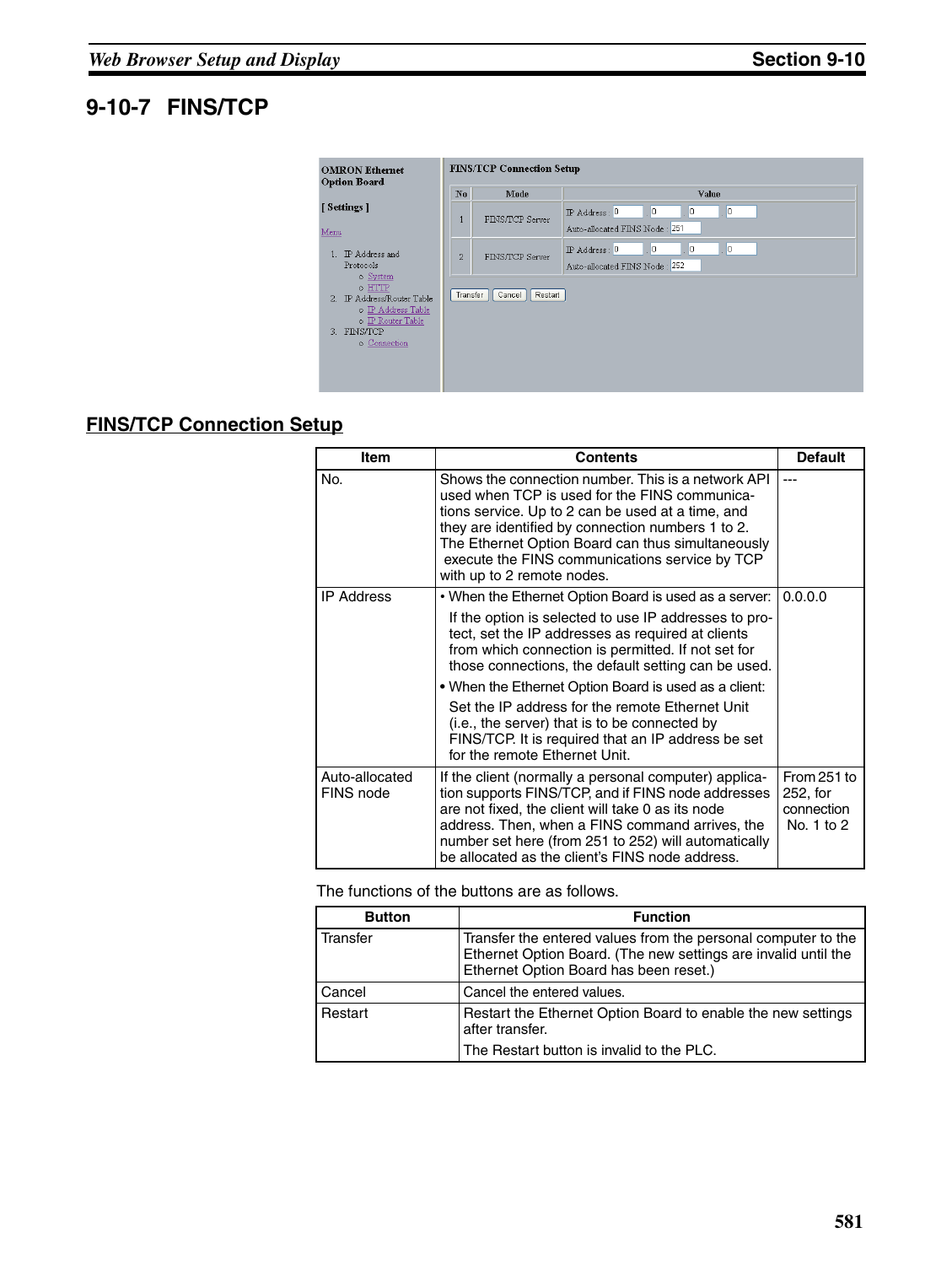# **9-10-8 Unit Information**

|                                 | Parameter             | Value             |
|---------------------------------|-----------------------|-------------------|
| [Status View]<br>Model          |                       | $CP1W-CIF41$      |
| Version                         |                       | V1.05             |
| IP Address                      |                       | 192.168.250.1     |
| Subnet Mask<br>Unit Information |                       | 255.255.255.0     |
| Unit Status                     | FINS/UDP Port Number  | 9600              |
| FINS Status<br>Error Log        | Use Input Port Number | Unused            |
| <b>Broadcast Setting</b>        |                       | All '1' (4.3BSD)  |
|                                 | IP Address Conversion | Auto (Dynamic)    |
| Ethernet Address                |                       | 00-00-0A-3A-C0-05 |

| <b>Parameter</b>             | Contents                                                                 |
|------------------------------|--------------------------------------------------------------------------|
| Model                        | Show the model information of the Ethernet Option<br>Board.              |
| Version                      | Show the version information of the Ethernet Option<br>Board.            |
| <b>IP Address</b>            | Show the IP address of the Ethernet Option Board.                        |
| Subnet Mask                  | Show the subnet mask of the Ethernet Option Board.                       |
| FINS/UDP Port Number         | Show the FINS/UDP port number of the Ethernet<br>Option Board.           |
| Use Input Port Number        | Show the effective port number setting mode.                             |
| <b>Broadcast Setting</b>     | Show the broadcast setting of the Ethernet Option<br>Board.              |
| <b>IP Address Conversion</b> | Show the IP address conversion method of the Ether-<br>net Option Board. |
| <b>Ethernet Address</b>      | Show the MAC ID of the Ethernet Option Board.                            |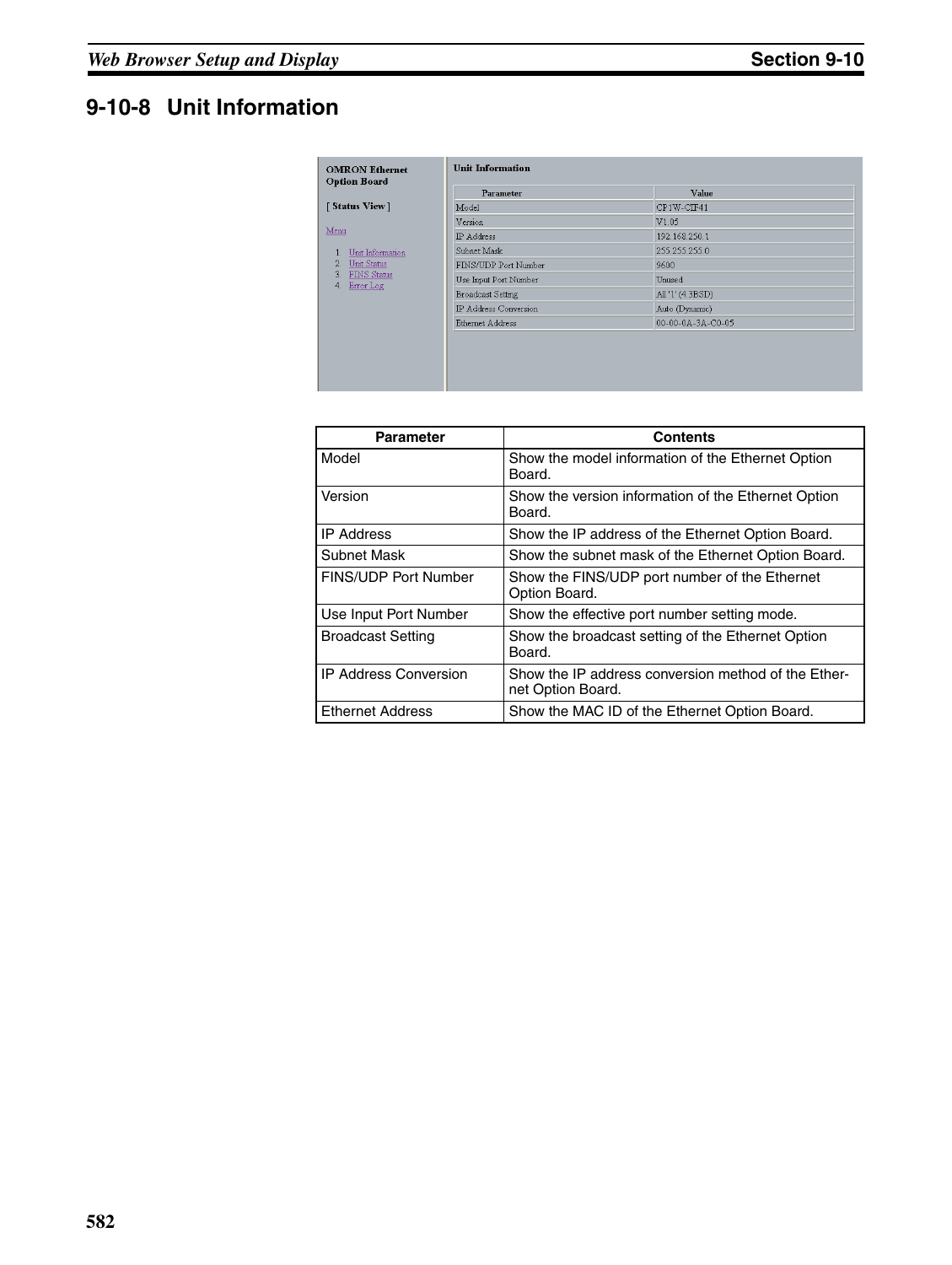# **9-10-9 Unit Status**

|                                                                               |             | Parameter                        |        |  |
|-------------------------------------------------------------------------------|-------------|----------------------------------|--------|--|
| [Status View]                                                                 |             | <b>IP</b> Address Error          | Normal |  |
| Menu                                                                          |             | IP Address Table Error           | Normal |  |
|                                                                               |             | IP Router Table Error            | Normal |  |
| Unit Information<br>Unit Status<br>2.<br>FINS Status<br>3.<br>Error Log<br>4. | Error Flags | Router Table Error               | Normal |  |
|                                                                               |             | Address Disagreement             | Normal |  |
|                                                                               |             | <b>EEPROM Error</b>              | Normal |  |
|                                                                               |             | Total Number of Packets Received |        |  |
|                                                                               |             | Total Number of Receive Errors   |        |  |
|                                                                               |             | Total Number of Packets Sent     |        |  |
|                                                                               |             | Total Number of Errors Sent      |        |  |

| <b>Parameter</b>               | <b>Contents</b>                                                                                                                                             |
|--------------------------------|-------------------------------------------------------------------------------------------------------------------------------------------------------------|
| <b>Error Flags</b>             | Indicate the operating status and errors that occurred<br>when the Ethernet Option Board is turned ON.                                                      |
| l Total Number of Packets      | Show the total number of packets received by the Ether-                                                                                                     |
| Received                       | net Option Board.                                                                                                                                           |
| Total Number of Receive        | Show the total number of errors detected while the Ether-                                                                                                   |
| Errors                         | net Option Board was receiving.                                                                                                                             |
|                                | The types of errors detected are short packet errors,<br>alignment errors, CRC errors, frame length errors and<br>communication controller overflow errors. |
| <b>Total Number of Packets</b> | Show the total number of packets sent by the Ethernet                                                                                                       |
| Sent                           | Option Board.                                                                                                                                               |
| Total Number of Errors         | Show the total number of errors detected while the Ether-                                                                                                   |
| Sent                           | net Option Board was sending.                                                                                                                               |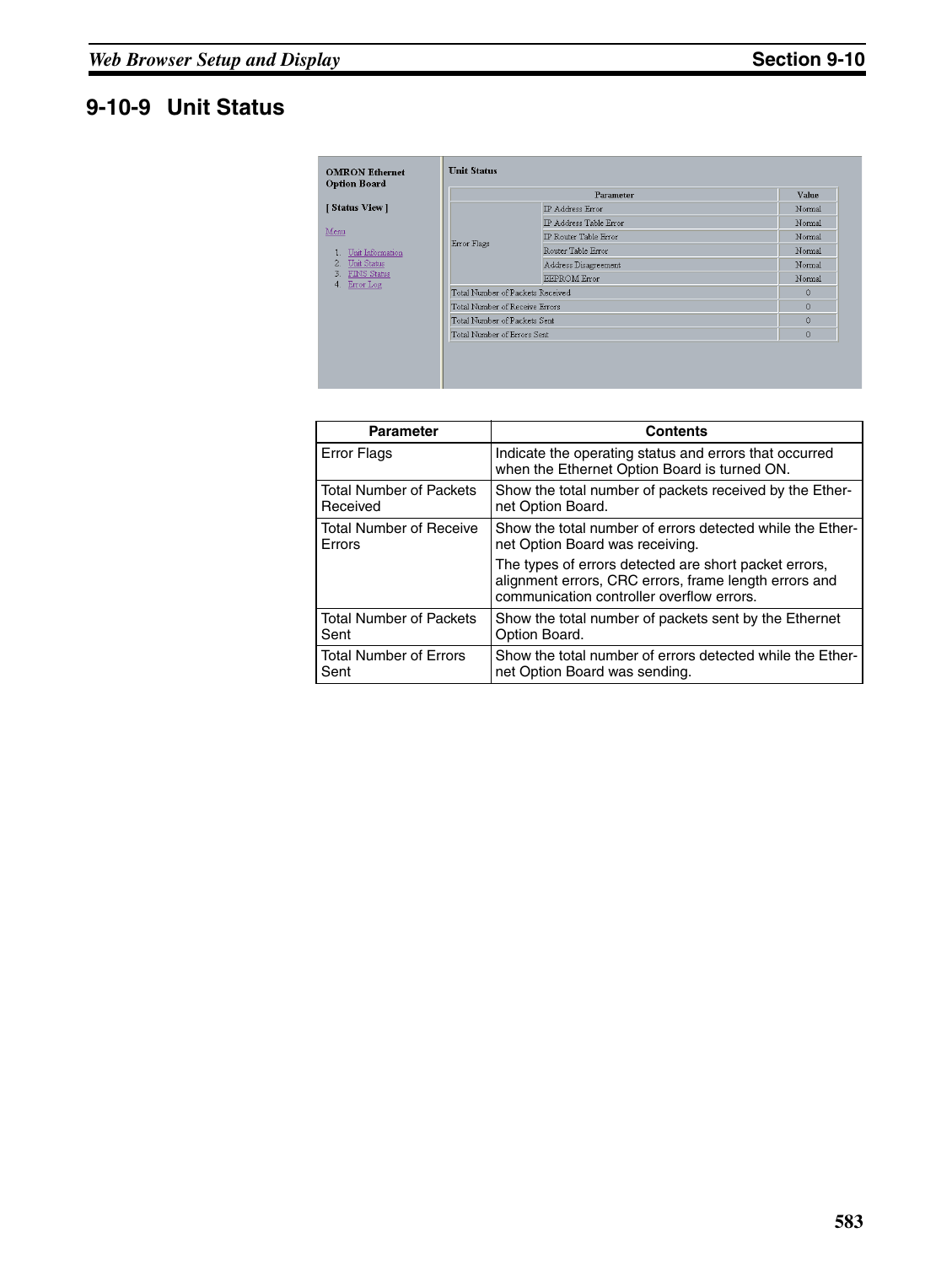# **9-10-10 FINS Status**

| <b>OMRON Ethernet</b><br><b>Option Board</b>                                       | <b>FINS Status</b>                                                                          |  |  |  |  |  |
|------------------------------------------------------------------------------------|---------------------------------------------------------------------------------------------|--|--|--|--|--|
|                                                                                    | Node Connection Type Local Port No. Remote IP Remote Port No. TCP Connection No. TCP status |  |  |  |  |  |
| [Status View]                                                                      |                                                                                             |  |  |  |  |  |
| Menu                                                                               | $\vee$ Send<br>01                                                                           |  |  |  |  |  |
| Unit Information<br>1<br>Unit Status<br>2.<br>3.<br>FINS Status<br>Error Log<br>4. |                                                                                             |  |  |  |  |  |

| <b>Parameter</b>   | <b>Contents</b>                                                                                    |
|--------------------|----------------------------------------------------------------------------------------------------|
| Node               | Show the FINS node address.                                                                        |
| Connection Type    | Show the protocol used by connection with the related<br>node address.                             |
| Local Port No.     | Show the port number of the Ethernet Option Board for<br>connection with the related node address. |
| Remote IP          | Show the IP address of the related node address.                                                   |
| Remote Port No.    | Show the remote port number of the related node address<br>for connection.                         |
| TCP Connection No. | If the connection is the FINS/TCP, show the connection<br>number $(1 to 4)$ .                      |
| <b>TCP Status</b>  | If the connection is the FINS/TCP, show the current con-<br>nection status.                        |

The details of TCP status are listed as the following table.

| <b>Status</b>       | <b>Meaning</b>                                               |
|---------------------|--------------------------------------------------------------|
| <b>CLOSED</b>       | Connection closed                                            |
| <b>LISTEN</b>       | Waiting for connection                                       |
| <b>SYN SENT</b>     | SYN sent in active status                                    |
| <b>SYN RECEIVED</b> | SYN received and sent                                        |
| <b>ESTABLISHED</b>  | Already established                                          |
| <b>CLOSE WAIT</b>   | FIN received and waiting for completion                      |
| FIN WAIT1           | Completed and FIN sent                                       |
| <b>CLOSING</b>      | Completed and exchanged FIN. Awaiting ACK.                   |
| <b>LAST ACK</b>     | FIN sent and completed. Awaiting ACK.                        |
| FIN WAIT2           | Completed and ACK received. Awaiting FIN.                    |
| <b>TIME WAIT</b>    | After closing, pauses twice the maximum segment life (2MSL). |

| <b>Button</b> | Function                                   |
|---------------|--------------------------------------------|
| Send          | I Show the FINS status of the selected No. |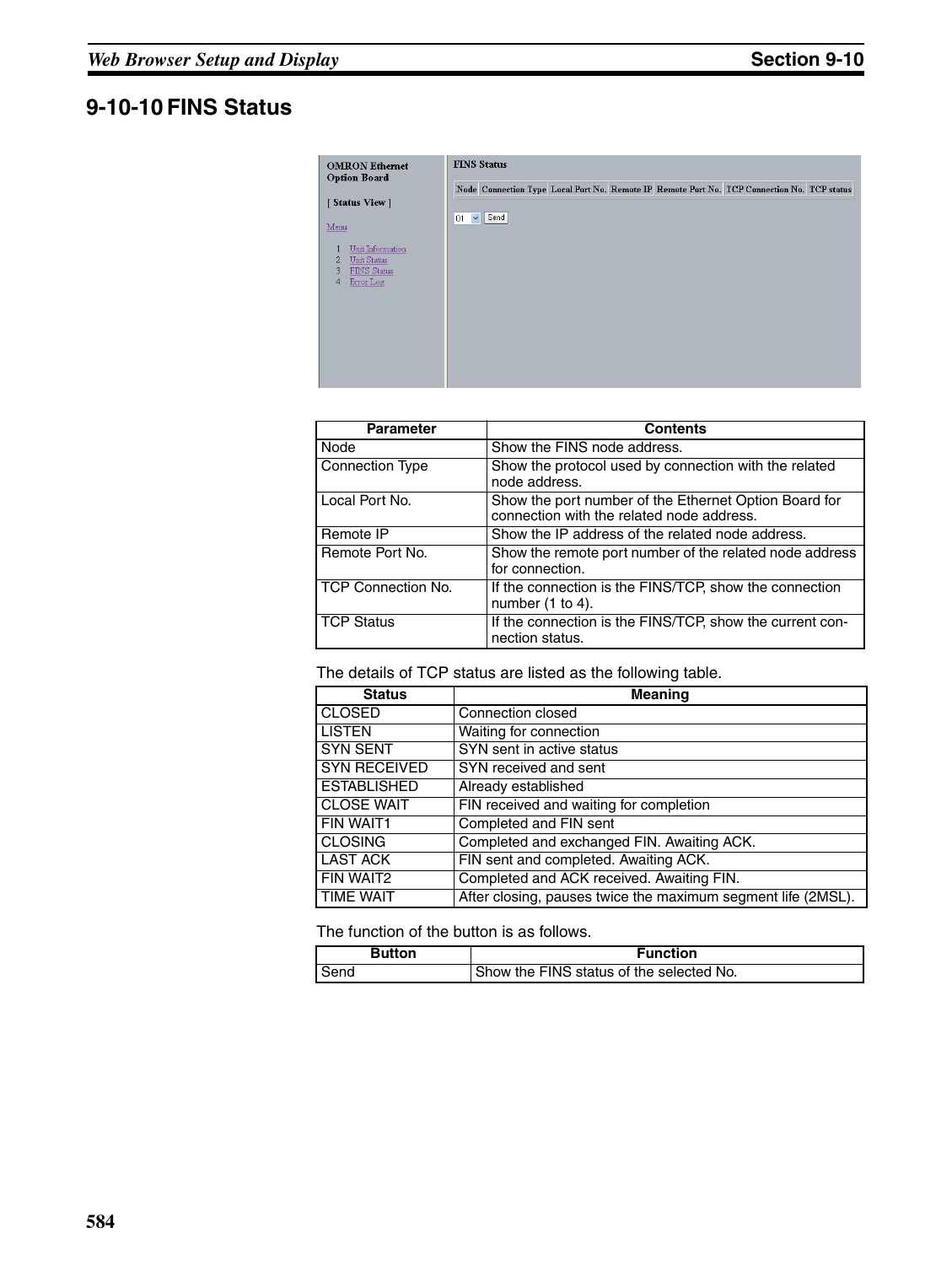# **9-10-11 Error Log**

| <b>OMRON</b> Ethernet<br><b>Option Board</b>                                  | <b>Error</b> Log |                   |             |      |
|-------------------------------------------------------------------------------|------------------|-------------------|-------------|------|
| [Status View]                                                                 | No.              | <b>Error Code</b> | Detail Code | Date |
| Menu                                                                          | $01 -$ Send      | Clear Error Log   |             |      |
| Unit Information<br>Unit Status<br>2.<br>FINS Status<br>3.<br>Error Log<br>4. |                  |                   |             |      |
|                                                                               |                  |                   |             |      |
|                                                                               |                  |                   |             |      |

| <b>Parameter</b>  | <b>Contents</b>                                   |  |
|-------------------|---------------------------------------------------|--|
| No.               | Show the error recorder number.                   |  |
| <b>Error Code</b> | Show the error code of the error recorder.        |  |
| Detail Code       | Show the detail error code of the error recorder. |  |
| Date              | Show the date of the error recorder.              |  |

| <b>Button</b>   | <b>Function</b>                        |
|-----------------|----------------------------------------|
| Send            | Show the error log of the selected No. |
| Clear Error Log | Clear the error log table.             |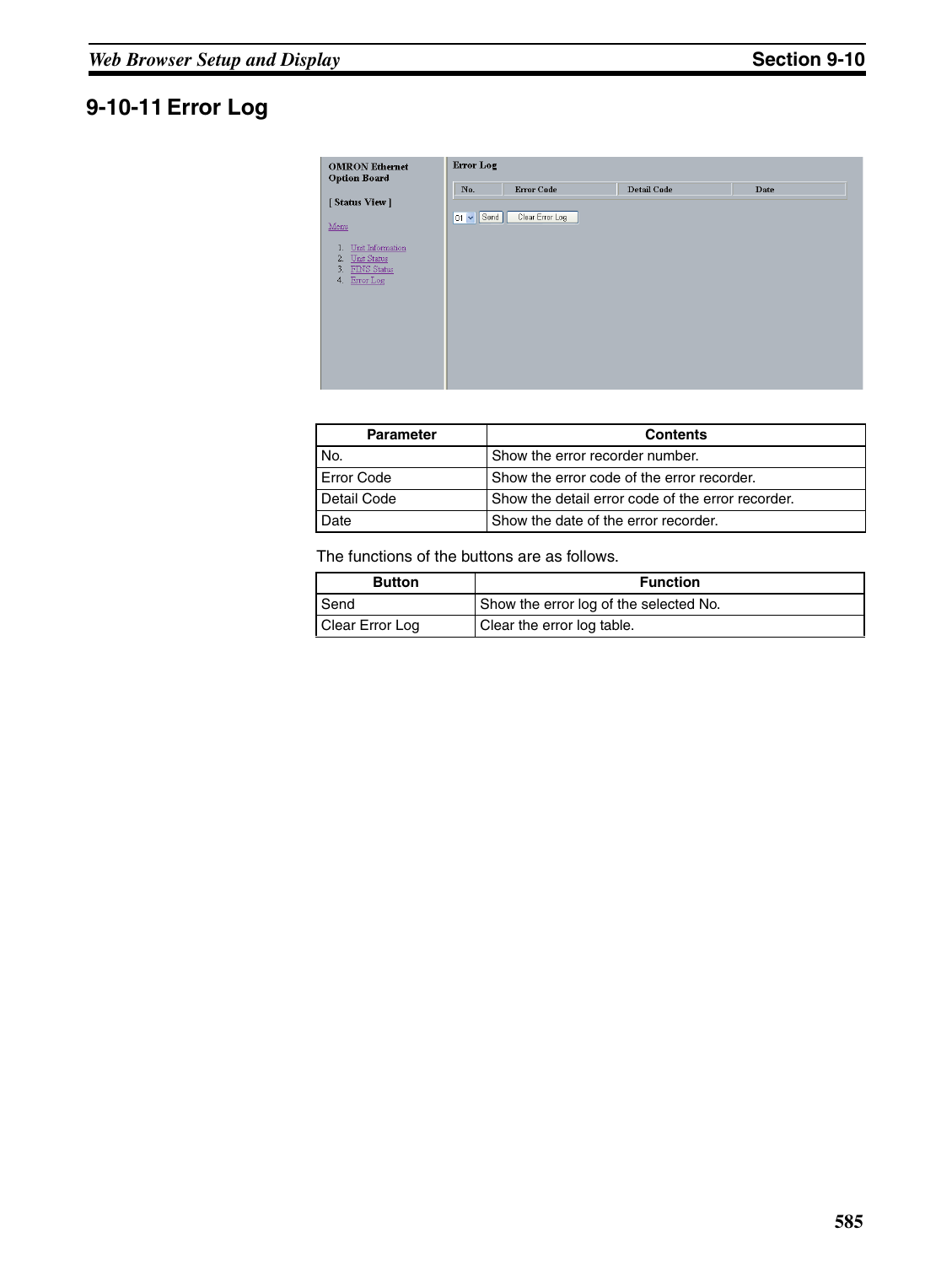# **9-11 Trouble Shooting**

# **9-11-1 Error Log**

The Ethernet Option Board provides an error log that records errors occurred during Ethernet Option Board operation. The contents of the error log can be read or cleared from the Web Brower.

| <b>Logged Errors</b>   | The following errors are recorded in the error log.<br>• Errors in network operation<br>• Errors in data transfers<br>• Error in the CPU unit                                                                                   |
|------------------------|---------------------------------------------------------------------------------------------------------------------------------------------------------------------------------------------------------------------------------|
| <b>Error Log Table</b> | Each error is recorded as one record in an error log table. Up to 64 records<br>can be saved. If more than 20 errors occur, the oldest errors will be deleted<br>from the error log and the most recent error will be recorded. |
|                        | The following information is recorded in the error log table.                                                                                                                                                                   |
|                        | • Main error code (see table later in this section)                                                                                                                                                                             |
|                        | • Detailed error code (see table later in this section)                                                                                                                                                                         |
|                        | • Time stamp (from the clock in the CPU unit)                                                                                                                                                                                   |
|                        | <b>Note</b> During the initialization of the Ethernet Option Board, if an error occurs, the<br>error log time stamp will record as 2000-00-00 00:00:00.                                                                         |

**Error Log Location** When an error is detected, the error codes and time stamp are recorded in the error log in RAM inside the Ethernet Option Board. Serious errors are also recorded in EEPROM. The maximum number of errors that can be saved to EEPROM is 20 for the CP1L and CP1H. The errors recorded in EEPROM will be saved even if the unit is restarted or power is turned OFF.

#### **Error Codes**

| <b>ERR</b><br>Error |              |                                             | Detailed error code  |                        | Correction                                                                                                  | <b>EEPROM</b> |
|---------------------|--------------|---------------------------------------------|----------------------|------------------------|-------------------------------------------------------------------------------------------------------------|---------------|
| code                | <b>LED</b>   | <b>Meaning</b>                              | 2nd byte<br>1st byte |                        |                                                                                                             |               |
| 0002                | <b>LIT</b>   | <b>CPU Unit service</b><br>monitoring error | Monitor time (ms)    |                        | Check and correct the<br>CPU Unit's operating envi-<br>ronment.                                             | Saved         |
|                     |              |                                             |                      |                        | <b>Note</b>                                                                                                 |               |
|                     |              |                                             |                      |                        | Recovery is possible for<br>this error. When operation<br>is restored, operations will<br>return to normal. |               |
| 0012                | <b>FLASH</b> | CPU unit memory error                       | $01:$ Read<br>error  | 03: outing<br>table    | 01: Recreate the data<br>specified by the 2nd byte                                                          | Saved         |
|                     |              |                                             | 02: Write            | 05: CPU Bus            | of the detailed error code.                                                                                 |               |
|                     |              |                                             | error                | Unit Words<br>(CIO/DM) | 02: Clear memory using<br>procedure in the PLC<br>operation manual.                                         |               |
| 0013                | <b>FLASH</b> | CPU unit protected                          | 00                   | 00                     | Remove protection from<br>CPU Unit memory.                                                                  | Saved         |
| 0014                | <b>FLASH</b> | <b>CPU Unit Power Failure</b>               |                      |                        | Restart the PLC (Power<br>OFF and Power ON)                                                                 |               |
| 0015                | <b>FLASH</b> | CPU Unit fatal error                        |                      |                        | Eliminate the cause of the<br>error in the CPU Unit.                                                        | ---           |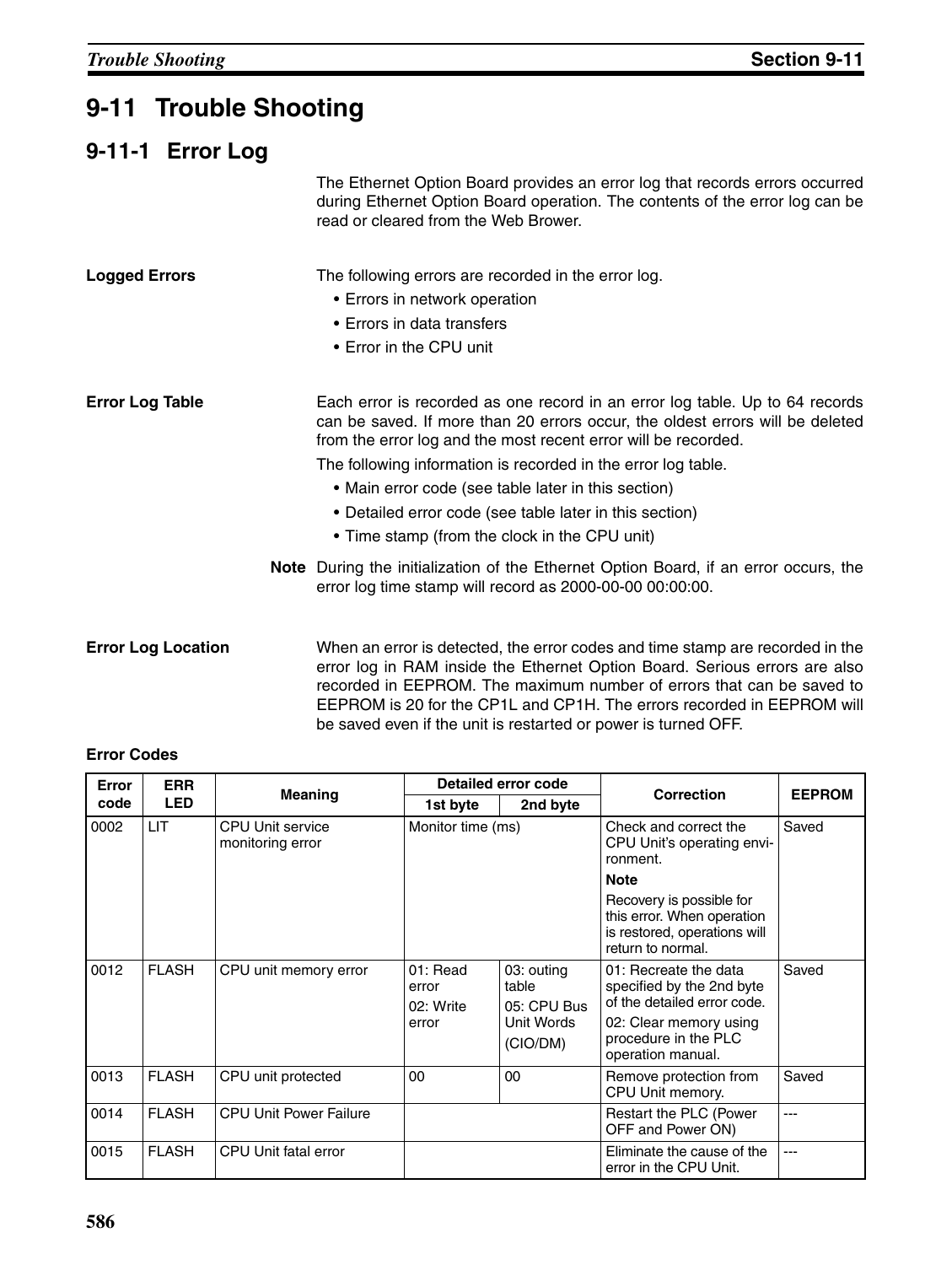# **Trouble Shooting Section 9-11**

| <b>Error</b> | <b>ERR</b>     |                                                 | <b>Detailed error code</b>                                                 |                                                                                                                                                                     | <b>Correction</b>                                                                                                                                         | <b>EEPROM</b>           |
|--------------|----------------|-------------------------------------------------|----------------------------------------------------------------------------|---------------------------------------------------------------------------------------------------------------------------------------------------------------------|-----------------------------------------------------------------------------------------------------------------------------------------------------------|-------------------------|
| code         | <b>LED</b>     | <b>Meaning</b>                                  | 1st byte                                                                   | 2nd byte                                                                                                                                                            |                                                                                                                                                           |                         |
| 010E         | $---$          | No routing table entry (send<br>failed)         | Commands<br><b>Bit 15: OFF</b><br>Bits 08 to 14: SNA                       |                                                                                                                                                                     | Set the local node, remote<br>node, and relay nodes in<br>the routing tables.                                                                             | $\overline{a}$          |
| 010F         | $\overline{a}$ | Routing table error (send<br>failed)            | Bits 00 to 07: SA1                                                         |                                                                                                                                                                     | Create the routing tables<br>correctly.                                                                                                                   | $\overline{a}$          |
| 0110         | $---$          | Too many relay points (send<br>failed)          | Responses<br><b>Bit 15: ON</b><br>Bits 08 to 14: DNA<br>Bits 00 to 07: DA1 |                                                                                                                                                                     | Reconstruct the network<br>or correct the routing<br>tables so that commands<br>are sent to within a 3- level<br>network range.                           | ---                     |
| 0111         | ---            | Command too long (send<br>failed)               |                                                                            |                                                                                                                                                                     | Check the command for-<br>mat and set the correct<br>command data.                                                                                        | $\overline{a}$          |
| 0112         | ---            | Header error (send failed)                      |                                                                            |                                                                                                                                                                     | Check the command for-<br>mat and set the correct<br>command data.                                                                                        | $-$                     |
| 0117         | $---$          | Internal buffers full; packet<br>discarded      |                                                                            |                                                                                                                                                                     | Change the network so<br>that traffic is not concen-<br>trated.                                                                                           | $\overline{a}$          |
| 0120         | $---$          | Unexpected routing error                        |                                                                            |                                                                                                                                                                     | Check the routing tables.                                                                                                                                 | $\overline{a}$          |
| 0123         | $---$          | Internal send buffers full;<br>packet discarded |                                                                            |                                                                                                                                                                     | Change the network so<br>that traffic is not concen-<br>trated.                                                                                           | $- - -$                 |
| 0125         | $\overline{a}$ | Time out error                                  |                                                                            |                                                                                                                                                                     | Resend the command.                                                                                                                                       | $-$                     |
| 021A         | <b>FLASH</b>   | Logic error in setting table                    | 00                                                                         | 02: Network<br>parameters<br>03: Routing<br>tables<br>04: Unit<br>Setup<br>05: CPU Bus<br><b>Unit Words</b><br>(CIO/DM)                                             | Recreate the data speci-<br>fied by the 2nd byte of the<br>detailed error code.                                                                           | Saved                   |
| 03C0         | <b>FLASH</b>   | FINS/TCP setting error                          | 01 to 02:<br>Connection<br>No.                                             | 01:<br>Automatically<br>allocated<br>FINS node<br>address<br>duplication<br>02:<br>Destination<br>IP address<br>error<br>03:<br>Destination<br>port number<br>error | Set the FINS/TCP<br>settings correctly.                                                                                                                   | ---                     |
| 03C2         | ---            | FINS/TCP packet<br>discarded                    | 01 to 02:<br>Connection<br>No.                                             | 03:<br>Reception<br>error<br>04:<br>Transmission<br>error                                                                                                           | Resend the command.<br>There is too much load<br>(traffic) on the Ethernet<br>Option Board. Correct the<br>system so that traffic is not<br>concentrated. | $\overline{a}$<br>$---$ |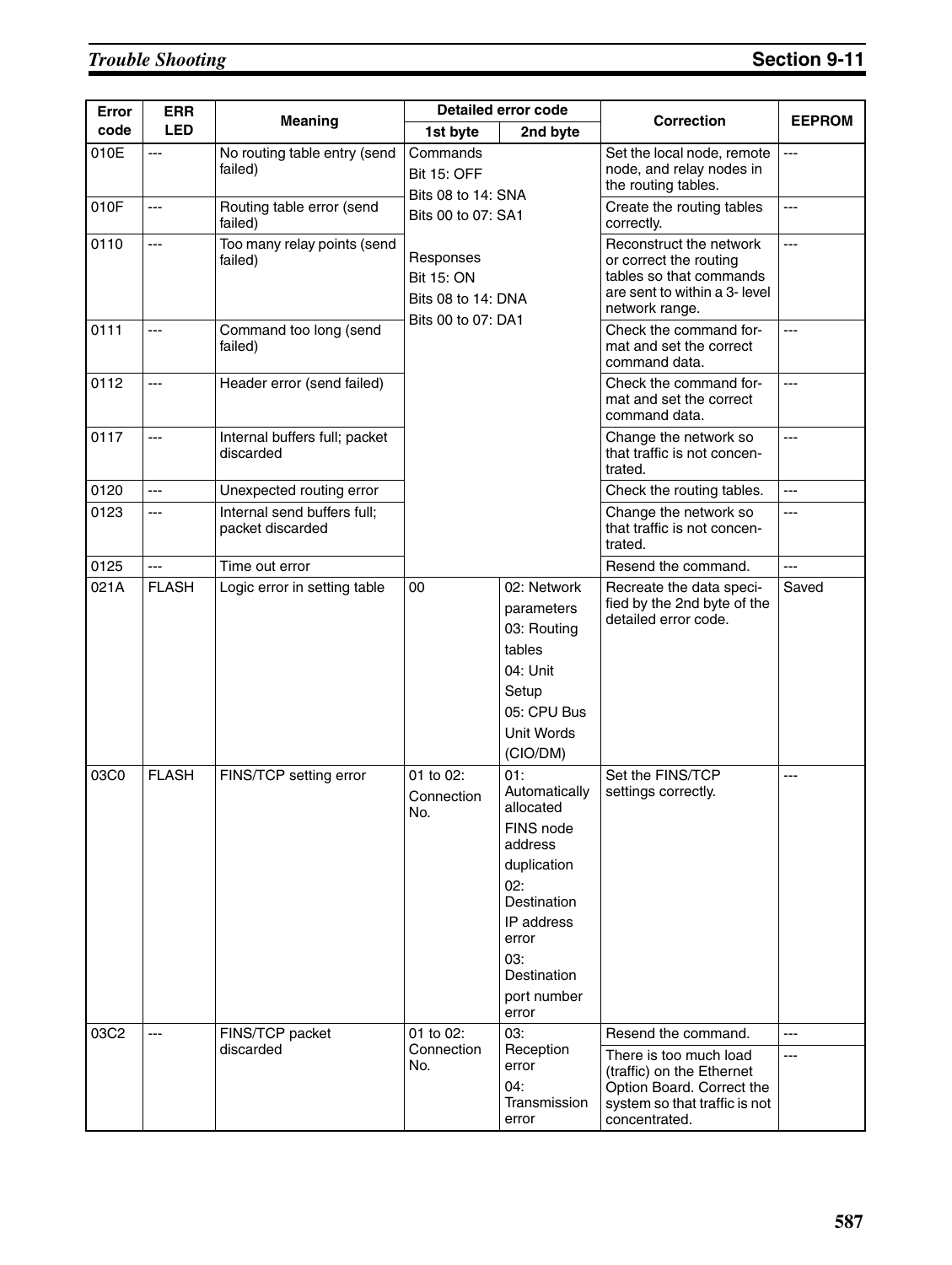# *Trouble Shooting* **Section 9-11**

| Error | <b>ERR</b>   | <b>Meaning</b>                      | Detailed error code                     |                                                                          | <b>Correction</b>                                                                                                                                                                    | <b>EEPROM</b>                  |
|-------|--------------|-------------------------------------|-----------------------------------------|--------------------------------------------------------------------------|--------------------------------------------------------------------------------------------------------------------------------------------------------------------------------------|--------------------------------|
| code  | <b>LED</b>   |                                     | 1st byte                                | 2nd byte                                                                 |                                                                                                                                                                                      |                                |
| 03C3  | ---          | <b>FINS/UDP Packet</b><br>discarded | 00                                      | 01 to FE<br>Node address                                                 | The automatic generation<br>(static) method was used<br>as the IP address conver-<br>sion method, so remote IP<br>address information in<br>internal memory could not<br>be changed. | $---$                          |
| 03C8  |              | Socket Error                        | Arbitrary                               |                                                                          | Resend the packet or the<br>destination node is not in<br>the network.                                                                                                               |                                |
| 03D0  | <b>FLASH</b> | System setup sum value<br>error     |                                         |                                                                          | Reset the value of system<br>setup area, Restart CPU<br>Unit.                                                                                                                        | Saved                          |
| 0601  | <b>LIT</b>   | Option Board error                  | Arbitrary                               |                                                                          | Restart the CPU Unit. If<br>the problem persists,<br>replace the Ethernet<br>Option Board.                                                                                           | Saved                          |
| 0602  | <b>LIT</b>   | Option Board memory error           | 01: Read<br>error<br>02: Write<br>error | 04:System<br>setup<br>06: Error log<br>09:Identity<br>data<br>11: Mac ID | Restart the CPU Unit. If<br>the problem persists,<br>replace the Ethernet<br>Option Board.                                                                                           | Saved<br>(except<br>error log) |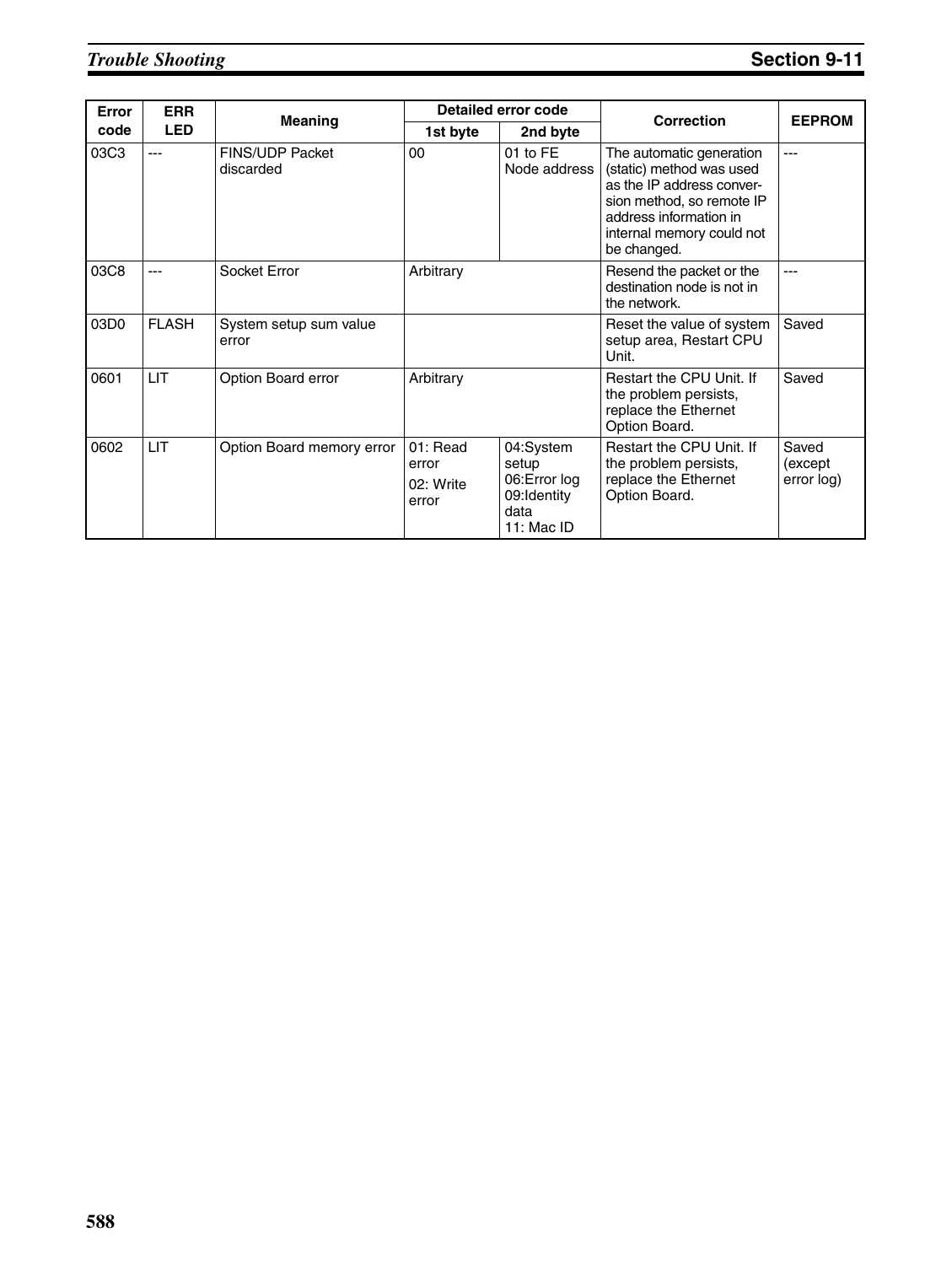# **9-11-2 Trouble-shooting with Indicators and Error Code Display**

| <b>ERR</b><br><b>Indicator</b> | Error                                       | <b>Probably Cause</b>                                                                                                                                                               | <b>Error code</b><br>(hex) | <b>Correction</b>                                                                                                                                                                                                                                                  |
|--------------------------------|---------------------------------------------|-------------------------------------------------------------------------------------------------------------------------------------------------------------------------------------|----------------------------|--------------------------------------------------------------------------------------------------------------------------------------------------------------------------------------------------------------------------------------------------------------------|
| Lit                            | <b>CPU Unit service</b><br>monitoring error | Service from the CPU<br>Unit was not com-<br>pleted within the fixed<br>interval. The monitor-<br>ing time is normally<br>11s.                                                      | 0002                       | Check and correct the CPU Unit's operating<br>environment.<br>Check whether the related DIP SW is on.<br>Refer to 9-8-2 Installation and Removing.<br><b>Note</b> Recovery is possible for this error.<br>When operation is restored, it will<br>return to normal. |
|                                | Two option boards<br>installed              | Two option boards<br>have been installed on<br>the CPU Unit.                                                                                                                        | $\overline{a}$             | Uninstall the Ethernet Option Board in one<br>serial port of the CPU Unit and restart the<br>CPU unit.                                                                                                                                                             |
|                                | Option board error                          | An error occurred in<br>the Ethernet Option<br>Board.                                                                                                                               | 0601                       | Restart the CPU Unit. Replace the Ethernet<br>Option Board if the error recurs.                                                                                                                                                                                    |
|                                | Option board<br>memory error                | An error occurred in<br>the Unit's non-volatile<br>memory itself. This<br>error will occur while<br>writing or reading the<br>error log, system<br>setup, identity data,<br>MAC ID. | 0602                       | Restart the CPU Unit. Replace the Ethernet<br>Option Board if the error recurs.                                                                                                                                                                                    |
| Flashing                       | CPU Unit memory<br>error                    | A parity error occurred<br>during an operation<br>such as reading the<br>routing tables.                                                                                            | 0012                       | Register the routing table in the CPU Unit<br>again and restart the CPU Unit. Replace the<br>CPU Unit if the error recurs.                                                                                                                                         |
|                                | CPU Unit pro-<br>tected                     | CPU Unit protected.                                                                                                                                                                 | 0013                       | Remove protection from CPU Unit memory.                                                                                                                                                                                                                            |
|                                | <b>CPU Unit fatal</b><br>error              | A fatal error occurred<br>in the CPU Unit.                                                                                                                                          | 0015                       | Eliminate the cause of the error in the CPU<br>Unit.                                                                                                                                                                                                               |
|                                | CPU Unit power<br>failure                   | CPU Unit power OFF,<br><b>Ethernet Option Board</b><br>is still running.                                                                                                            | 0014                       | Restart the PLC (Power OFF and power ON).                                                                                                                                                                                                                          |
|                                | IP address setting<br>error                 | The IP address is set<br>incorrectly.                                                                                                                                               | 021A                       | Correct the IP address. Do not set any of<br>the following IP addresses.<br>• Host IDs that are all 0 or all 1.<br>• Network IDs that are all 0 or all 1.<br>• Subnetwork IDs that are all 1.<br>• Addresses beginning with 127 (7F hex).                          |
|                                | IP address table<br>error                   | The IP address table<br>is set incorrectly.                                                                                                                                         | 021A                       | Correct the IP address table.                                                                                                                                                                                                                                      |
|                                | <b>IP Router table</b><br>setting error     | The IP Router table is<br>set incorrectly.                                                                                                                                          | 021A                       | Correct the IP Router table.                                                                                                                                                                                                                                       |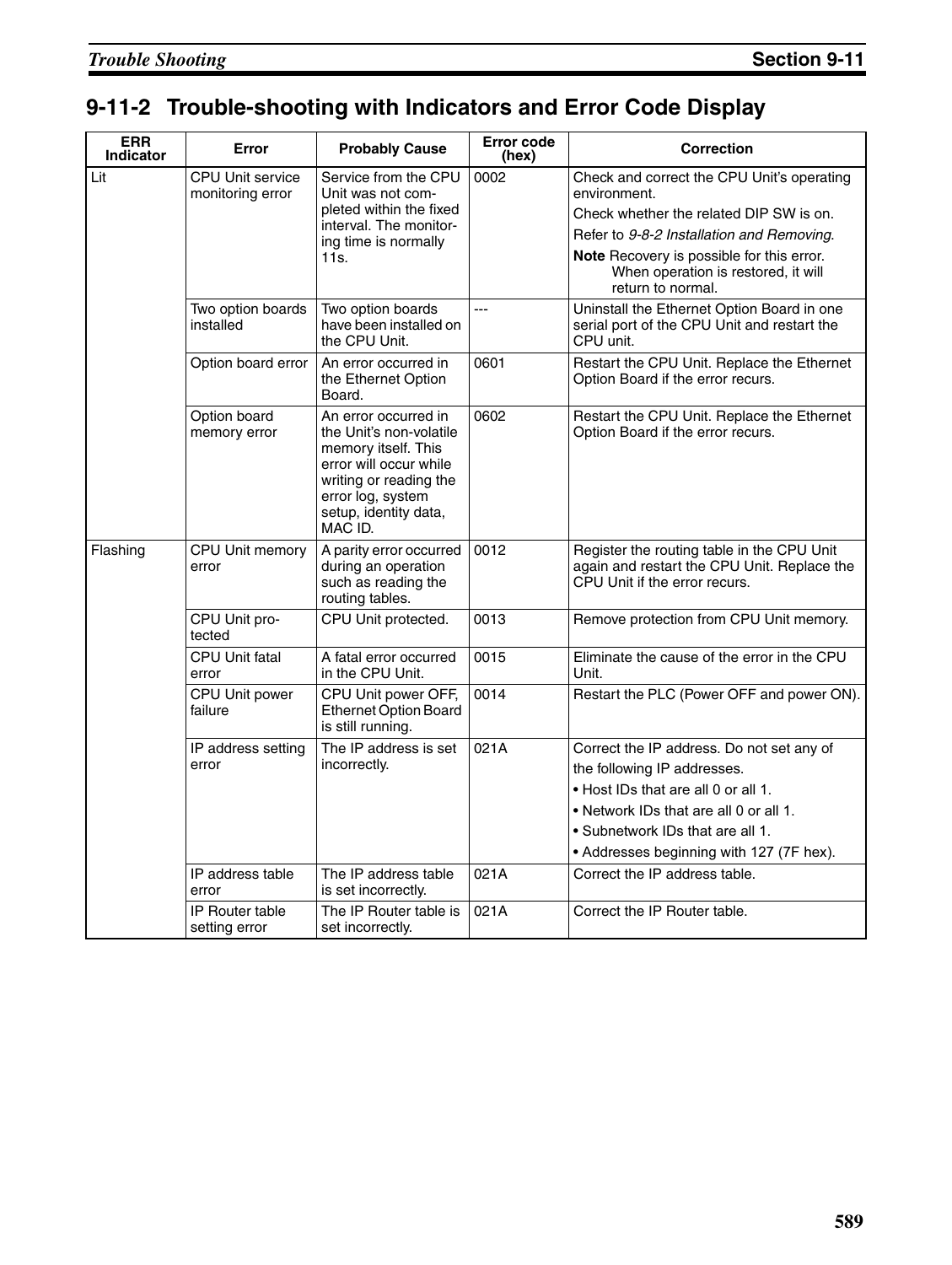| <b>ERR</b><br><b>Indicator</b> | Error                           | <b>Probably Cause</b>                                                                                                                                                                                                         | Error code<br>(hex) | <b>Correction</b>                                                                                                                                                |
|--------------------------------|---------------------------------|-------------------------------------------------------------------------------------------------------------------------------------------------------------------------------------------------------------------------------|---------------------|------------------------------------------------------------------------------------------------------------------------------------------------------------------|
| Flashing                       | Address<br>Disagreement         | The node number set<br>for the option board<br>does not agree with<br>the host ID in the IP<br>address. This proba-<br>bly occurs when the<br>address conversion<br>method is set for auto-<br>matic address genera-<br>tion. | 021A                | Make sure that the node number and the last<br>byte of the IP address are the same and then<br>set other host IDs to 0.<br>Change the address conversion method. |
|                                | Logic error in<br>setting table | There is a logic error<br>in the setting table.                                                                                                                                                                               | 021A                | Recreate the data specified by the 2nd byte<br>of the detailed error code.                                                                                       |
|                                | System setup Sum<br>check error | The Checksum of<br>System setup is incor-<br>rect.                                                                                                                                                                            | 03D <sub>0</sub>    | Reset the value of system setup area.<br><b>Restart the CPU Unit.</b>                                                                                            |
|                                | FINS/TCP setting<br>error       | The settings of<br>FINS/TCP are<br>incorrect.                                                                                                                                                                                 | 03C0                | Refer to operation manual and set the<br>FINS/TCP setting correctly.                                                                                             |

# **9-11-3 Error Status**

The status of errors that occur at the Ethernet Option Board is reflected in CIO relation area, Refer to 9-9-1 CIO Area Allocation, Error Status for details.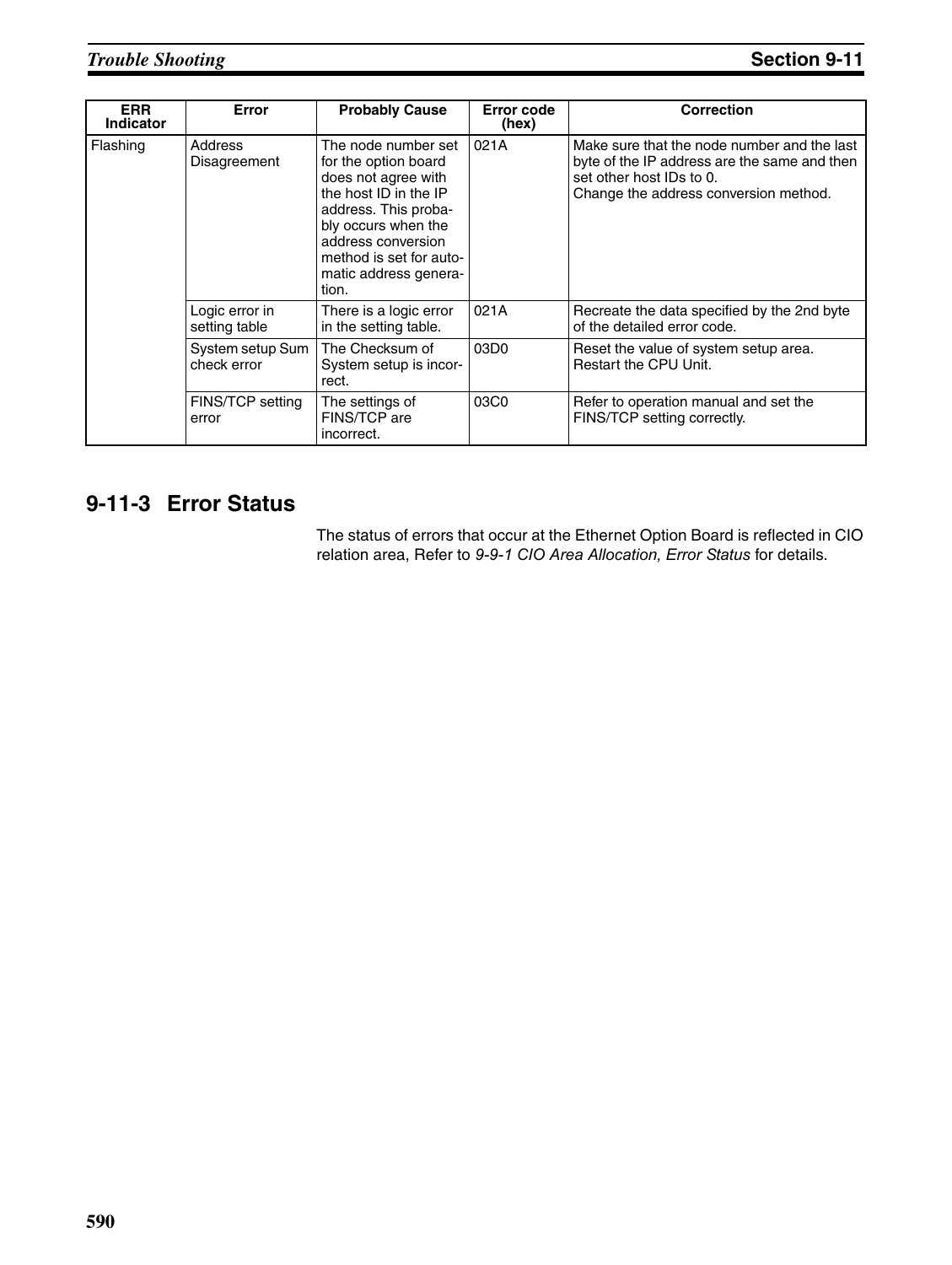# **9-12 Sample Application**

The following examples show how to connect online from a CX-Programmer on an Ethernet network to a PLC on the Ethernet network.

**Note** Please use CX-Programmer version 8.1 or higher (CX-ONE version 3.1 or higher).

#### ■ System Configuration Example 1: No Routing

In this example, an online connection is made by FINS/UDP to a PLC on an Ethernet network (PLC1 in the diagram below) from a CX-Programmer / CX-Integrator connected to the Ethernet network.

CX-Programmer/CX-Integrator



Ethernet (Network address: None) FINS/UDP method

#### **Web Browser Setting**

| Item                     | <b>Setting</b>                        |
|--------------------------|---------------------------------------|
| <b>Broadcast</b>         | All ones (4.3BSD)                     |
| FINS/UDP port            | Default (9600)                        |
| IP address               | 192.168.250.2                         |
| Subnet mask              | 255.255.255.0                         |
| <b>FINS Node Address</b> | 2                                     |
| IP address conversion    | Automatic generation method (dynamic) |
| Baud rate                | <b>Automatic Detaction</b>            |
| IP router tabel          | None                                  |

|                                               | Parameter               | Value                                                                                                                   |
|-----------------------------------------------|-------------------------|-------------------------------------------------------------------------------------------------------------------------|
| [Settings]                                    | <b>IP</b> Address       | 168<br>250<br>12<br>192                                                                                                 |
| Menu                                          | Subnet Mask             | 255<br>255<br>Iо<br>255                                                                                                 |
|                                               | FINS Node Address       | 2<br>[0: default(1)]                                                                                                    |
| 1. IP Address and<br>Protocols                | FINS/UDP Port           | O<br>Use Input Port No [Default(9600)]                                                                                  |
| o System<br>$\circ$ HTTP                      | <b>FINS/TCP Port</b>    | o<br>Use Input Port No [Default(9600)]                                                                                  |
| IP Address/Router Table<br>o IP Address Table | Address Conversion Mode | Auto (Dynamic) Auto (Static)<br>O Manual O Auto & Manual                                                                |
| o IP Router Table<br>FINS/TCP                 | FINS/UDP Option         | $\odot$ Destination IP address is changed dynamically.<br>$\bigcirc$ Destination IP address is Not changed dynamically. |
| o Connection                                  | Broadcast Option        | $\odot$ All '1' (4.3BSD) $\odot$ All '0' (4.2BSD)                                                                       |
|                                               | FINS/TCP Protected      | □ Use FINS/TCP Protection Function                                                                                      |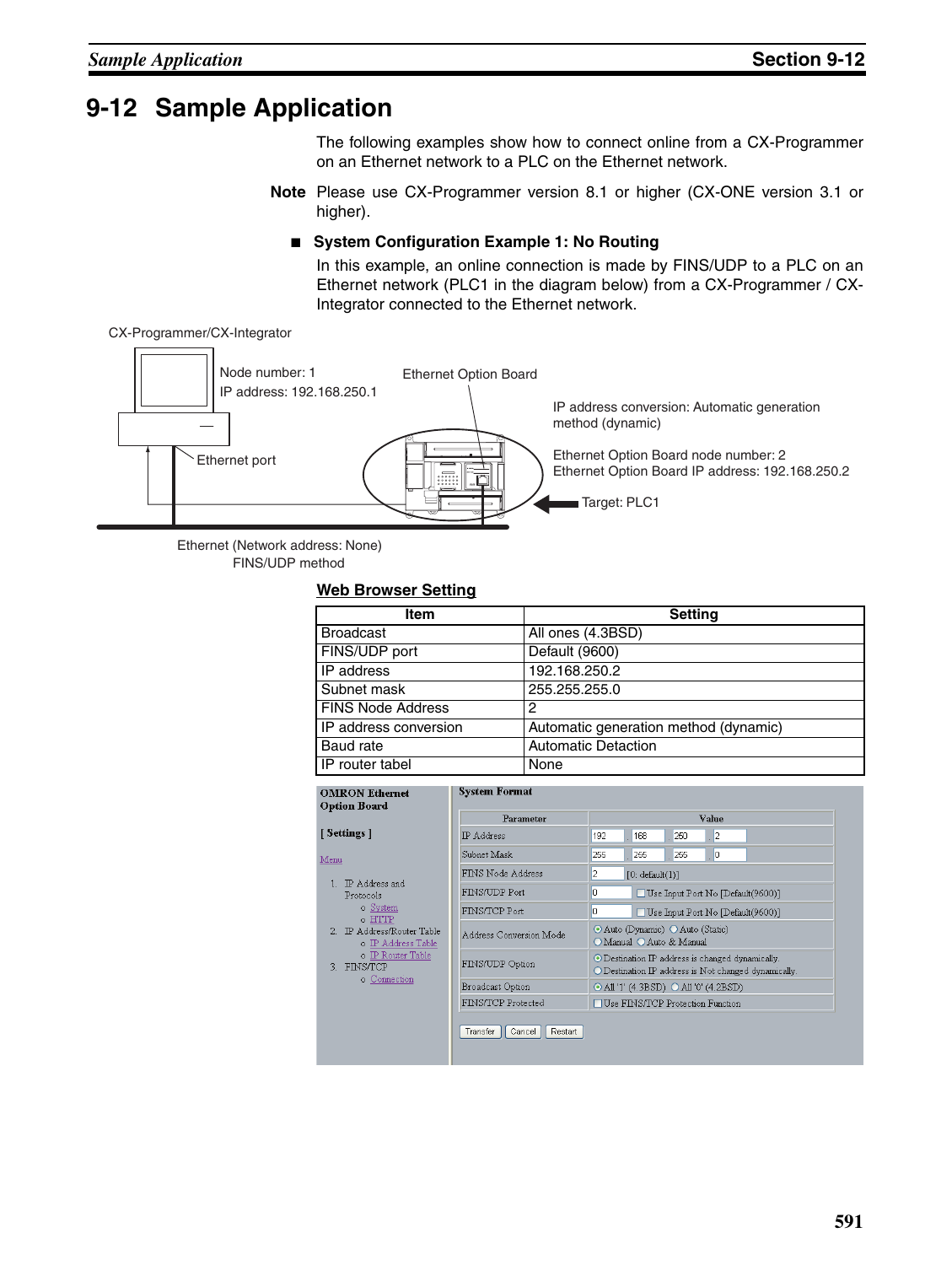#### **CX-Programmer's Change PLC Dialog Box**

|                        | <b>Setting</b>                   |                |                |  |  |
|------------------------|----------------------------------|----------------|----------------|--|--|
| PLC name               |                                  |                |                |  |  |
| Network classification | Ethernet                         |                |                |  |  |
| Network Tab            | FINS transmission source address |                | 0              |  |  |
|                        | <b>FINS</b> destination          | Network number | 0              |  |  |
|                        |                                  | Node address   | $\overline{c}$ |  |  |
|                        | Frame length                     |                | 1,004bytes     |  |  |
|                        | Response monitor time            |                | 5 seconds      |  |  |
| Driver Tab             | Workstation node address         |                |                |  |  |
|                        | Automatic generation method      |                | Not selected   |  |  |
|                        | Ethernet Option Board IP address |                | 192.168.250.2  |  |  |
|                        | Port number                      |                | 9600           |  |  |

**Note** Limited by the CP1W-CIF41 inner bus protocol (Toolbus), the frame length and response monitor time are different from the existing Ethernet unit.

#### **Inputs to the CX-Programmer's Setup Window**

#### **Change PLC Settings**

| <b>Change PLC</b>      |  |
|------------------------|--|
| Device Name:           |  |
| NewPLC1                |  |
| Device Type            |  |
| CP1L<br>Settings<br>▾╎ |  |
| Network Type:          |  |
| Settings<br>Ethernet   |  |
| Comment                |  |
|                        |  |
|                        |  |
| 0K<br>Cancel<br>Help   |  |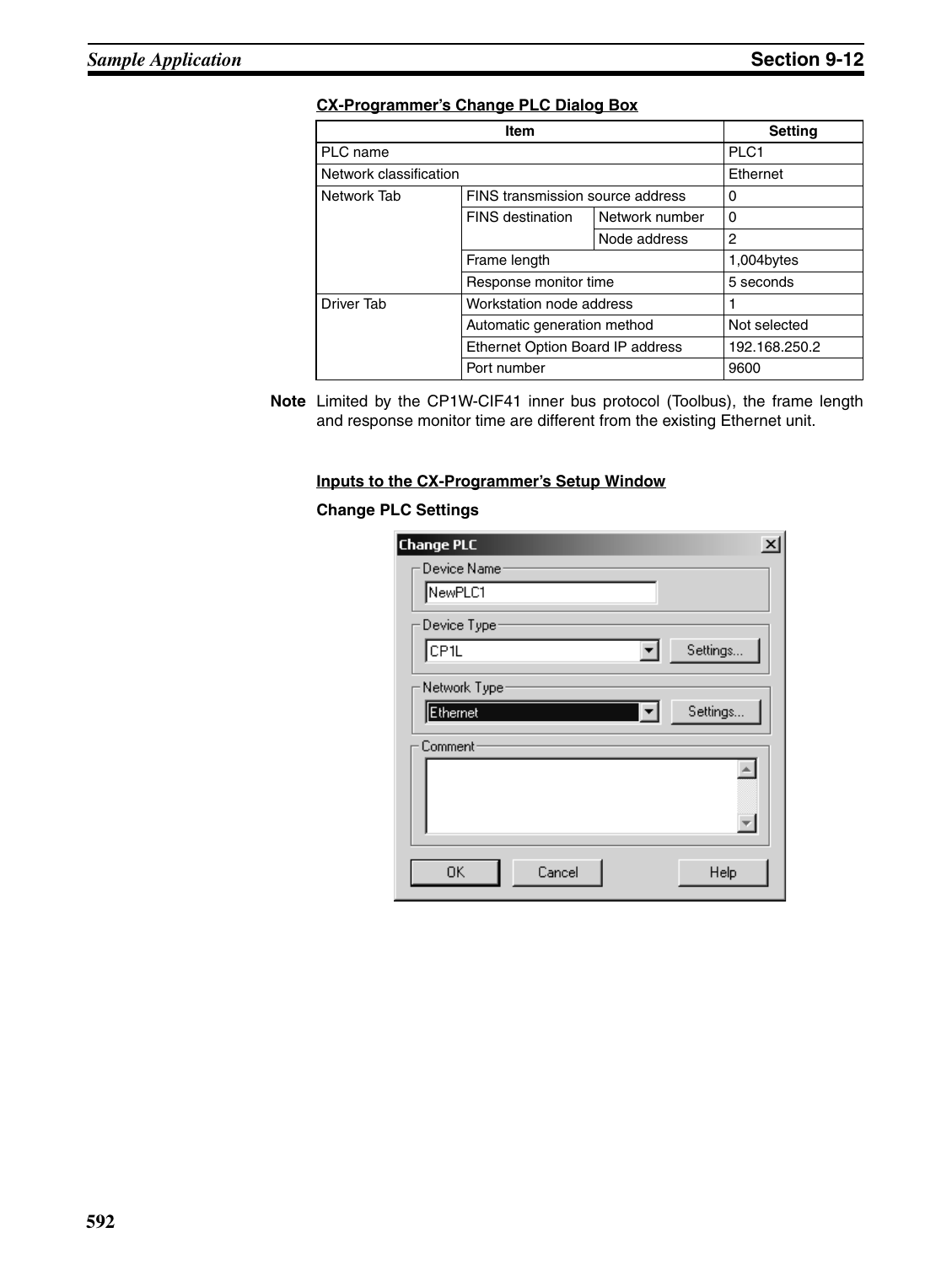### **Network Settings (Network Tab)**

| Network Settings [Ethernet]                                                                                                                                                                 | × |
|---------------------------------------------------------------------------------------------------------------------------------------------------------------------------------------------|---|
| Network Driver                                                                                                                                                                              |   |
| <b>FINS Source Address</b><br>Network: $\begin{bmatrix} 0 & -1 \\ -1 & 0 \end{bmatrix}$<br>Node: $\begin{bmatrix} 0 & \frac{\pi}{\pi} \end{bmatrix}$<br>Unit: $0 - \frac{1}{ x }$           |   |
| <b>FINS Destination Address</b><br>Unit: $\boxed{0 - \frac{1}{\pi}}$<br>Network: $\begin{bmatrix} 0 & -1 \\ -1 & 0 \end{bmatrix}$<br>Node: $\begin{bmatrix} 2 & -1 \\ -1 & 1 \end{bmatrix}$ |   |
| Frame Length:<br>Response Timeout [s]:<br>1004<br>싂<br>5                                                                                                                                    |   |
| -Host Link Unit Number<br>- Network Operating Level<br>$C$ #0 $C$ #1<br>곡                                                                                                                   |   |
| Cancel<br>0K.<br>Help                                                                                                                                                                       |   |

### **Network Settings (Driver Tab)**

| <b>Network Settings [Ethernet]</b>                              | $\times$ |
|-----------------------------------------------------------------|----------|
| Driver  <br>Network                                             |          |
| Workstation Node Number<br>싁<br>Auto-detect                     |          |
| <b>IP Address</b><br>Port Number<br>192 . 168 . 250 . 2<br>9600 |          |
| Cancel<br>Help<br>OK                                            |          |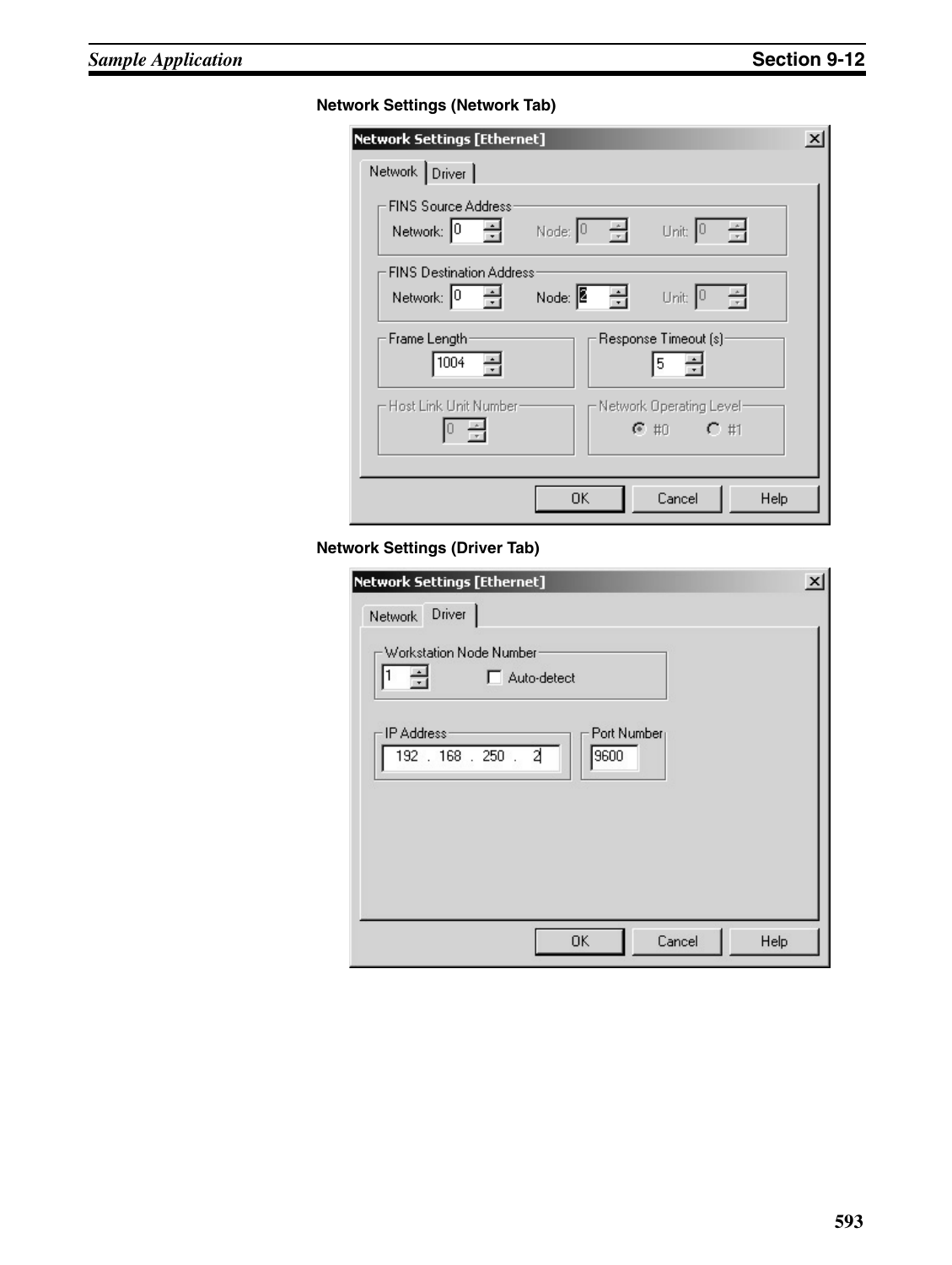

#### ■ System Configuration Example 2: Using Routing Tables

#### **Web Browser Setting**

Same as for *System Configuration Example 1*.

#### **CX-Programmer's Change PLC Dialog Box**

|                        | Settings for target PLC (PLC1)'s Change PLC Dialog Box<br><b>Setting</b> |                  |                    |  |  |
|------------------------|--------------------------------------------------------------------------|------------------|--------------------|--|--|
| PLC name               | PLC <sub>2</sub>                                                         |                  |                    |  |  |
| Network classification |                                                                          | PLC <sub>1</sub> |                    |  |  |
| Network Tab            | FINS transmission source address                                         |                  | 2                  |  |  |
|                        | <b>FINS</b> destination                                                  | Network number   |                    |  |  |
|                        |                                                                          | Node address     |                    |  |  |
|                        | Frame length                                                             |                  | 542bytes (default) |  |  |
|                        | Response monitor time                                                    |                  | 5 seconds          |  |  |